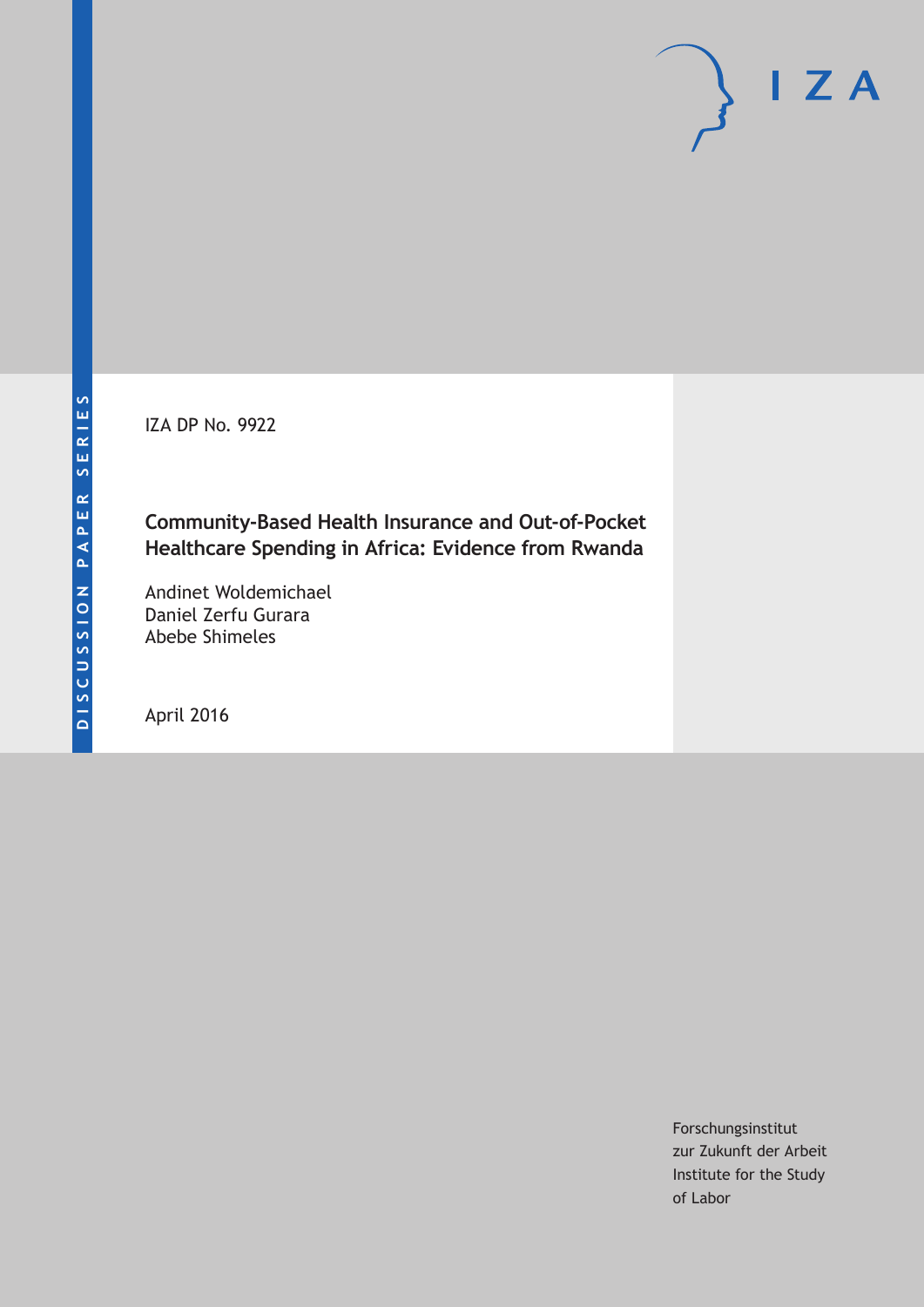# **Community-Based Health Insurance and Out-of-Pocket Healthcare Spending in Africa: Evidence from Rwanda**

# **Andinet Woldemichael**

*African Development Bank* 

### **Daniel Zerfu Gurara**

*International Monetary Fund* 

### **Abebe Shimeles**

*African Development Bank and IZA*

### Discussion Paper No. 9922 April 2016

IZA

P.O. Box 7240 53072 Bonn Germany

Phone: +49-228-3894-0 Fax: +49-228-3894-180 E-mail: iza@iza.org

Any opinions expressed here are those of the author(s) and not those of IZA. Research published in this series may include views on policy, but the institute itself takes no institutional policy positions. The IZA research network is committed to the IZA Guiding Principles of Research Integrity.

The Institute for the Study of Labor (IZA) in Bonn is a local and virtual international research center and a place of communication between science, politics and business. IZA is an independent nonprofit organization supported by Deutsche Post Foundation. The center is associated with the University of Bonn and offers a stimulating research environment through its international network, workshops and conferences, data service, project support, research visits and doctoral program. IZA engages in (i) original and internationally competitive research in all fields of labor economics, (ii) development of policy concepts, and (iii) dissemination of research results and concepts to the interested public.

IZA Discussion Papers often represent preliminary work and are circulated to encourage discussion. Citation of such a paper should account for its provisional character. A revised version may be available directly from the author.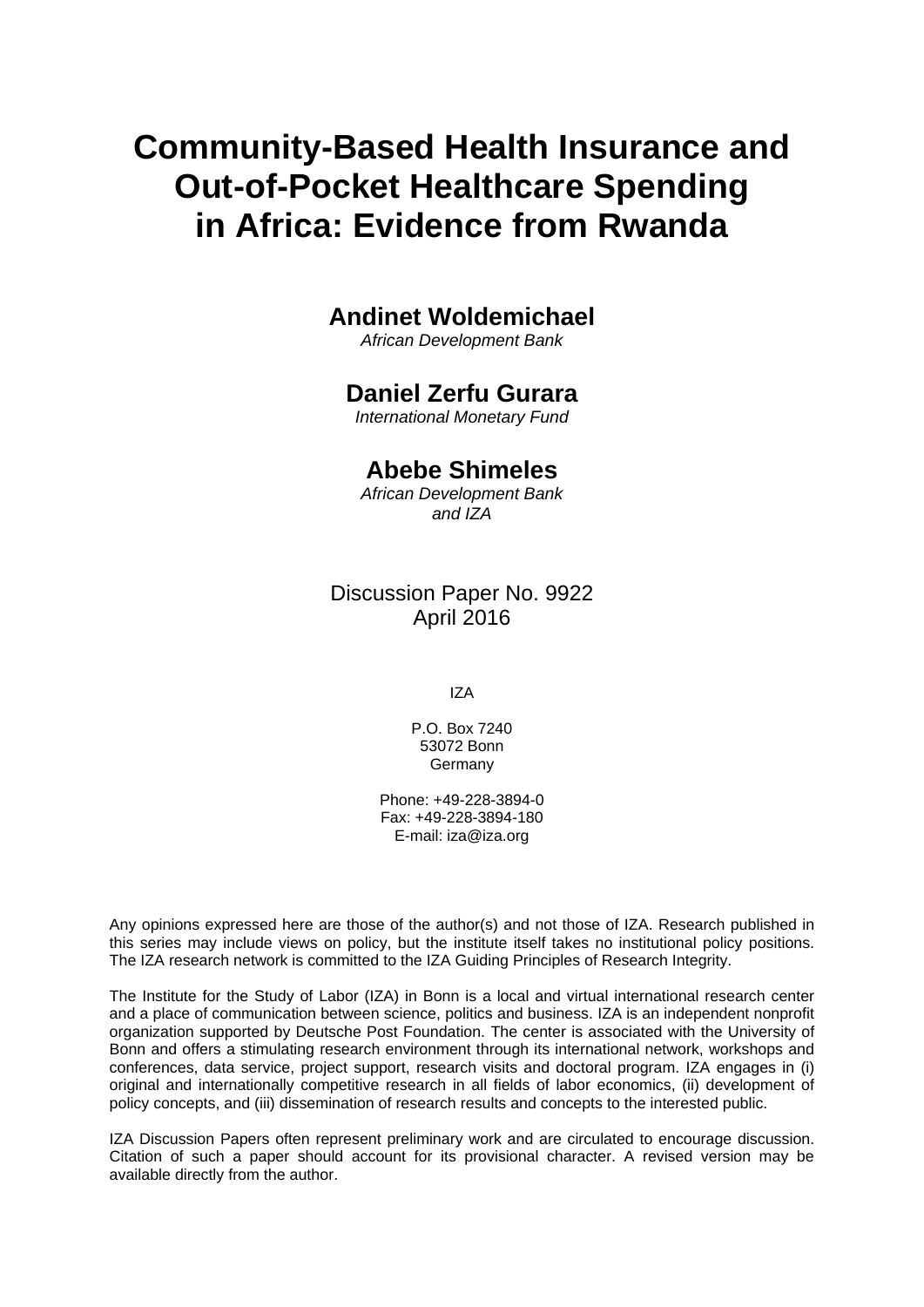IZA Discussion Paper No. 9922 April 2016

# **ABSTRACT**

# **Community-Based Health Insurance and Out-of-Pocket Healthcare Spending in Africa: Evidence from Rwanda**

In the absence of third party and prepayment systems such as health insurance and taxbased healthcare financing, households in many low-income countries are exposed to the financial risks of paying large medical bills from out-of-pocket. In recent years, community based health insurance schemes have become popular alternatives to fill such void in the healthcare financing systems. This paper investigates the impact of these schemes on out-ofpocket spending based on three rounds of nationally representative data from Rwanda. We estimate an Extended Two-Part Model to address endogeniety in insurance enrollment and censoring in healthcare expenditure data. We find that community based health insurance program has non-linear and mixed impacts on out-of-pocket expenditure. While the program significantly increases the probability of overall spending, it decreases the amount of per capita spending on healthcare. The program also significantly reduces spending on drug but increases outpatient spending with no detectable impact on inpatient services. Furthermore, we find notable heterogeneity in treatment effects in which households in the top income distribution realize the highest reduction in out-of-pocket spending.

JEL Classification: C21, C34, D04, I13, I15

Keywords: impact, health insurance, out-of-pocket, low-income, endogeneity

Corresponding author:

Abebe Shimeles African Development Bank Group Immeuble du CCIA Avenue Jean-Paul II 01 BP 1387 Abidjan 01 Côte d'Ivoire E-mail: a.shimeles@afdb.org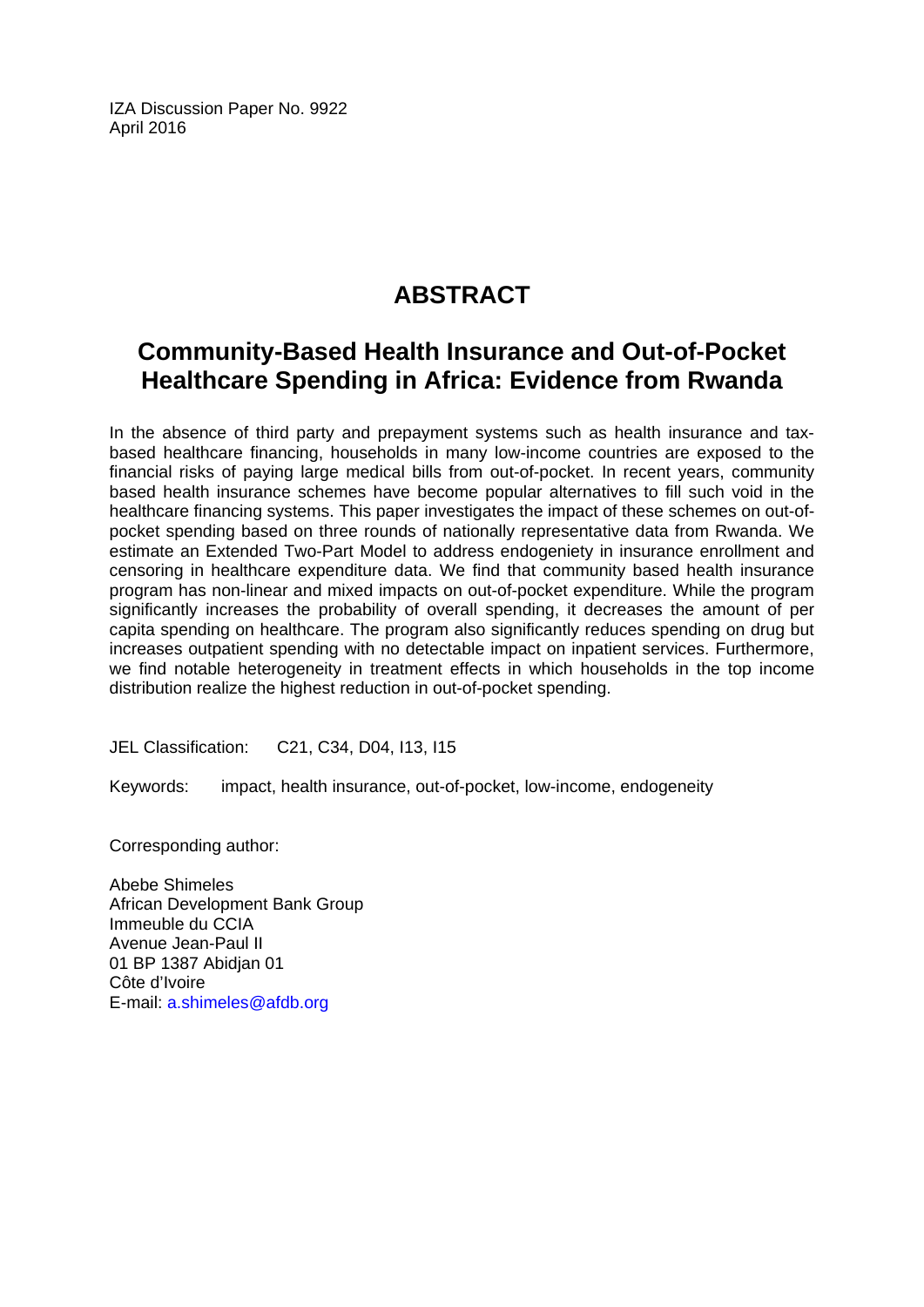#### **1. Introduction**

Adverse health shocks are frequent events in low-income countries posing one of the biggest threats to the lives and livelihoods of the poor. In addition to physical suffering from illnesses, households face significant financial risk of paying large medical bills from out-of-pocket. In these countries, third party payers and prepayment systems such as health insurance and taxbased schemes are not widely available to protect households from health-related financial risks. The usual coping mechanisms to deal with large out-of-pocket medical bills are through intertemporal transfers (saving, borrowing, or selling assets), reducing current consumption levels, or forgoing medical care all together because they cannot afford it (O'Donnell et al., 2008). Each of these coping mechanisms however has detrimental impact on welfare, and in many cases catastrophic, driving them into poverty (Wagstaff et al., 2011; Leive and Xu, 2008). This is particularly imperative for African countries where 50% of total healthcare expenditure is from out-of-pocket and 30% of households cope through borrowing and selling assets (Leive and Xu, 2008).

Community Based Health Insurance (CBHI) schemes are considered formidable alternatives to fill the void in the healthcare financing system of many low – and middle – income countries. The overarching goals of these programs are increasing access to healthcare services, protecting households from health-related financial risks, and ultimately improving health status of the poor. In recent years, governments and development partners are playing key roles in rolling out CBHI schemes at the national level, integrating them into the existing healthcare provision and financing systems, and allocating significant resources in the form of subsidies and steering operational activities. The proliferation of CBHI schemes in many low-income countries as mainstream healthcare financing mechanisms has triggered considerable analytical and policy questions concerning their impact in providing access to healthcare services and protecting households from financial risks due to illnesses.

Rwanda is one of few African countries to implement the CBHI program as integral part of its national healthcare financing system. The country started to implement the program, locally referred to as *Mutuelle de santé*, in 2004 and covered about 86% of the population in 2008 (MoH, 2010). All other things being equal, health insurance is expected to change the price of healthcare services, which could in turn increases utilization more (moral hazard). Although studies find that the program has significantly increased outpatient utilization rates, there are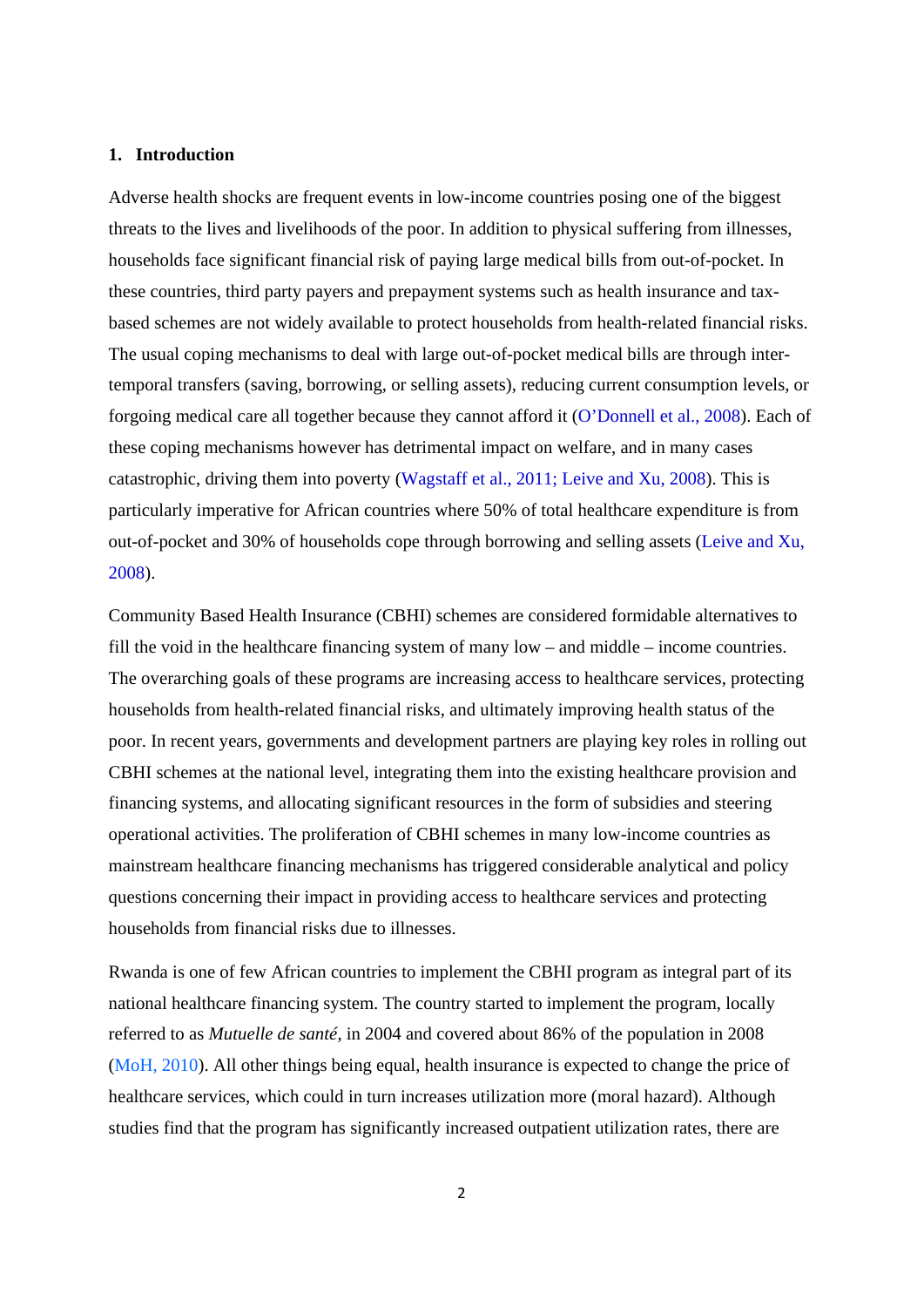some concerns that the subsidized flat premium rate of about 2 USD per person is too high for the poor, especially for families of larger sizes (Shimeles, 2010; Lu et al., 2012; Woldemichael and Shimeles, 2015). With additional expenses on transportation and nonessential drugs not covered by the insurance scheme, there is a debate that the insurance scheme could actually increase out-of-pocket cost, especially for the poor.

This paper investigates the causal effects of CBHI program on out-of-pocket healthcare spending in Rwanda. We use three rounds of nationally representative data from the Rwandan Integrated Household Living Conditions Survey conducted in 2000, 2005, and 2010. We guide our empirical analysis using a simple model of demand for health and health insurance. The major empirical issues we encounter in estimating the effect of CBHI on out-of-pocket spending are non-normal expenditure distribution and endogeneity in CBHI enrollment. Non-normality arises mainly due to high proportion of zeros and heteroskedasticity in healthcare expenditure. We observe zeros in healthcare expenditure either due to "corner solutions" in the choice problem or modern "health care goods and services" are not in individuals' choice set. Either way, high proportion of zeros poses discontinuity in the distribution of expenditure and need to be addressed (Trivedi, 2002). The second problem is endogeneity which arises due to self-selection into or out of CBHI schemes in which enrolled and uninsured individuals may exhibit behavioral differences which are also correlated with spending behavior (such as underlying health conditions, health behavior, risk aversion, etc.).

We address these important empirical issues using Extended Two-Part Model (ETPM) proposed by Deb et al. (2006). In the model, the decision to enroll in CBHI schemes, the decision to spend, and the conditional amount of spending are simultaneously modeled in a three-equation system. In addition, estimates from the Two-Part Models (TPM) in general and the ETPM in particular provide useful economic interpretation in which the first part is the probability of an "interior solution" to the choice problem and the second part is the level of consumption conditional on an "interior solution" (Trivedi, 2002). The model is estimated using Bayesian methods with Markov Chain Monte Carlo (MCMC) simulation techniques.

The evidence on the impact of SHI and CBHI schemes on out-of-pocket healthcare spending are mixed and vary from country to country. For instance, while the New Cooperative Medical Scheme (NCMS) in China have no impact in reducing out-of-pocket spending and even slightly increases financial risks (Wagstaff et al., 2009; Wagstaff and Lindelow, 2008), the New Rural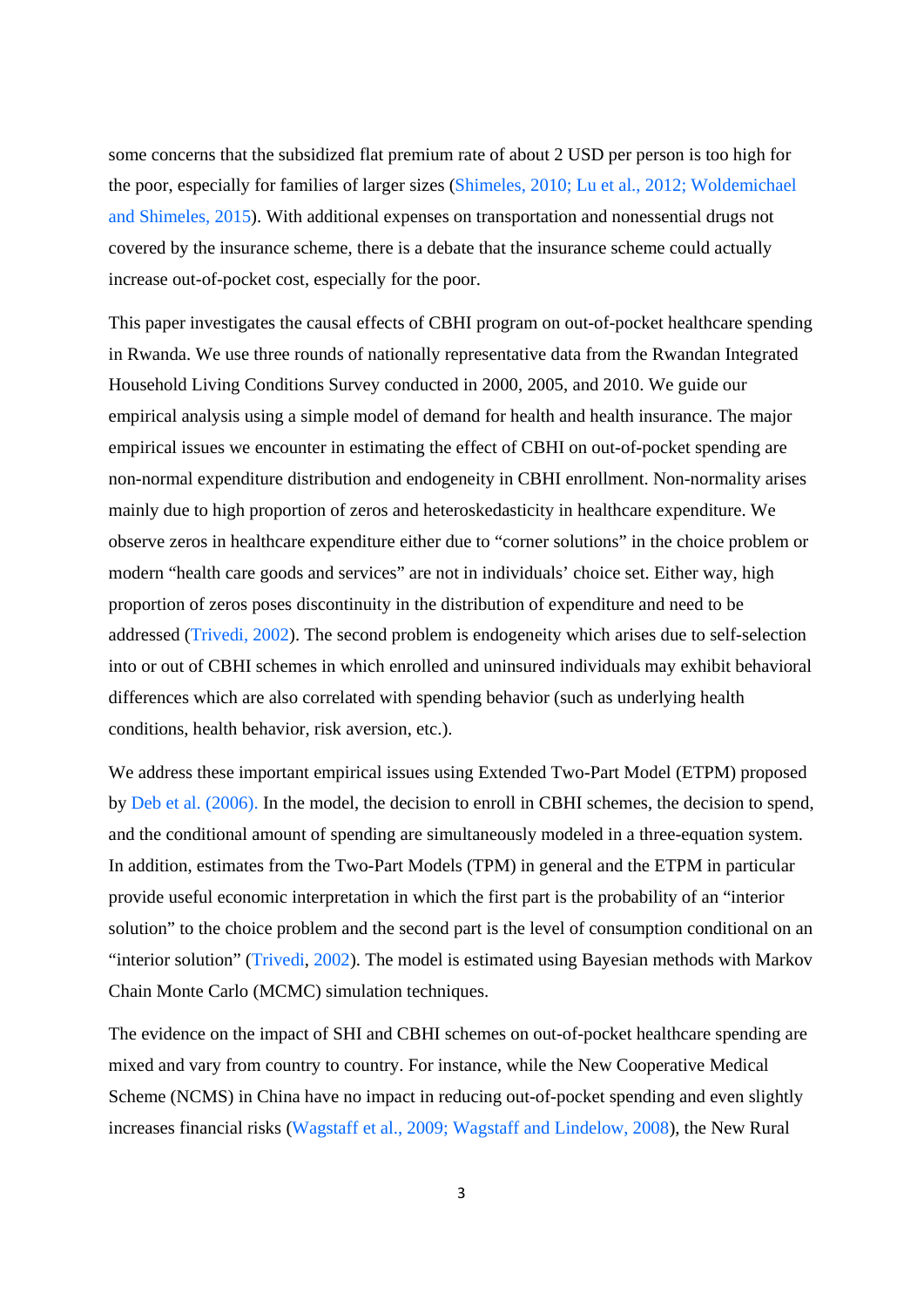Cooperative Medical Schemes (RCMS) have some success in reducing out-of-pocket and the incidence of "catastrophic" spending (Wagstaff and Yu, 2007; Yip and Hsiao, 2009). Similarly, findings from Vietnam (Wagstaff, 2007; Sepehri et al., 2006) and Mexico (Galarraga et al., 2010; King et al., 2009) are mixed but show some success in reducing the incidence of catastrophic and out-of-pocket spending. Studies from Africa such as Egypt's School Health Insurance program and Ghana's National Health Insurance Program find evidence on the impact of SHI in reducing out-of-pocket expenses and "catastrophic" spending (Yip and Berman, 2001; Nguyen et al., 2011).

Despite the popularity of CBHI schemes, there is noticeable evidence gap with regards to the impact of CBHI schemes on out-of-pocket healthcare spending in the African context. For instance, out of the 18 studies systematically reviewed in Acharya (2012), only two are from Africa, Burkina Faso (Gnawali et al., 2009) and Ghana (Mensah et al., 2010), and their focus is primarily on healthcare utilization outcomes. Recent studies include Shimeles (2010) and Lu et al. (2013) from Rwanda which investigate the impact of CBHI schemes on utilization and the incidence of "catastrophic" spending. Similarly, Merbratie et al. (2013) and Yilma et al. (2015) investigate the impact of pilot CBHI program in Ethiopian on utilization, consumption and borrowing habits to finance out-of-pocket healthcare spending.

Comprehensive and systematic review of the literature has been done by Ekman (2004), Geidion et al. (2012), Acharya et al. (2010), and Escobar et al. (2010) and the consensus in the literature is that there is considerable heterogeneity in the impact of CBHI on various outcomes depending on country settings, program implementation, scheme design, etc. However, although the literature is voluminous, few studies actually establish "causality" from which meaningful policy recommendations can be drawn. In addition, the focus is mainly on the "incidence" of financial risks ("incidence" of out-of-pocket or "catastrophic" expenditure) ignoring the magnitude (depth) of the financial impact. Given that in recent years many African countries are implementing or planning to implement CBHI schemes at a national scale, measuring the impact of CBHI on out-of-pocket will guide policy debates and formulation.

Our paper contributes to the existing literature by examining the impact of CBHI on the "incidence" and the amount of out-of-pocket healthcare expenditure. The findings show that the effect of CBHI on out-of-pocket spending is non-linear. It increases the probability of spending by 32 percentage points reflecting increased utilization rates, but decreases the amount of total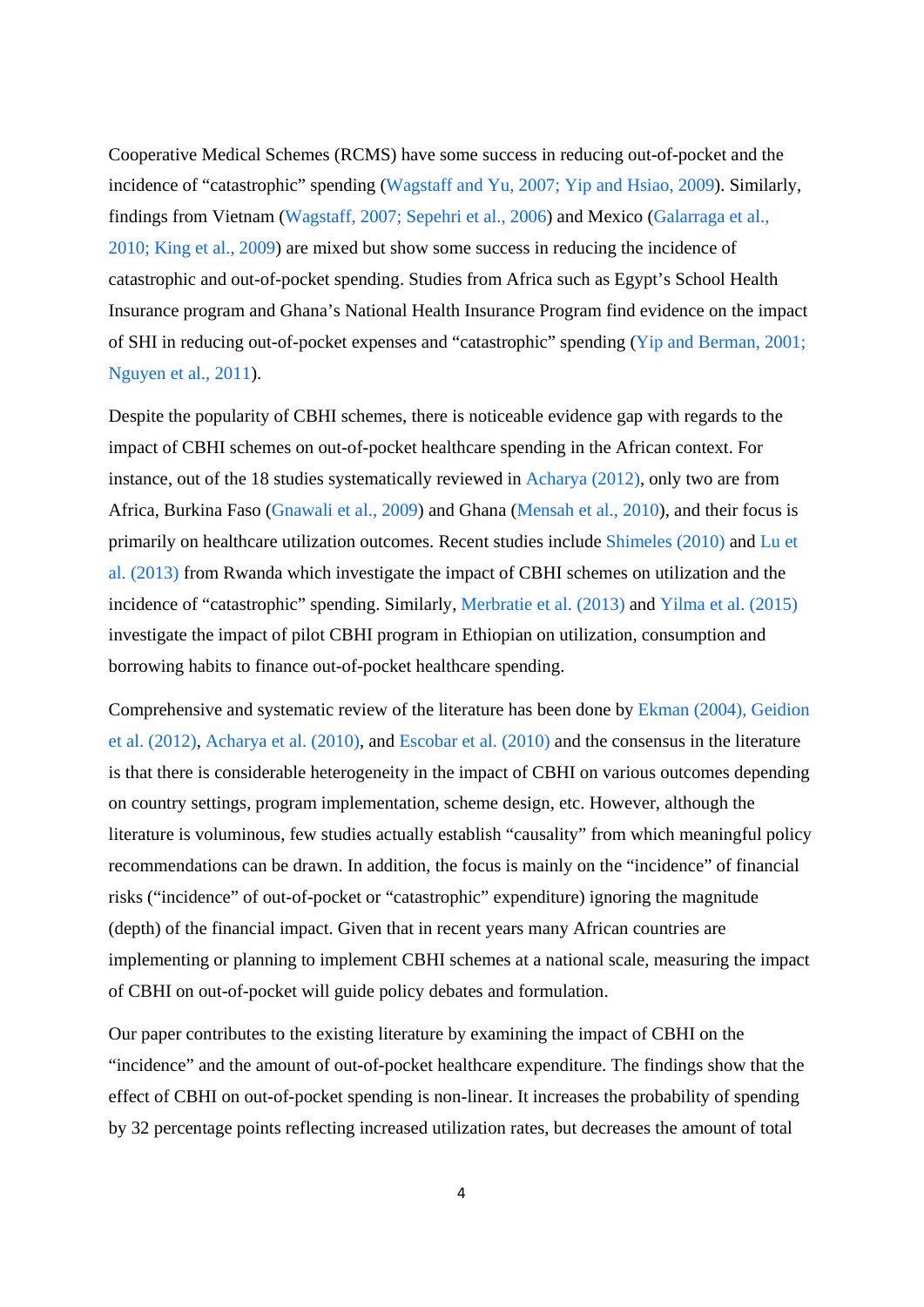out-of-pocket expenditure by about 3,600 RwF (approximately 12 USD in 2000 prices and exchange rate). When it comes to spending on specific healthcare services, the results are mixed. While the scheme significantly decreases the amount of expenditure on drug, it increases the probability and the amount of spending on outpatient services highlighting higher utilization rates of consultation, medical examination, and laboratory services. However, we do not detect any impact on inpatient spending. There is also evidence of heterogeneity in treatment effects across income and wealth distributions. Contrary to the government's aim of making CBHI schemes accessible and affordable by the poor though subsidizing premiums, the impacts in terms of reducing out-of-pocket expenditure are higher for the richer households. In general, the results are robust to different model specifications and, not surprisingly, present overwhelming evidence of selection on observed and unobserved factors.

The rest of the paper is organized as follows. Section (2) describes the CBHI program in Rwanda. While Section (3) discusses the empirical framework, Section (4) describes the data. The results are discussed in Section (4) and Section (5) concludes the paper.

#### **2. Program description**

The Rwandan CBHI (*Mutuelle*) program was first introduced in 1999 as a pilot project in three districts (Byumba, Kabgayi, and Kabutari). Following the approval of the *Mutuelle* Health Insurance Policy by the government in 2004, the country formally implemented the program as integral part of its healthcare financing system. There have been numerous amendments and policy changes on the design, organizational structure, benefit packages, premiums schedules, co-pays, and other features of the program. The CBHI schemes are instituted as health insurance organizations based on a partnership between the community and healthcare providers (Diop et al., 2005). In line with the government's fiscal, administrative and political decentralization strategies, the schemes are managed at the district level in a decentralized manner. Each district has its own designated staff in charge of enrollment drives, collection of insurance premiums, and billing processes for services provided at the health center, management of the mutual health insurance fund ("*Fonds Mutuelle de Sante*"), etc. Management and operational activities are performed at the district level, which has a director and an auditor appointed by the Ministry of Health. In addition, elected community mobilization committees actively engage at village and cell levels serving for a two-year term (MoH, 2010).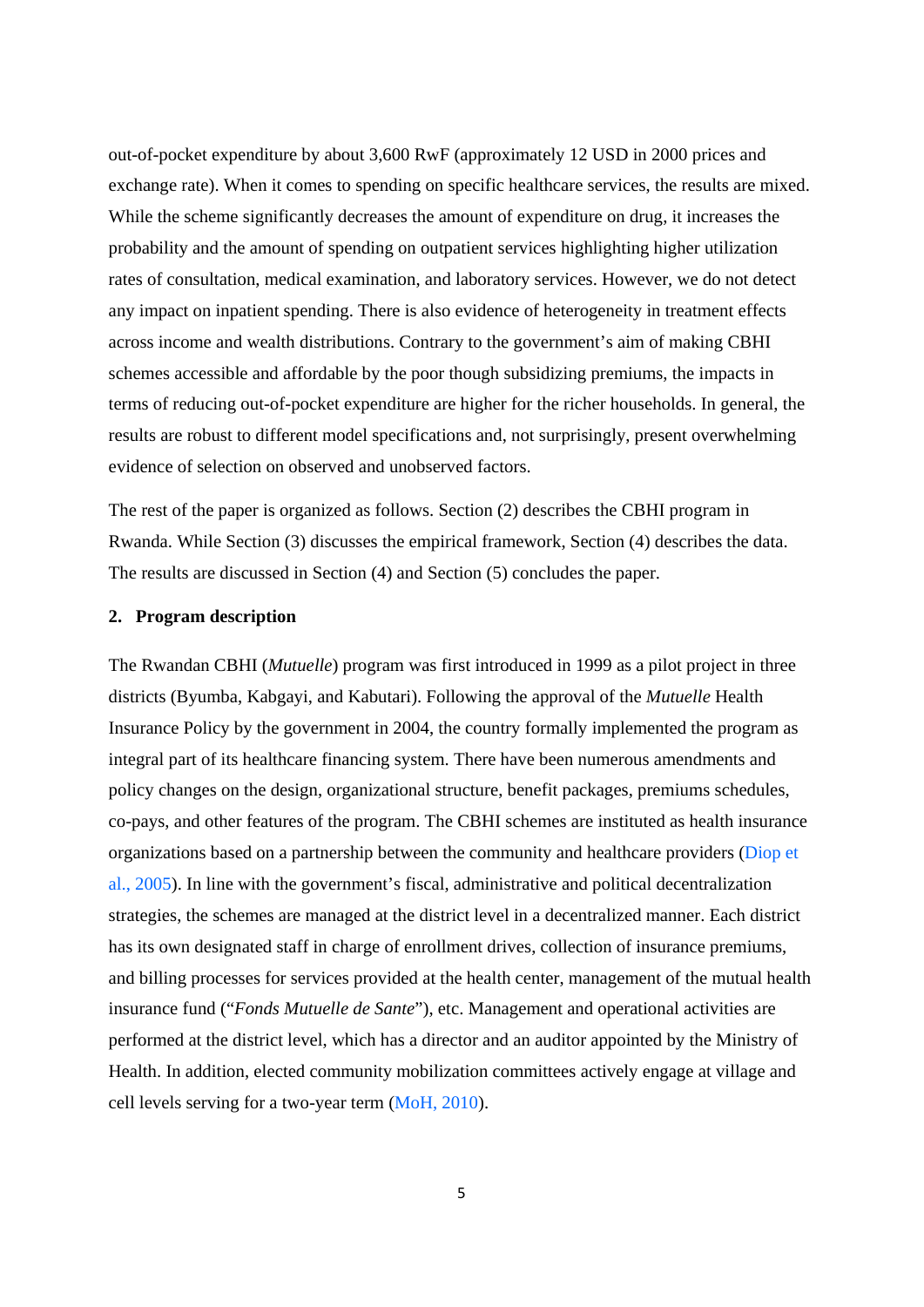Participation in the Rwandan CBHI schemes is voluntary. Prior to 2007, enrollment was on a household basis where a household with up to seven family members pay premiums ranging between 2,500 to 11,000 RwF per year and co-pays of up to 150 RwF for services provided at health clinics and up to 50% of the cost at hospitals (Lu et al., 2012; Diop et al., 2005). Since 2007, however, enrollment has been on individual basis with each member paying a flat rate of 1,000 RwF per year and co-pays of 200 RwF at clinics and 10% at hospitals. The CBHI program is highly subsidized where revenues from premium collection cover only 50% of the fund and the rest comes from designated government fund, other public insurance systems (RAMA), charitable organizations, NGOs, and development partners (Lu et al., 2012).

The benefit packages include comprehensive preventive and curative services and essential drugs provided at the health centers and some referral services at hospitals. After 2006, the national health insurance policy was amended to ensure members have access to a minimum service package (minimum package of activities (MPA)) at the health centers and complementary service package (Complementary Package of Activities (CPA)) at hospitals. While the MPA covers promotional, preventive, and curative services that could be provided at the health clinic level, the CPA includes services provided at hospitals including minor surgeries. The health centers also serve as gatekeepers to discourage moral hazard at the hospitals (Schneider and Diop, 2001).

#### **3. Theoretical Framework**

In order to guide our empirical analysis, in this section we present a simple theoretical framework of health investment and consumption with health insurance choices. It provides the basis for the empirical model which addresses self-selection in health insurance and heterogeneity that arises mainly from preferences, risk aversion, and other unobserved factors. The theoretical framework is based on Bolhaar et al. (2008) and other studies such as Brown and Finkelstein (2008) and Bajari et al. (2010). Suppose that individual  $i$  earns income  $Y_i$ , which can be spent on consumption  $c_i$  and medical expenses  $m_i$  such that  $Y_i = c_i + m_i$ . The household derives utility from consumption and health  $h_i$ :

$$
U(c_i, h_i) = u(c_i)^{\alpha} h_i^{1-\alpha}, \tag{1}
$$

where  $\alpha$  is the relative preference for health and consumption. A higher  $\alpha$  corresponds to lower preference for health. Similarly, utility from health and consumption depends on the degree of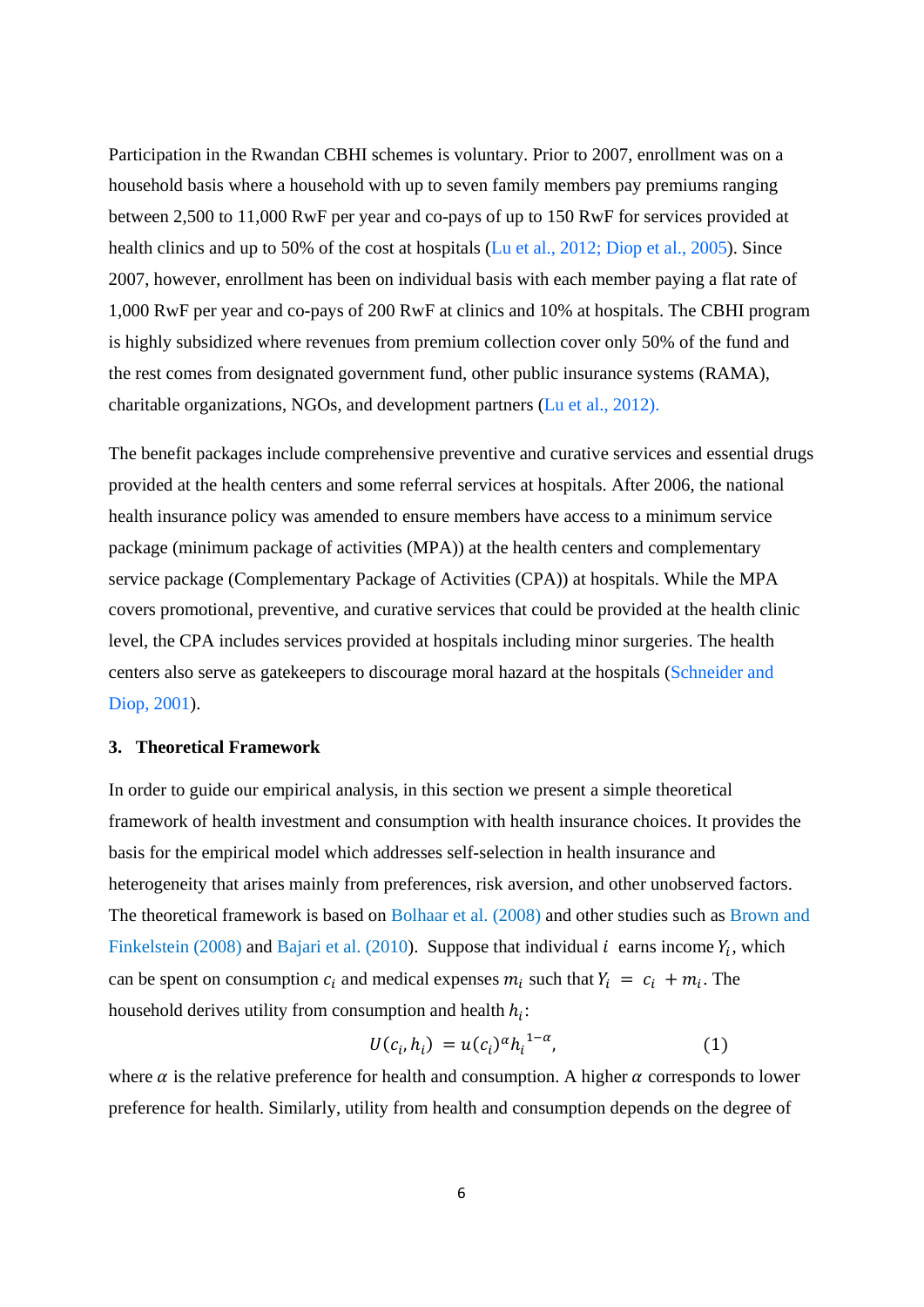risk aversion in that risk averse individuals have preference to avoid consumption shocks and invest in health to reduce shocks. Assume that health investment, denoted by  $V_i$ , consists of purchase of healthcare and associated services such as transportation. In the presence of health insurance options such as CBHI, households medical spending can be given by  $m_i = rI_i +$  $p(I_i)V_i$ , where  $I_i$  denotes health insurance, r denotes exogenously determined flat premium and  $p(I_i)$  is the price of medical services.

Household's level of health depends not only on the volume of health investment but also existing health conditions denoted by  $h_{i0}$  and health shocks denoted by  $\Delta_i$ , i.e.,

$$
h_i = f(V_i, h_{i0}, \Delta_i), \tag{2}
$$

where health increases with the volume of health investment  $(f_V > 0)$ , decreases with increasing number of existing conditions and health shocks ( $f_\mu$  < 0 and  $f_\Delta$  < 0). Let health shock takes the value 1 with  $\lambda_i$  and 0 with probability  $1 - \lambda_i$ . Then, household *i* maximizes expected utility by choosing optimal levels of health insurance and volume of health investment. They choose optimal health insurance coverage before realization of shocks and choose optimal level of health investment after the realization of shocks. That is, individual  $i$  makes optimal insurance choice by maximizing expected utility given by

$$
d_i = 1[E[U(c_i, h_i)|I_i = 1, h_{i0}] > E[U(c_i, h_i)|I_i = 0, h_{i0}]\,,
$$
\n(3)

where  $d_i = \{0,1\}$  and 1[⋅] is indicator function taking the value 1 if the statement in the square bracket is true and zero, otherwise. Note that the optimal level of health insurance investment depends on the existing health conditions as well as preference parameters. Assuming constant relative risk aversion (CRRA) utility function  $u(c_i) = \frac{c_i^{1-\gamma}}{1-\gamma}$ , households chose the optimal level of health investment by maximizing utility subject to the budget constraint and health function which gives us

$$
\frac{\partial U}{\partial V_i} = 0: \quad \frac{c_i}{h_i} = \frac{\alpha(1-\gamma)}{(1-\alpha)} \frac{p(I_i)}{\frac{\partial f(V_i, h_{i0}, \Delta_i)}{\partial V_i}} \tag{4}
$$

By substituting the expressions from the first order condition, we can obtain the optimal out-ofpocket medical expenditure which can be given by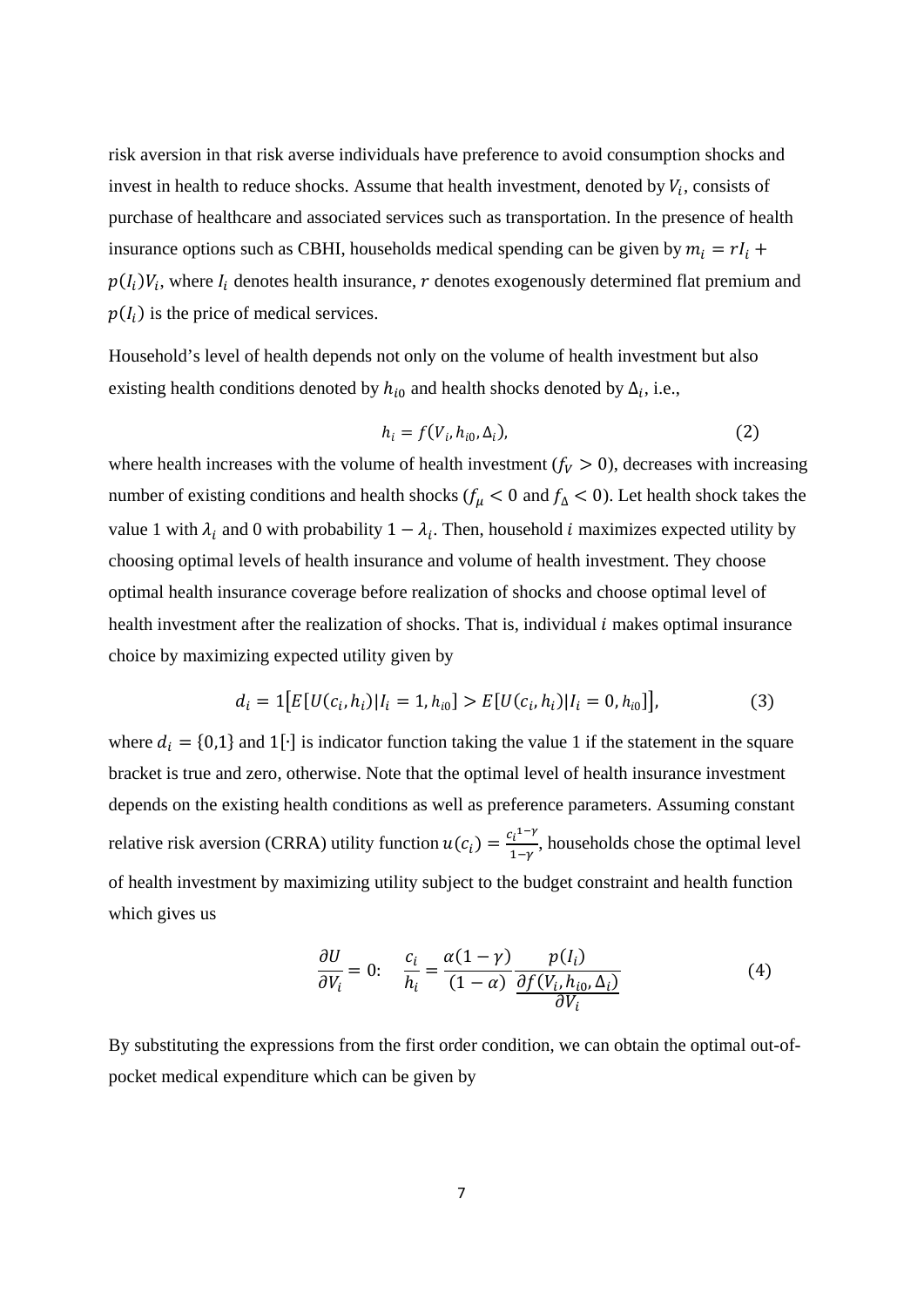$$
m_i(I_i^*, V_i^*; Y_i, r, \gamma, \delta, \mu, \Delta) = rI^* + p(I^*)V^* = Y - \frac{\alpha(1-\gamma)}{(1-\alpha)} \frac{p(I^*)f(V^*, \mu, \Delta)}{f_v(V^*, \mu, \Delta)} \tag{5}
$$

The implication of equation (5) is that out-of-pocket spending depends on income, health insurance status, price of healthcare services, the level of health, returns to health investment, optimal volume of health investment, the relative weight of health in the utility function  $(1 - \alpha)$ , and the degree of risk aversion  $(y)$ . It states that higher income, higher health status, higher weight on health investment  $(1 - \alpha)$  and lower risk preference ( $\gamma$ ) increases out-of-pocket healthcare spending. If the returns to health investment  $(f_\nu(V^*, \mu, \Delta) = 0)$  and the weight on health investment  $(1 - \alpha)$  are closer to zero, the model predicts zero out-of-pocket expenditure.

The theoretical framework also highlights self-selection in the uptake of health insurance. Factors such as existing health conditions, preference towards health, and risk aversion, which are unobserved, appear in both optimal health insurance choice and optimal out-of-pocket healthcare spending. It also points to the presence of greater heterogeneity in out-of-pocket spending due to differences in observed characteristics such as incomes and unobserved factors such as preference towards risk, the relative weight on health, etc. As described next, our empirical strategy captures key predictions of the theoretical model. We start by jointly estimating the decision to enroll in CBHI schemes and out-of-pocket healthcare spending. Consistent with the prediction of the theoretical model, compared to the uninsured, we expect to find higher utilization of healthcare services and lower out of pocket expenditure by the insured households.

#### **4. Empirical Framework**

This section lays out the empirical strategies to tackle three important selection bias, censoring, and identification. In order to address endogeneity and censoring, we implement the ETPM proposed by Deb et al. (2006). The standard TPM was first introduced by Cragg (1971) and popularized by the RAND health insurance experiment researchers in the 1980s to model healthcare expenditure data (Manning, Morris, and Newhouse (1981) and Manning, Duan, and Rogers (1987)). Unlike Tobit model, another commonly used method to model censored data, TPM is robust to high proportion of zeros and heteroskedasticity with positive skewedness and high kurtosis. In addition, the sequential decisions on whether to spend and on how much to spend are modeled separately.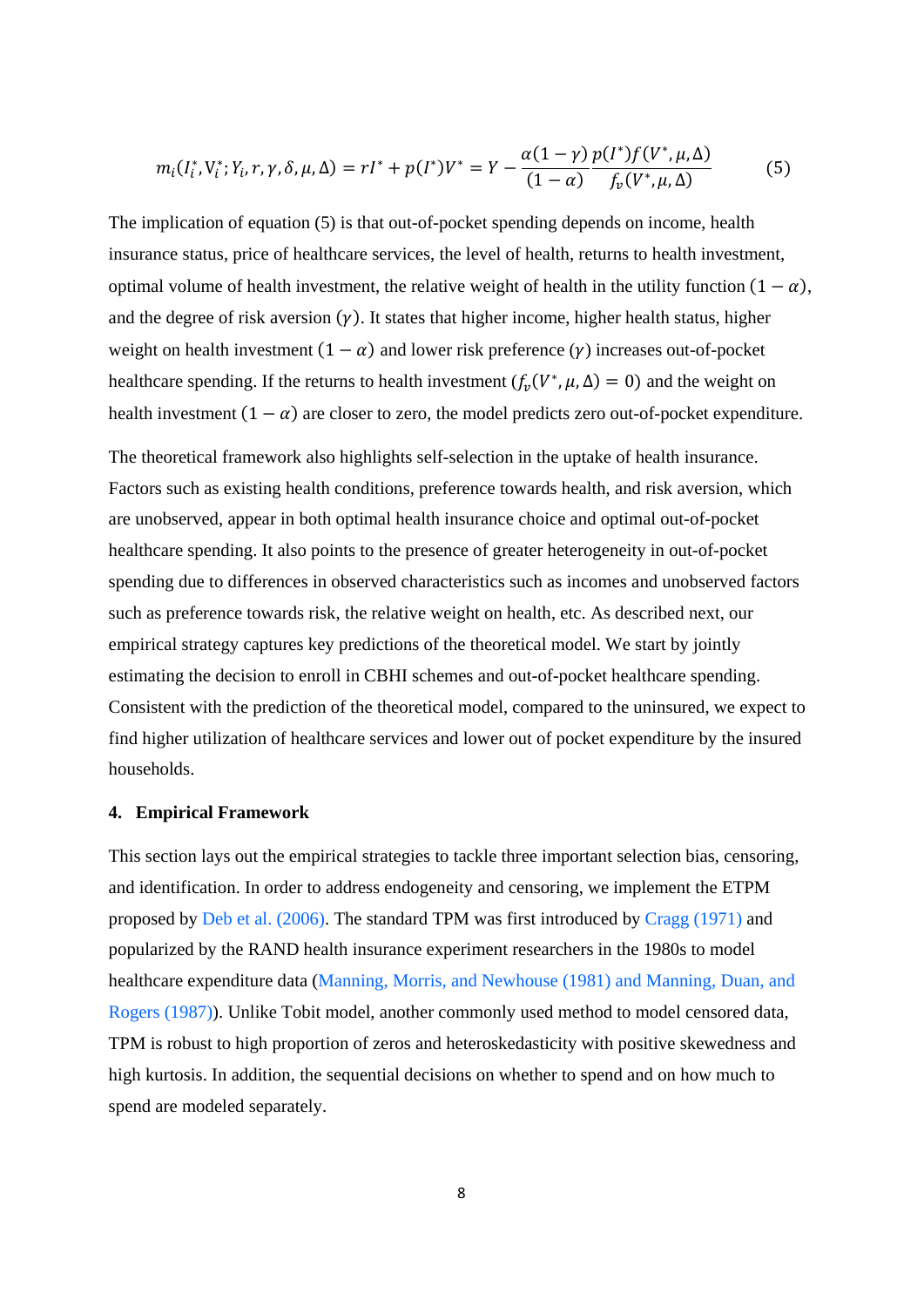Endogeneity in health insurance choices arises because individuals self-select into or out of CBHI schemes due to factors related to the outcome. In the ETPM proposed by Deb et al. (2006), selection is modeled along with the hurdle and the expenditure equations. While selection on observables is handled by including confounding factors in the participation and the outcome equations, selection on unobservables is addressed by letting the error terms to be correlated. The third important issue is identification. We follow exclusion restriction to identify parameters in the system of equations. This issue is further discussed in section (4.3.) below.

#### **4.1. The Extended Two-Part Model**

Now, we present ETPM of endogenous CBHI enrolment and healthcare expenditure. Let  $d_i \in$ {0,1} indicates CBHI enrollment status,  $y_i \in [0, \infty)$  denotes spending,  $h_i \in \{0, 1\}$  is dummy (hurdle) variable indicating positive spending (i.e.,  $h_i = 1(y_i > 0)$ ). The expected healthcare expenditure is given by

$$
E[y_i|x_i, d_i, \Theta] = \Pr(h_i = 1|x_i, d_i, \Theta) E[y_i|h_i = 1, x_i, d_i, \Theta],
$$
 (6)

where  $\Theta$  is a vector of model parameters,  $x_i$  denotes a vector of covariates in the outcome equations,  $Pr(h_i = 1 | x_i, d_i, \Theta)$  is the probability of positive spending, and  $E[y_i | h_i = 1, x_i, d_i, \Theta]$ is the expected conditional amount of spending. In the ETPM, the probability of enrolling in CBHI schemes, the probability of positive spending, and the conditional amount of spending are modeled in a three-equation system, which can be written in latent variable forms as

$$
d_i^* = \beta^d w_i + \varepsilon_i^d \qquad (7a)
$$
  

$$
h_i^* = \beta^h x_i + \gamma^h d_i + \varepsilon_i^h \qquad (7b)
$$
  

$$
y_i^* = \beta^y x_i + \gamma^y d_i + \varepsilon_i^y \qquad (7c)
$$

where  $d_i = 1(d_i^* > 0)$ ,  $h_i = 1(h_i^* > 0)$ ,  $y_i = 1(h_i^* > 0)$  exp $(y_i^*)$ , 1(·) is indicator operator,  $\{d_i^*, h_i^*, y_i^*\}$  are the latent variables,  $\{\gamma^h, \gamma^y\}$  are treatment effects parameters,  $\{\beta^d, \beta^h, \beta^y\}$  are vectors of slope parameters to be estimated, and  $\{\varepsilon_i^d, \varepsilon_i^h, \varepsilon_i^y\}$  are the error terms, and  $w_i = [x_i \, z_i]$ is a vector of covariates in the selection equation,  $z_i$  is exogenous variable excluded from  $x_i$ .

We assume that the error terms are jointly and normally distributed as  $\varepsilon_i \sim n(0, \Sigma_{3\times3})$ , where  $\varepsilon_i =$  $[\varepsilon_i^d, \varepsilon_i^h, \varepsilon_i^v]$ . Because d and h are binary variables, we restrict the first two diagonal elements of  $Σ$  to one. In the standard TPM, the hurdle and the expenditure equations are commonly assumed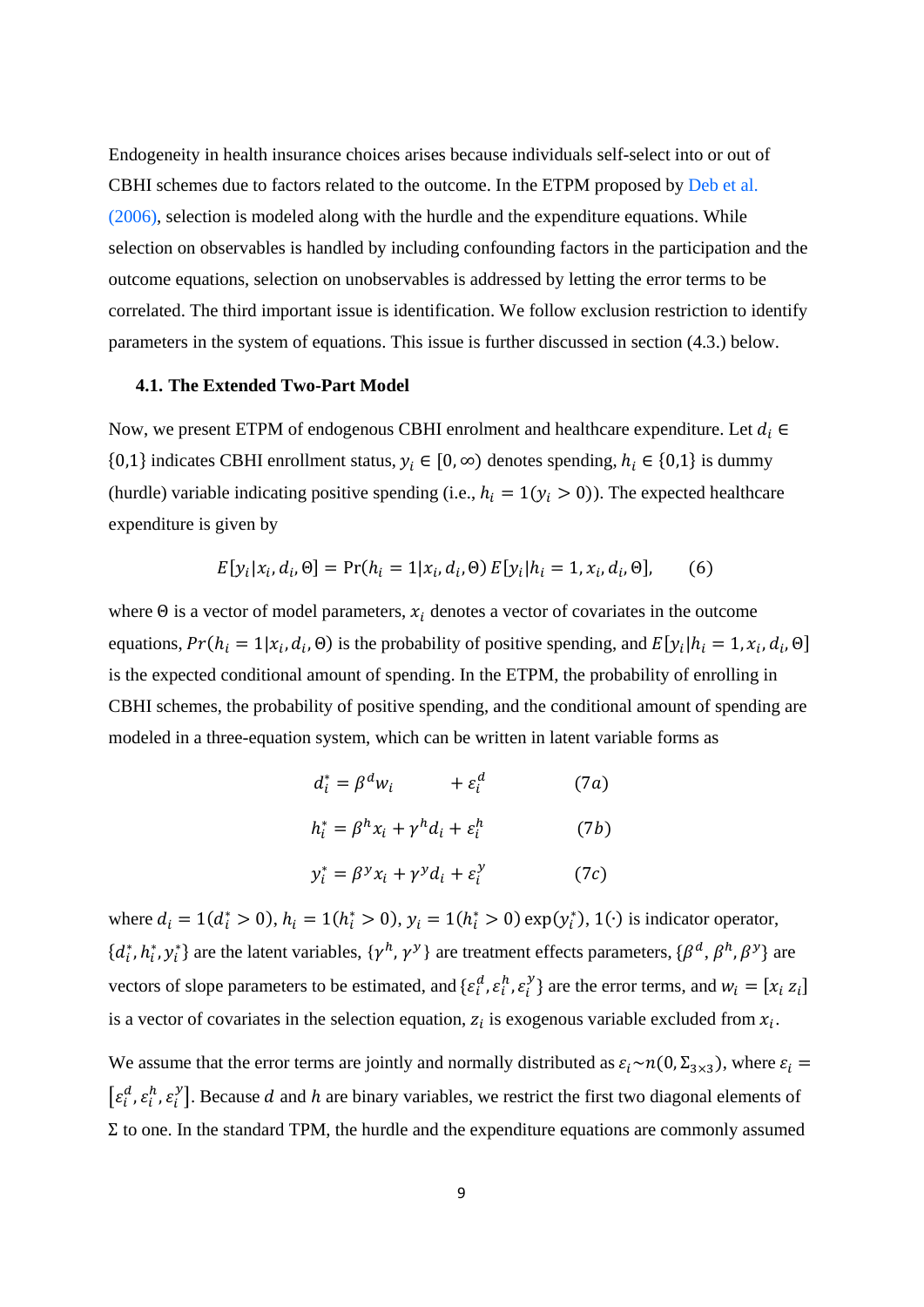to be independent. Following the approach in Deb et al. (2006), we assume that, conditional on  $\varepsilon_i^d$ , the error terms in (7b) and (7c) are independent, which can be written as

$$
\varepsilon_i^h = \sigma_{dh} \varepsilon_i^d + v_i^h \tag{8a}
$$
\n
$$
\varepsilon_i^y = \sigma_{dy} \varepsilon_i^d + v_i^y \tag{8b}
$$

where  $\sigma_{dh}$  and  $\sigma_{dy}$  are the covariances capturing selection on unobservables,  $v_i^h \sim n(0,1)$  and  $v_i^y \sim n(0, \sigma^2)$  are independent, and  $corr(\varepsilon_i^d, v_i^h) = 0$  and  $corr(\varepsilon_i^d, v_i^y) = 0$ . Then, the conditional distributions of the hurdle and the expenditure variables can be written as

$$
h_i^* = \beta^h x_i + \gamma^h d_i + \sigma_{dh} \varepsilon_i^d + v_i^h
$$
 (9a)  

$$
y_i^* = \beta^y x_i + \gamma^y d_i + \sigma_{dy} \varepsilon_i^d + v_i^y.
$$
 (9b)

In terms of the conditionals, the joint density of the observed data and the latent variables conditional on model parameters can be written as

$$
p(d_i, h_i, y_i, d_i^*, h_i^*, y_i^* | w_i, X_i, \Theta) = p(d_i | d_i^*, w_i, X_i, \Theta) \times p(d_i^* | w_i, X_i, \Theta)
$$
  

$$
\times p(h_i | h_i^*, d_i^*, w_i, X_i, \Theta) \times p(h_i^* | d_i^*, w_i, X_i, \Theta)
$$
  

$$
\times p(y_i | y_i^*, h_i^*, h_i, d_i^*, w_i, X_i, \Theta)
$$
  

$$
\times p(y_i^* | h_i^*, h_i, d_i^*, w_i, X_i, \Theta), (10)
$$

where  $X_i = [x_i \, T_i \, \varepsilon_i^d]$ . Due to *data augmentation*, the likelihood function is expanded and the latent variables are drawn from their conditional distributions (Tanner and Wong, 1987; Albert and Chib, 1991). The joint posterior distribution of parameters and latent variables, which is proportional to the product of the likelihood function, the posteriors of the parameters, and the priors, can be compactly written as

$$
p(\Theta, d_i^*, h_i^*, y_i^* | d_i, h_i, y_i, w_i, X_i) \propto [p(d_i, h_i, y_i, d_i^*, h_i^*, y_i^* | w_i, X_i, \Theta)] p(\Theta) p(\Theta_0).
$$
 (11)  
The set of parameters to be estimated are  $\Theta = \{\beta^d, \beta^h, \beta^y, \gamma^h, \gamma^y, \sigma_{dh}, \sigma_{dy}, \sigma_y^2\}.$ 

The next step is to specify the priors. We choose priors similar to those specified in Deb et al. (2006). In particular, we specify non-informative conjugate normal distributions for all slope parameters with mean zero and variance 10 (i.e,  $N(\mu_0 = 0, V_0 = 10I_K)$ ), and inverse gamma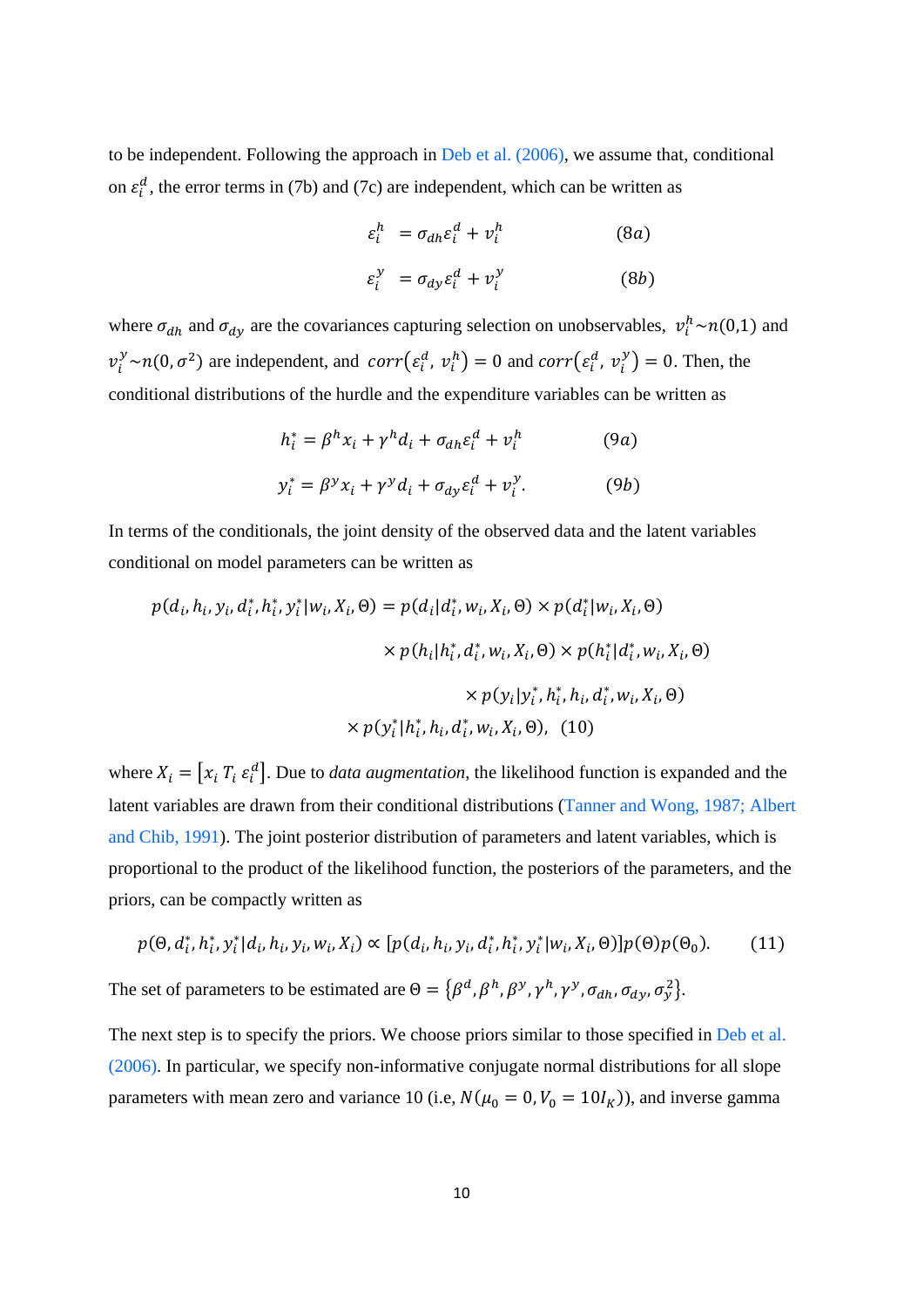distribution for the variance  $\sigma_{y0}^2 \sim ig \left( \frac{v}{2}, \left( \frac{c}{2} \right) \right)$  $\left(\frac{c}{2}\right)^{-1}$ , where  $\nu = 10$  and  $c = 5$ . The priors on the covariance parameters  $\sigma_{dh}$  and  $\sigma_{dy}$  are specified to be informative conjugate normal distributions, which is necessary to conduct hypothesis testing using Savage-Dickey ratio of Bayes Factor. In particular, we specify a normal distribution with mean zero and variance 0.5 (i.e.,  $N\left(0, \frac{1}{2}I\right)$ ). We check sensitivity of the test results with tighter priors of  $N\left(0, \frac{1}{5}I\right)$ and  $N\left(0, \frac{1}{8}I\right)$ .

The MCMC estimation algorithm for multinomial probit selection equation can be found in Deb et al. (2006). We tailored the algorithm to fit our model of ETPM with binary selection equation, which is summarized in Box 1 and detailed in Appendix A.

|         | Box 1: Estimation Algorithm                                                                                                                                 |
|---------|-------------------------------------------------------------------------------------------------------------------------------------------------------------|
| Step 1: | draw the latent variable $d_i^*$ from its conditional truncated normal distribution                                                                         |
| Step 2: | draw the latent variable $h_i^*$ from its conditional truncated normal distribution                                                                         |
| Step 3: | for $i = 1, , n < N$ such that $h_i = 0$ , draw the latent variable $y_i^*$ from its<br>conditional normal distribution, otherwise set $y_i^* = \ln(y_i)$ . |
| Step 4: | draw $\beta^d$ for its conditional normal distribution                                                                                                      |
| Step 5: | draw $\theta^h = [\beta^d, \gamma^h]$ from the joint conditional normal distribution                                                                        |
| Step 6: | Draw $\sigma_{dh}$ from the conditional truncated normal distribution                                                                                       |
| Step 7: | draw $\theta^y = [\beta^y, \gamma^y]$ from the joint conditional normal distribution                                                                        |
| Step 8: | Draw $\sigma_{dy}$ from the conditional normal distribution                                                                                                 |
| Step 9: | draw $\sigma_{v}^{-2}$ from the conditional gamma distribution                                                                                              |

Cycling through steps 1-9 until convergence provides the posterior parameter estimates. We wrote the estimation code in Matlab and tested on simulated data before we apply it to the real data. We conduct 10,000 MCMC simulations with the first 5,000 draws dropped as burn-ins. Convergence of the MCMC draws are assessed using trace plots as well as formal convergence diagnostic test developed by Geweke (1992).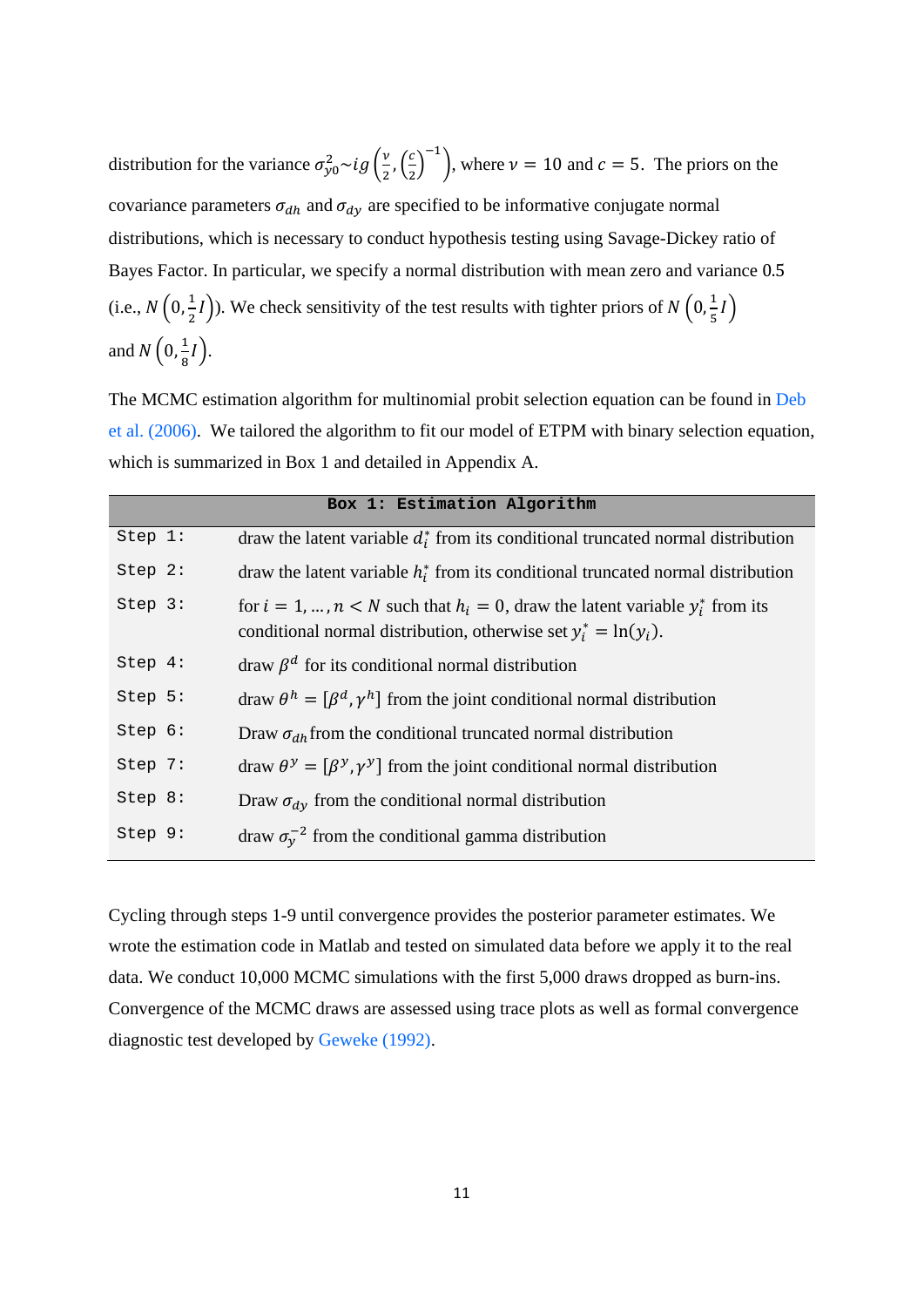#### **4.2. Treatment Effects**

Once the post-convergence model parameters are obtained, the next step is to calculate the treatment effects. For each individual the effect of CBHI on out-of-pocket expenditure is given by

$$
TE_i | \theta = E[y_i | x_i, d_i = 1, \theta] - E[y_i | x_i, d_i = 0, \theta],
$$
 (12)

where the conditional expected expenditure with the appropriate log retransformation is given by

$$
E[y_i|x_i, d_i, \theta] = \Phi\left(\beta^h x_i + \gamma^h d_i + \sigma_{dh}(d_i^* - \beta^d w_i)\right)
$$

$$
\times \exp\left\{\beta^y x_i + \gamma^y d_i + \sigma_{dy}(d_i^* - \beta^d w_i) + \frac{1}{2}\sigma_y^2\right\}.
$$
(13)

Then, the conditional  $TE$  is integrated over the model parameters to obtain the unconditional values. This is done using Monte Carlo integration over the post-convergence vector of parameter draws  $\tilde{\theta}_R$  as follows

$$
\widehat{TE}_t = E_\theta[TE_i|\theta] \approx \frac{1}{R} \sum_{r=1}^R TE_i(\tilde{\theta}_r). \tag{14}
$$

From equation (9), we can obtain the standard average treatment effects  $(ATE = \frac{1}{N} \sum_{i=1}^{N} \widehat{TE}_i)$ , average treatment effects on the treated  $(ATT = \frac{\sum_{i=1}^{N} d_i TE_i}{\sum_{i=1}^{N} d_i}$  $\frac{\sum_{i=1}^{i} a_i t^{i} E_i}{\sum_{i=1}^{N} d_i}$  and the average treatment effects on the untreated  $\left( ATUT = \frac{\sum_{i=1}^{N} (1-d_i) \widehat{TE_i}}{\sum_{i=1}^{N} (1-d_i)}\right).$ 

#### **4.3. Test of Endogeneity in CBHI Enrollment**

There are different approaches for hypothesis testing in the Bayesian framework. The popular and simpler approach is to use Bayes factor calculated using Savage-Dickey density ratio or Gelfrand-Dey approaches. Since the standard TPM is nested in the ETPM, we use the Savage-Dickey density ratio approach, which is simple and appropriate for nested models (Deb et al. 2006; Li and Trivedi, 2014). We are interested to test the null hypothesis that CBHI enrollment is exogenous ( $H_0: \sigma_{dh} = \sigma_{dy} = 0$ ). Then, the Savage-Dickey Bayes factor is given by

$$
B_{0,1} = \frac{p(\sigma_{dh} = 0, \sigma_{dy} = 0 | X, \theta)}{p(\sigma_{dh} = 0, \sigma_{dy} = 0)}.
$$
 (15)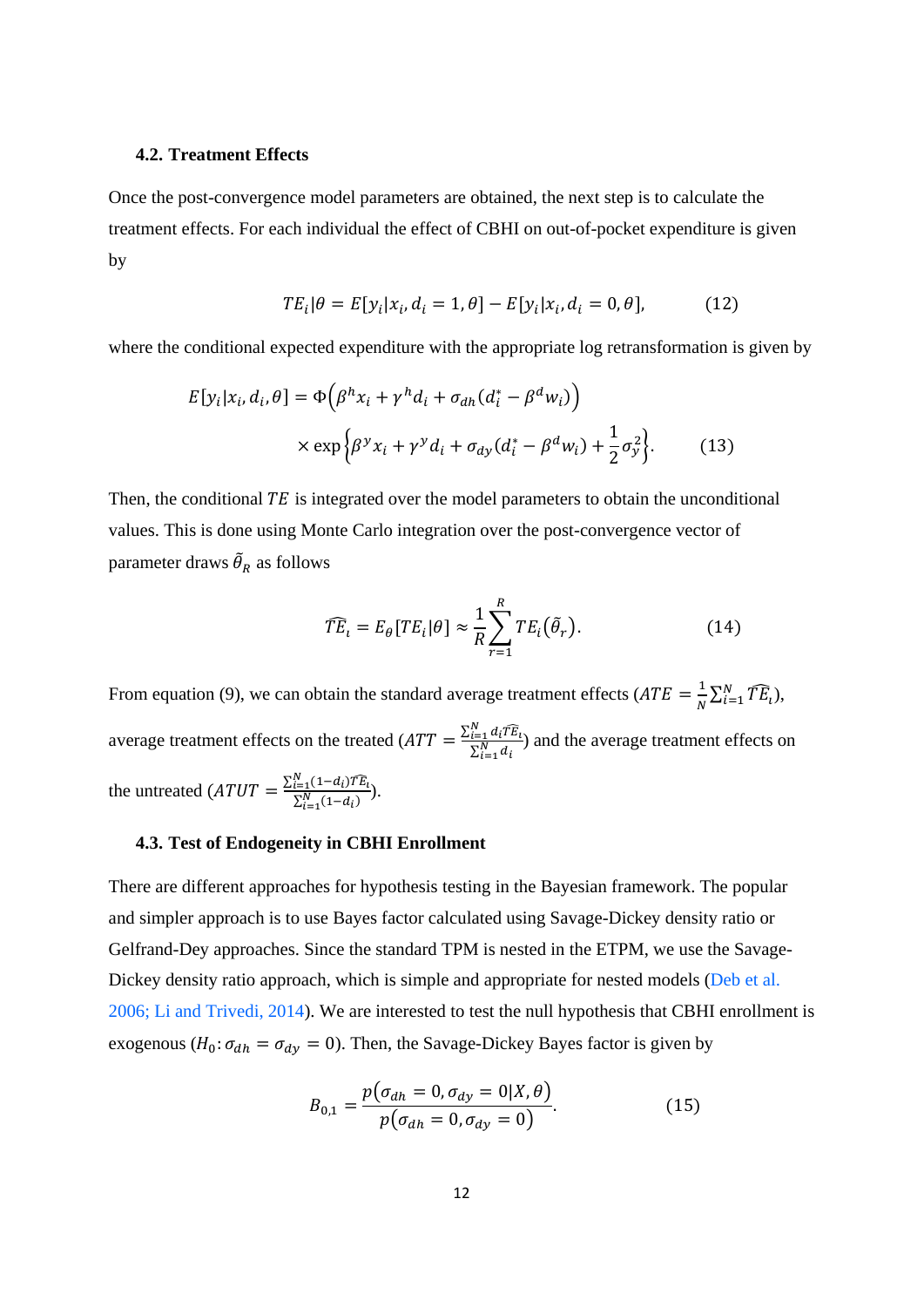The numerator in equation (10) is the joint posterior density of  $\sigma_{dh}$  and  $\sigma_{dy}$  evaluated at zero, whereas the denominator is the prior density evaluated at zero. Specifically,  $p(\sigma_{dh} = 0, \sigma_{dy} = 0)$ 0) is calculated form a multivariate normal pdf with mean 0<sub>2</sub> and covariance matrix  $\frac{1}{2}I_2$ evaluated at zero. The numerator, on the other hand, is calculated from the joint conditional posterior pdf using post-convergence parameters  $\tilde{\theta}_r$  as

$$
p(\sigma_{dh} = 0, \sigma_{dy} = 0 | X, \theta) \approx \frac{1}{r} \sum_{i=1}^{R} p(\sigma_{dh} = 0, \sigma_{dy} = 0 | X, \tilde{\theta}_r)
$$
 (16)

The data favors the null hypothesis if the Savage-Dickey Bayes factor is greater than 1, otherwise the alternative.

#### **4.4. Identification through exclusion restriction**

We identify model parameters of the ETPM through cross-equation exclusion restriction. The idea is to include exogenous variable(s) which affect(s) CBHI enrollment but not correlated with out-of-pocket expenditure. Such approach is sufficient to identify model parameters and is commonly applied in the literature (Deb et al. 2006, Li and Tobias, 2011; Kean and Stavrunova, 2014; Munkin and Trivedi, 2010; Li and Trivedi, 2014).

We use membership in microfinance institutions as exclusion variable. The argument is that households who participate in microfinance activities are familiar with other community-based financial schemes such as CBHI and are more likely to participate. We argue that microfinance participation is exogenous that can be excluded from health expenditure equations. Although, there is no definite method of establishing exogeneity, we conduct overidentification tests by jointly excluding microfinance membership and cluster level CBHI membership rate to support our argument. The test results from the overid test suggest that the model is overidentified in the classical two-stage estimation.

#### **5. The data**

We use three rounds of nationally representative data from the Rwandan Integrated Household Living Conditions Surveys (*Enquete Intégrale sur les Conditions de Vie des ménages de Rwanda* (EICV)) conducted in 2000, 2005, and 2010. The EICV surveys collect information on household demographics, socio-economic characteristics, health, health insurance status,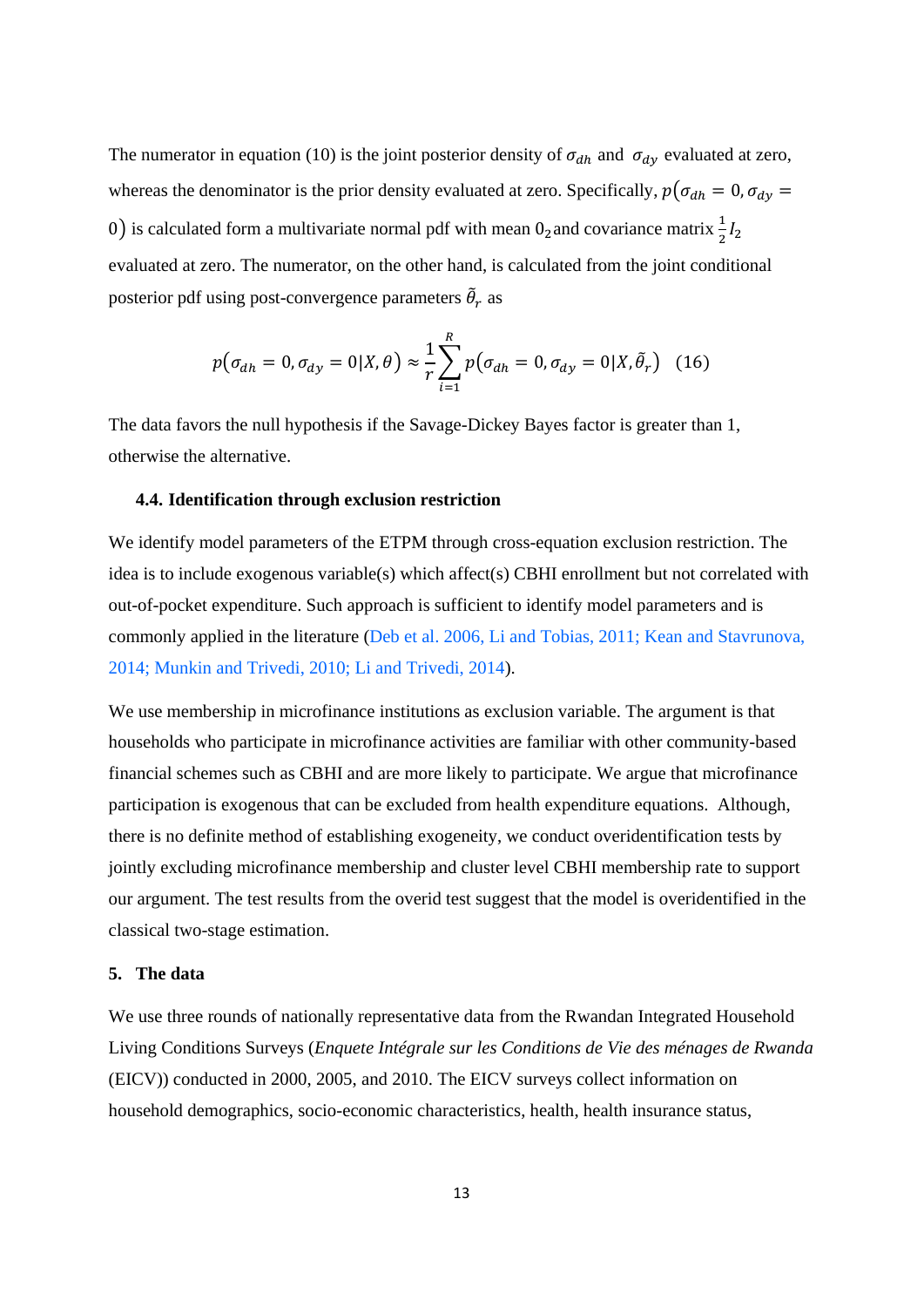expenditures, incomes, wealth, etc. as well as area-level characteristics. While information on health insurance status is recorded at the individual level, expenditure on healthcare is recorded at the household level. We categorize households as "treated" if any member in the household is enrolled in CBHI schemes and "untreated", otherwise.

Table (1) presents the proportion of households with at least one family member enrolled in different health insurance schemes. Because the CBHI program took effect in 2004, the 2000 survey provides us with pre-intervention information. The proportion of households with at least one family member enrolled in CBHI schemes were 42% and 76%<sup>1</sup> in 2005 and 2010, respectively. About 5% of households have at least one family member covered through employment-based health insurance (RAMA, MMI, or other private health insurance). Since we focus on comparing out-of-pocket spending among households who are enrolled in CBHI and the uninsured, our analysis excludes households with formal health insurance coverage. The final pooled sample includes 26,195 households (6,390 from 2000; 6,259 from 2005; and 13,546 from 2010 surveys).

The survey also collects household-level information on specific healthcare spending including spending on consultation visits, screening, hospital, drug, birth, and other expenses (such as durable medical equipment, health-related transportation and accommodation, etc). Expenditure information are collected in different modules and recall times depending on the frequency of purchases (one week, four weeks, and 12 months), which we aggregate to an annual per capita spending levels. Furthermore, we deflate all values to year 2000 prices using the National Institute of Statistics regional consumer price index.

Table (2) shows the simple averages of out-of-pocket spending on overall healthcare, outpatient, inpatient, and drug. The data show that per capita out-of-pocket spending on various healthcare services has considerably decreased over the years. For instance, the overall per capita spending in 2010 for the insured (uninsured) is almost half (one-fourth) of the spending in 2000. Similarly, spending on specific healthcare services has declined, which could be attributed to many factors

<sup>&</sup>lt;sup>1</sup> Administrative records show that the national CBHI enrollment rate is 91% in 2010 and 83% in 2011 (MoH Annual Report, 2011). Such disparities between national level administrative reports and averages from household surveys are expected.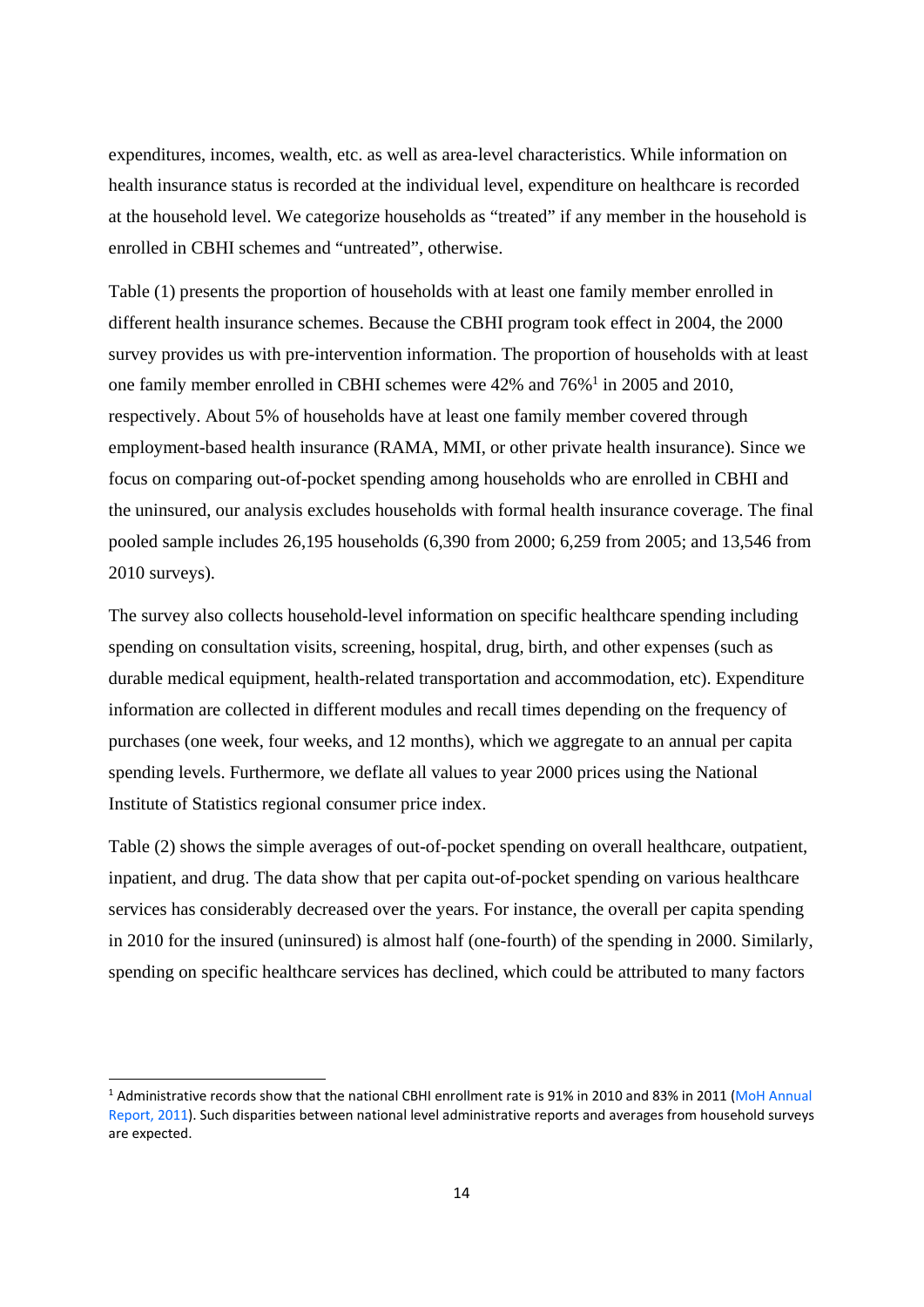including availability of health insurance (CBHI schemes), improved physical access to healthcare facilities at a lower cost and overall healthcare delivery system, etc.

When it comes to out-of-pocket spending by insurance status, in 2005, except on inpatient services, the uninsured spend higher amount than the insured. The converse is true in 2010, where CBHI member households spend higher amount on overall, outpatient, and inpatient services but lower amount on drug. One of the issues in these averages is that there is high proportion of zeros in the data, which is problematic if the proportion systematically differs by insurance status or other characteristics. Figure (1) shows the distribution of overall, outpatient, inpatient, and drug spending by insurance status where there is high proportion of zeros, which also vary by CBHI status. This issue is addressed in our ETPM framework.

Summary of control variables included in the analysis is presented in Table (3), which includes household demographic characteristics, number of individuals with illnesses, consumption and wealth quintiles, occupation, education, and location of residence. While consumption quartiles are constructed from per capita annual consumption expenditure for each survey year, wealth quartiles are constructed from a composite wealth index. The wealth index is calculated using principal component analysis on the number of agricultural equipment, livestock, household durables, dwelling characteristics, and size of land owned by the household. We include 29 district dummies to capture spatial variation in community-level factors including distance, geography, number of hospitals, number of clinics, the number of healthcare providers and other supply side factors.

#### **6. Results and Discussions**

#### **6.1. Participation and Endogeneity**

Tables (4)-(8) present posterior means and standard deviations of coefficients for overall, outpatient, inpatient and drug spending models. The estimates suggest that household-level demographic characteristics such as age, sex and marital status of the head, and household size are statistically significant factors in CBHI enrollment. While households with older and married heads are more likely to enroll their family members in CBHI schemes, households with male head, larger family size, and no education are less likely to enroll their family members. Health conditions, as measured by the number of individuals with major illnesses, also significantly affect CBHI enrollment. Similarly, income and wealth levels significantly affect households'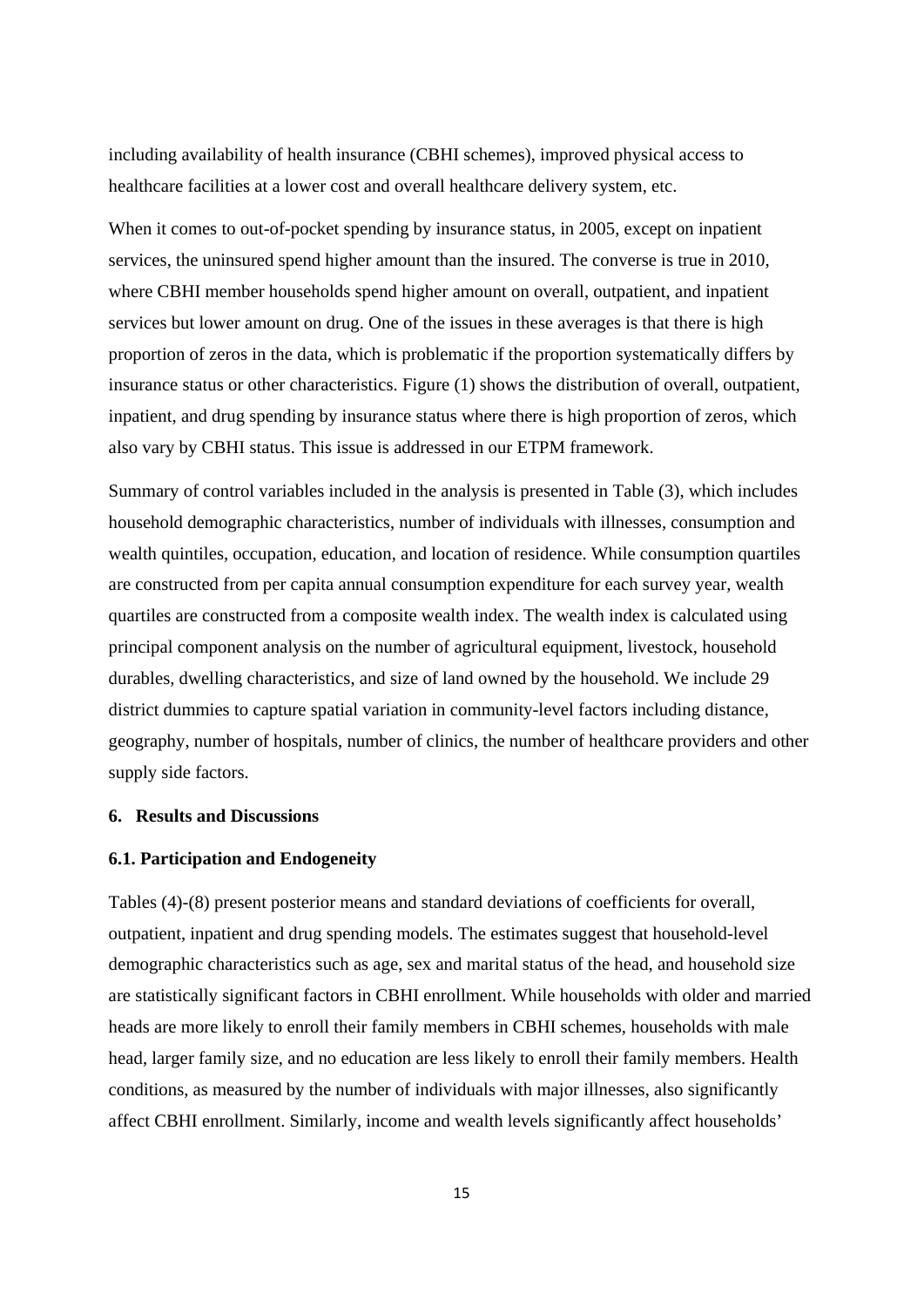enrollment decisions in that the well-to-dos are more likely to enroll their family members in CBHI schemes than households in the bottom income and wealth quartiles. From equity perspective, these results highlight that the schemes' premium and benefit structures are somehow unfavorable for the poor. If "inclusiveness" is one of the objectives, there is little or no evidence that the Rwandan CBHI program has succeeded in providing affordable health insurance for the poor.

The results also show that area-level captured by district dummies and temporal factors using year dummies are statistically significant in CBHI enrollment decision capturing spatial and temporal variations at the district and national levels. In particular, compared to year 2000, households in year 2010 are more likely to be enrolled in CBHI schemes. Similarly, most district dummies are statistically significant highlighting differences in enrollment decisions depending on area of residence. Furthermore, membership in microfinance institutions is statistically significant in all models.

As shown in Tables (4)-(8), the "Hurdle" and the "Expenditure" columns, most of the control variables are "confounding" factors, significantly affecting both CBHI enrollment and the outcome variables. For instance, households with large number of sick individuals are less likely to enroll in CBHI but are more likely to spend and spend higher amount conditional on spending. Similarly, households with higher incomes are more likely to enroll in CBHI schemes and spend more on healthcare from out-of-pocket. Household in the top three income quartiles are, for instance, more likely to enroll their family members in CBHI schemes, spend positive amount, and spend higher amount conditional on positive spending. These results substantiate the importance of selection on observable factors where individuals self-select into or out of CBHI based on their demographic, socio-economic, geographic, and other characteristics.

In addition to observed factors, unobserved factors such as preference towards insurance, underlying health conditions, risk aversion, etc, play significant role in both CBHI enrollment and out-of-pocket spending behavior. If these factors are not accounted in our empirical model, the estimated treatment effects could be biased. The ETPM accounts for such bias arising from endogeneity or selection on unobserved factors. We formally test the null hypothesis of no endogeneity ( $H_0: \sigma_{dh} = \sigma_{dy} = 0$ ) using the Savage-Dickey Bayes Factor. For  $v_0 = \frac{1}{2}$ , the data strongly reject the null for overall, outpatient, and drug spending models. The test is consistent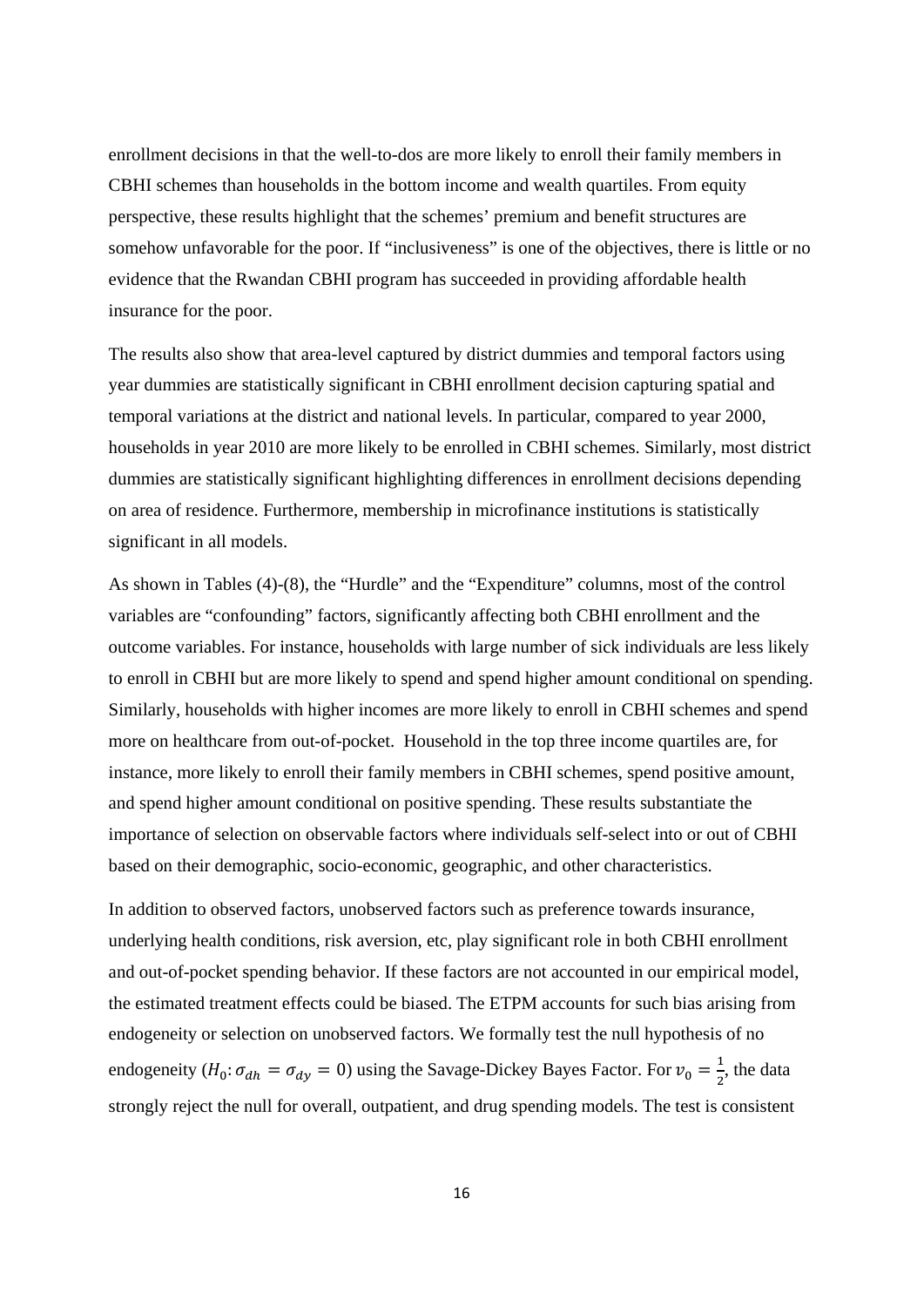for less informative prior selections ( $v_0 = 2$ ;  $v_0 = 1$ ) and more informative selections ( $v_0 =$  $\frac{1}{2}$ ;  $v_0 = \frac{1}{5}$ ; and  $v_0 = \frac{1}{8}$ ), which gives Savage-Dickey ratios of zero or very close to zero. However, the data could not reject the null for inpatient spending model, which gives a Savage-Dickey ratio of 22.2. This implies that in the inpatient spending model CBHI membership can be considered as exogenous. In general, the test results underscore that if selection bias is ignored, the estimated treatment effects would be significantly biased.

#### **6.2. Treatment Effects**

Table (9) presents the ATEs on the probability and the amount of spending. For comparison, we also report treatment effects from the standard TPM under the assumption of random (exogenous) CBHI enrollment. The differences between the results from these two models show that the magnitude and the direction of selection bias when endogeneity is ignored.

For the most part, CBHI has a non-linear effect increasing the probability but decreasing the amount of spending. The results from the ETPM show that the ATE on the probability of spending on overall healthcare services is 31.6 percentage points whereas the ATE on the amount of spending is -3,609 RwF. On the other hand, the scheme increases the probability and the amount of spending on outpatient services by 34.5 percentage points and 346 RwF, respectively. Given the low "initial" healthcare utilization rates and the relatively low prices for out-patient services (consultation, screening, etc), the result suggests that the effect on utilization (moral hazard) outweighs the "price effect".

The program also reduces the amount of annual per capita spending on drug by 3,553 RwF, which is about 85% reduction compared to the average spending by the uninsured. This seems particularly perplexing since the program does not cover nonessential drugs obtained from establishments outside health facilities covered by the CBHI schemes. However, the insured have better access to clinics and hospitals where some of the drugs are covered by their insurance plans and are free of extra charges. In addition, given the prevalence of "self-medication", using non-prescription drugs from neighborhood pharmacies and stores, it is not uncommon for the uninsured to spend higher amount on drug. As a result, although all drugs are not covered by CBHI schemes, it is still likely to find significant impact on drug spending. When it comes to inpatient services which is mainly hospitalization, the impact is neither economically nor statistically significant.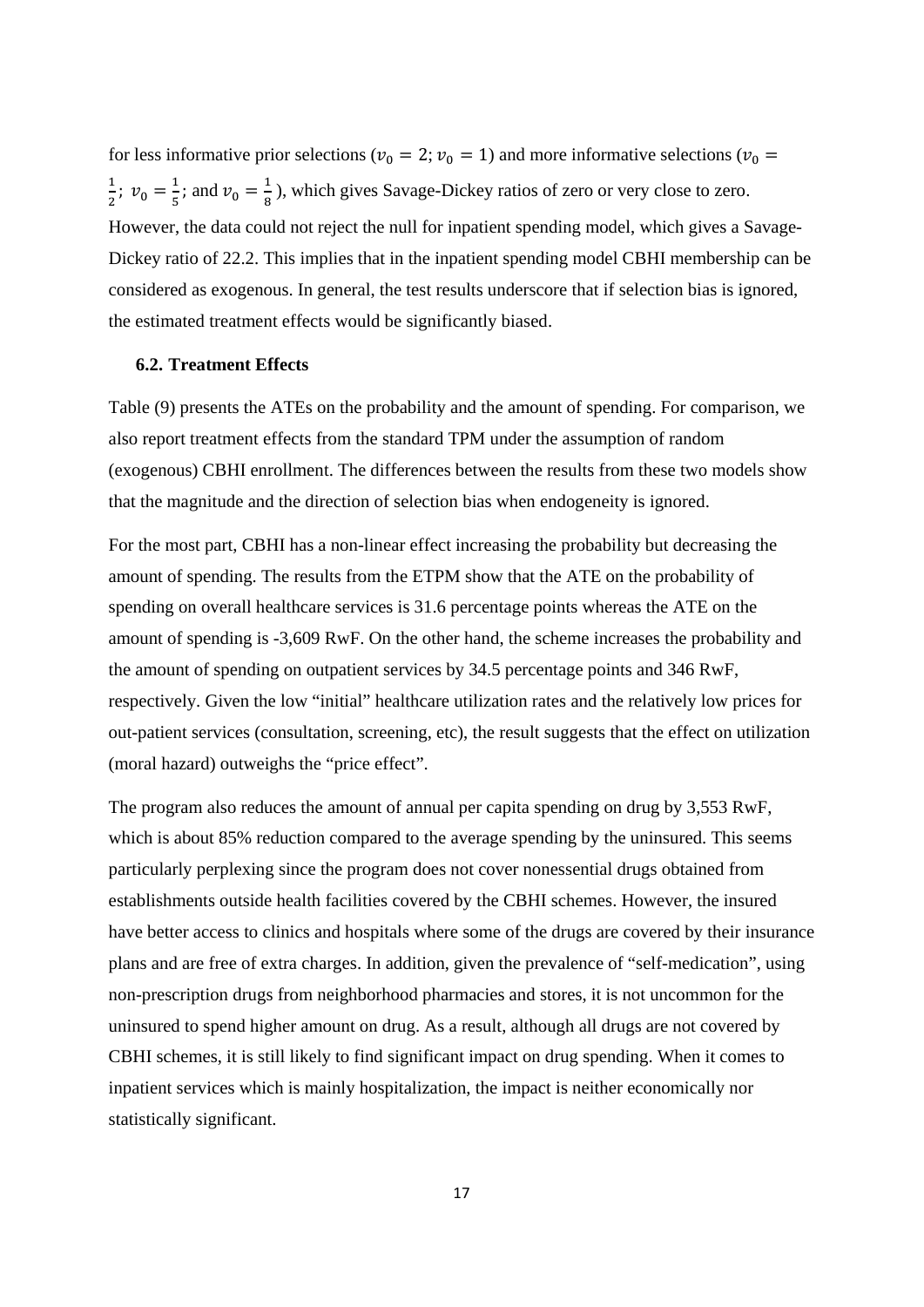Because the 2005 and the 2010 enrollment package and premium schedules differ, we estimate overall spending net of premium payments to see how the impact changes. In this case, CBHI increases the probability of spending by 28.6 percentage points but decreases the amount of spending net of premium payment by -4,106 RwF. This shows that even if the premium schedule and benefit packages have changed over the years, the qualitatively and quantitative impacts of CBHI on out-of-pocket spending remain consistent and statistically significant.

When it comes to endogeneity, the magnitude of bias is prominent attenuating the effects toward zero. For instance, the estimated ATE on overall healthcare spending using standard TPM is positive and significant. If endogeneity is disregarded or enrollment is assumed to be exogenous, the ATE on overall spending would be biased by about 3,820 RwF. It is clear that compared to the uninsured, CBHI enrolled households spend more on overall healthcare services even in the absence of insurance. This is also shown by the high positive  $(0.886 \text{ (std. dev.} = 0.013))$ covariance between CBHI and the amount of expenditure, which implies that households who are likely to sign up for CBHI also spend higher amount on healthcare and vice-versa. Had we ignored this, we would end up underestimating the effect of CBHI on out-of-pocket healthcare expenditure.

The other important issue is heterogeneity in treatment effects. In order to shed some light on heterogeneity, we plot individual level-treatment effects for the treated, the untreated and the whole sample in Figures  $(2a) - (2e)$ . It can be seen that there is considerable heterogeneity in the estimated treatment effects. The treatment effects on overall and drug spending are mainly in the negative domain but vary across households, whereas treatment effects on outpatient and inpatient spending are on both the negative and the positive domains highlighting the heterogeneous impact of CBHI. In order to assess how treatment effects vary by observed factors, we also plot their distributions by age, income and wealth percentiles (see Figures (3)- (6)). In all models, there is strong indication that ATEs vary by age, income and wealth distributions. For instance, the effects of CBHI on overall spending is "u-shape" with higher reduction in out-of-pocket spending for households with heads aged between 20 and 60. Interestingly, the ATEs increase as households' position in the income distribution increases to the top percentile favoring the rich. The reverse is true in the case of outpatient spending in which the impact of CBHI is to increase spending. Similarly, we observe some variation across age and wealth distributions but in a less dramatic way.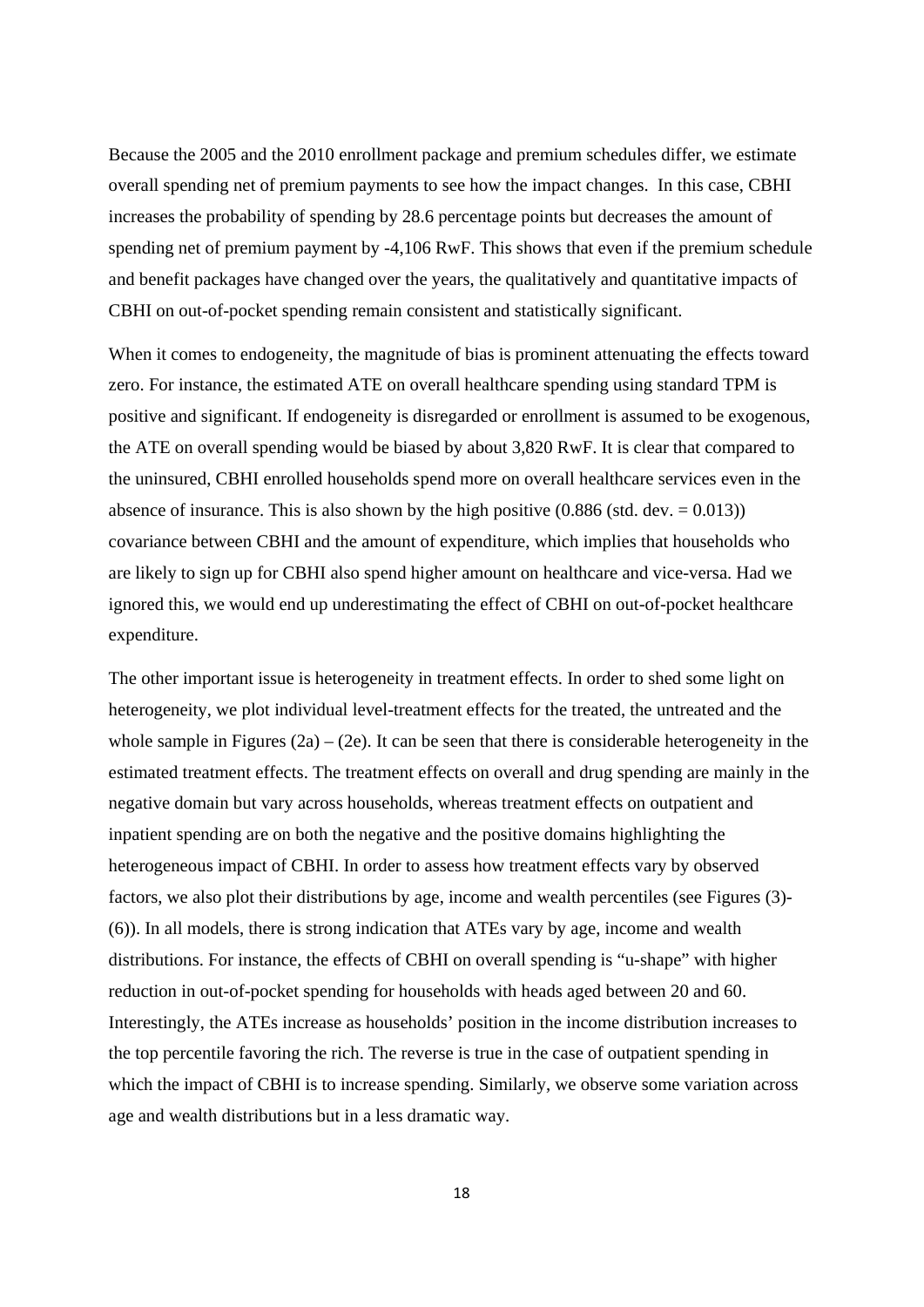#### **6.3. Sensitivity analysis**

Specifying informative priors on the covariance ( $\sigma_{dh}$ ,  $\sigma_{dy}$ ) is necessary to conduct hypothesis testing using Savage-Dickey method. However, it also causes the posteriors to be pulled towards the priors, which could be propagated across model parameters and estimated treatment effects. Hence, it is important to assess the sensitivity of estimated treatment effects to our prior choices. Specifically, we estimate the model using less informative prior selections ( $v_0 = 2$  and  $v_0 = 1$ ) and more informative selections ( $v_0 = \frac{1}{5}$  and  $v_0 = \frac{1}{8}$ ). The results from this exercise are presented in Table (10). We can see that the magnitude and the direction of treatment effects remain stable regardless of prior selections. In addition, the Savage-Dickey ratios remain the same, rejecting the null for the overall out-of-pocket expenditure model. Therefore, we conclude that our results are robust to different prior selections.

However, consideration of other issues is in order. For instance, it is important to note that our results could be potentially biased due to measurement error in expenditure data which are selfreported. In particular, if measurement errors systematically vary by CBHI status (for instance, if the insured tend to over-report their spending than the uninsured), the results could be biased.

#### **7. Concluding Remarks**

In the absence of third party and prepayment systems such as health insurance and tax-based healthcare financing, households in many low-income countries are exposed to the financial risks of paying large medical bills from out-of-pocket. In recent years, CBHI schemes have become popular alternatives to fill such void in the healthcare financing systems. However, the existing evidence on the impact of CBHI schemes on out-of-pocket healthcare spending is limited, especially in the African context. In this paper, using nonrandomized household survey data from Rwanda, we investigate the impact of CBHI schemes on overall out-of-pocket spending and its components. We address issues of selection bias in health insurance enrollment and censoring in health expenditure using ETPM.

The results from this paper show that CBHI has significant non-linear impact on out-of-pocket spending, increasing the likelihood of spending but decreasing the conditional amount of spending. When it comes to specific components, the impacts are mixed in which the program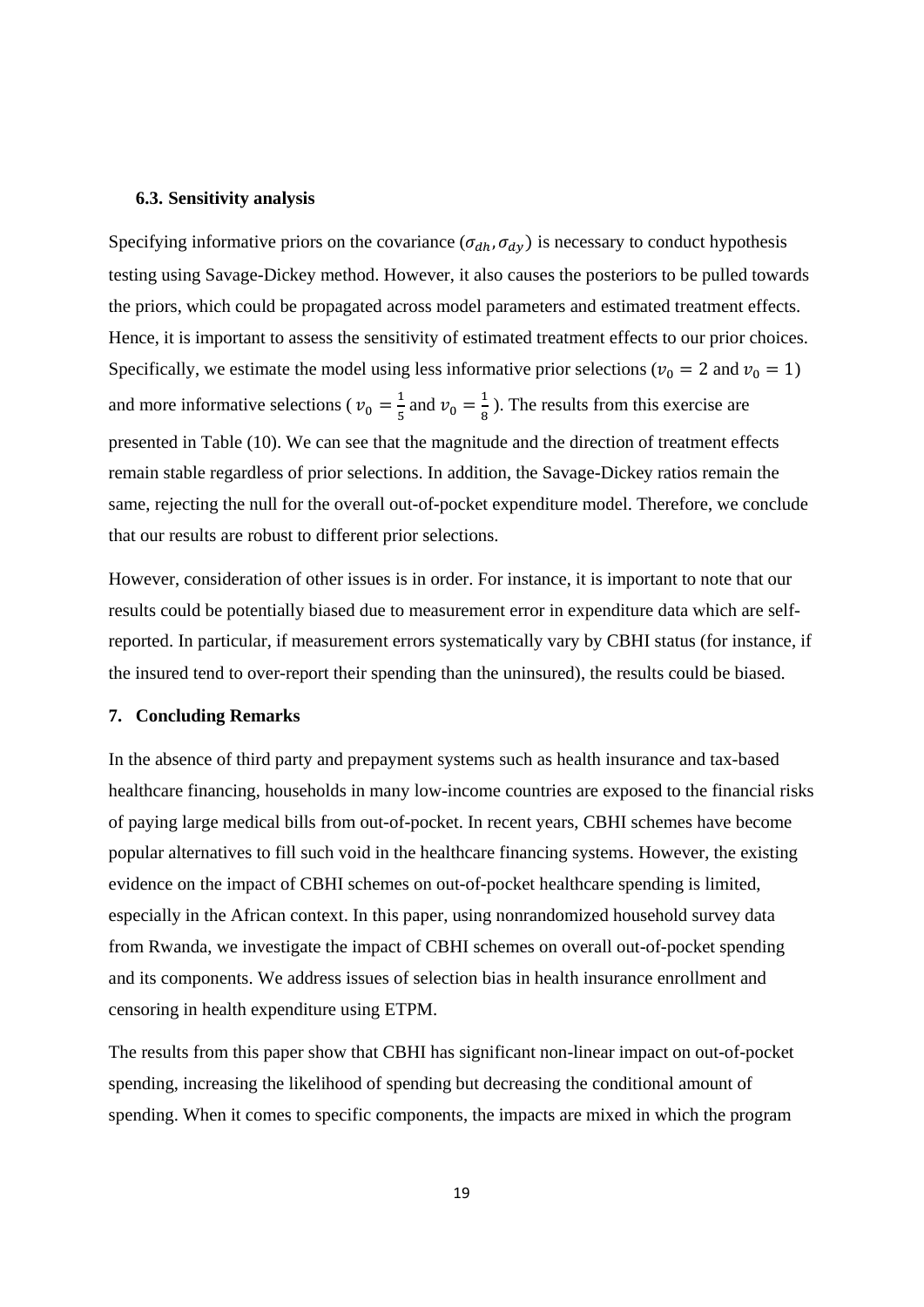significantly decreases spending on drug and but increases spending on outpatient visits. Moreover, we find no impact on inpatient spending. The results also show some degree of heterogeneity where the highest reduction in out-of-pocket spending is among households in the top income and wealth percentiles. This implies that although the program is subsidized, the benefit in terms of reduced out-of-pocket expenditure goes to households in the top income distribution.

#### **References**

- Acharya, A., Vellakkal, S., Taylor, F., Masset, E., Satija, A., Burke, M., & Ebrahim, S. (2012). The impact of health insurance schemes for the informal sector in low-and middleincome countries: a systematic review. The World Bank Research Observer, lks009.
- Albert, J. and Chib S. (1991). Bayesian Analysis of Binary and Polychotomous Response Data. Technical Report, Bowling Green State University, Department of Mathematics.
- Bajari, P., Hong, H. and Khwaja, A., 2006. "Moral Hazard, Adverse Selection and Health Expenditures: A Semiparametric Analysis". NBER Working Paper 12445.
- Bolhaar, J., Lindeboom, M., & van der Klaauw, B. (2012). A dynamic analysis of the demand for health insurance and health care. European Economic Review,56(4), 669-690.
- Brown, J.R. and Finkelstein, A., 2008. "The Interaction of Public and Private Insurance: Medicaid and the Long-Term Care Insurance Market". American Economic Review 98, p.1083-1102.
- Cragg, J. G. (1971). Some statistical models for limited dependent variables with application to the demand for durable goods. Econometrica: Journal of the Econometric Society, 829- 844.
- De Weerdt, J. and S. Dercon (2006). Risk-sharing networks and insurance against illness. Journal of Development Economics 81(2), 337–356.
- Deb, P., Munkin, M. K., & Trivedi, P. K. (2006). Bayesian analysis of the two-part model with endogeneity: application to health care expenditure. Journal of Applied Econometrics, 21(7), 1081-1099.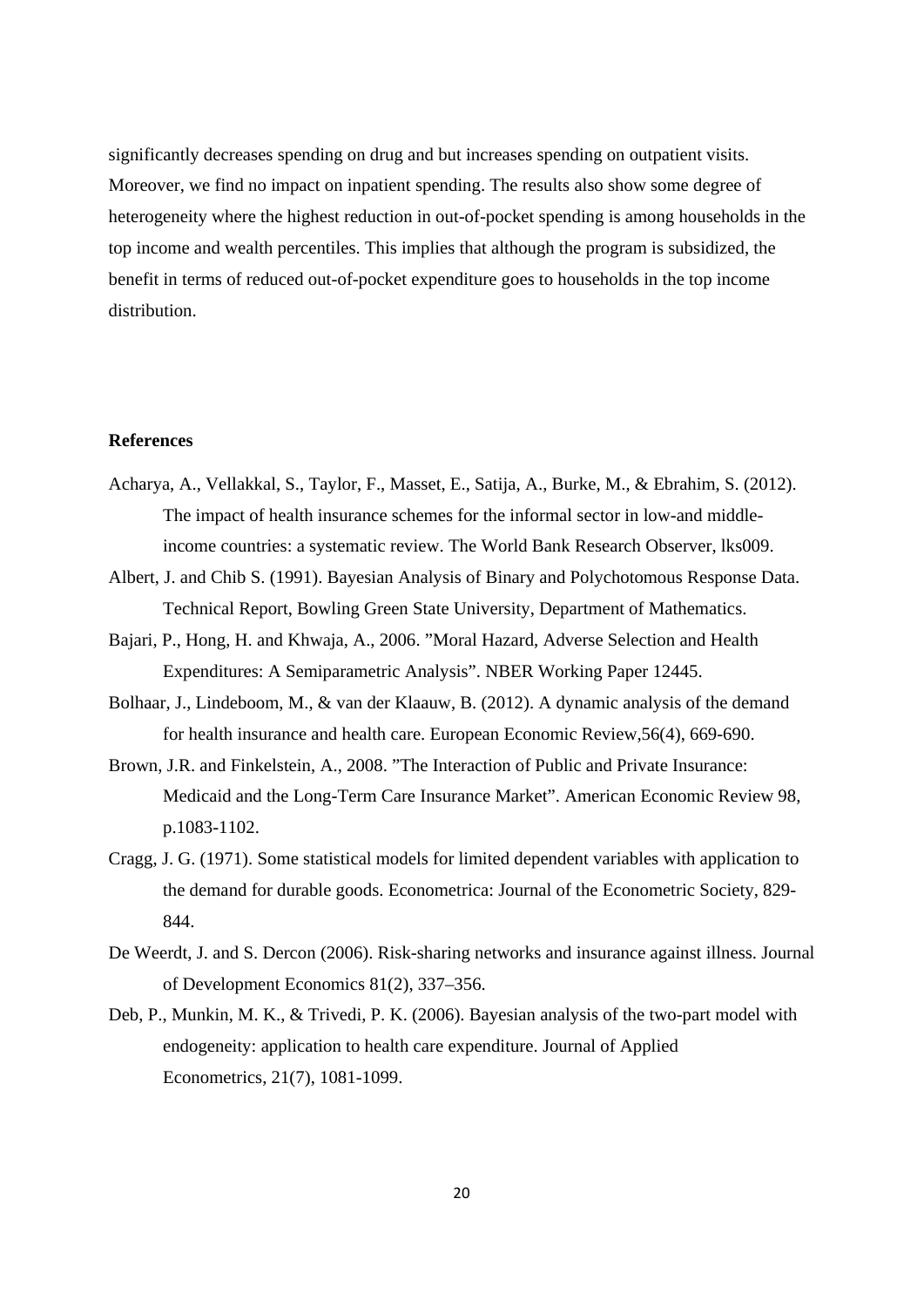- Dercon, S. and P. Krishnan (2000). In sickness and in health: Risk sharing within households in rural Ethiopia. Journal of Political Economy 108(4), 688–727.
- Diop, P., Butera, & Damascene, J. (2005). Community-Based Health Insurance in Rwanda. World Bank, Washington, DC. © World Bank. https://openknowledge.worldbank.org/handle/10986/9650 License: CC BY 3.0 Unported.
- Ekman, B. (2004). Community-based health insurance in low-income countries: a systematic review of the evidence. Health policy and planning, 19(5), 249-270.
- Escobar, M. L., Griffin, C. C., & Shaw, R. P. (Eds.). (2011). The impact of health insurance in low-and middle-income countries. Brookings Institution Press.
- Fafchamps, M. and S. Lund (2003). Risk-sharing networks in rural Philippines. Journal of Development Economics 71(2), 261–287.
- Galárraga, O., Sosa-Rubí, S. G., Salinas-Rodríguez, A., & Sesma-Vázquez, S. (2010). Health insurance for the poor: impact on catastrophic and out-of-pocket health expenditures in Mexico. The European Journal of Health Economics,11(5), 437-447.
- Geweke, J. (1992). Evaluating the accuracy of sampling-based approaches to the calculation of posterior moments. Evaluating the accuracy of sampling-based approaches to calculating posterior moments.
- Giedion, U., Andrés Alfonso, E., & Díaz, Y. (2013). The impact of universal coverage schemes in the developing world: a review of the existing evidence. Universal Health Coverage Studies Series (UNICO) UNICO Studies Series No. 25.
- Gnawali, D.P., S. Pokhrel, A. Sie´, M. Sanon, M. De Allegri, A. Souares, H. Dong, and R. Sauerborn (2009). The effect of community-based health insurance on the utilization of modern health care services: Evidence from Burkina Faso. Health Policy 90 (2-3): 214– 22.
- Mensah, J., J. Oppong, and C. Schmidt (2010). An evaluation of the Ghana national health insurance scheme in the context of the health MDGs. Health Economics 19 (S1): 95–106.
- Jakab, M., & Krishnan, C. (2001). Community involvement in health care financing: impact, strengths and weaknesses: a synthesis of literature. The World Bank.
- Keane, M., & Stavrunova, O. (2011). Adverse selection, moral hazard and the demand for Medigap insurance. School of Finance and Economics, University of Technology Sydney. Unpublished Manuscript.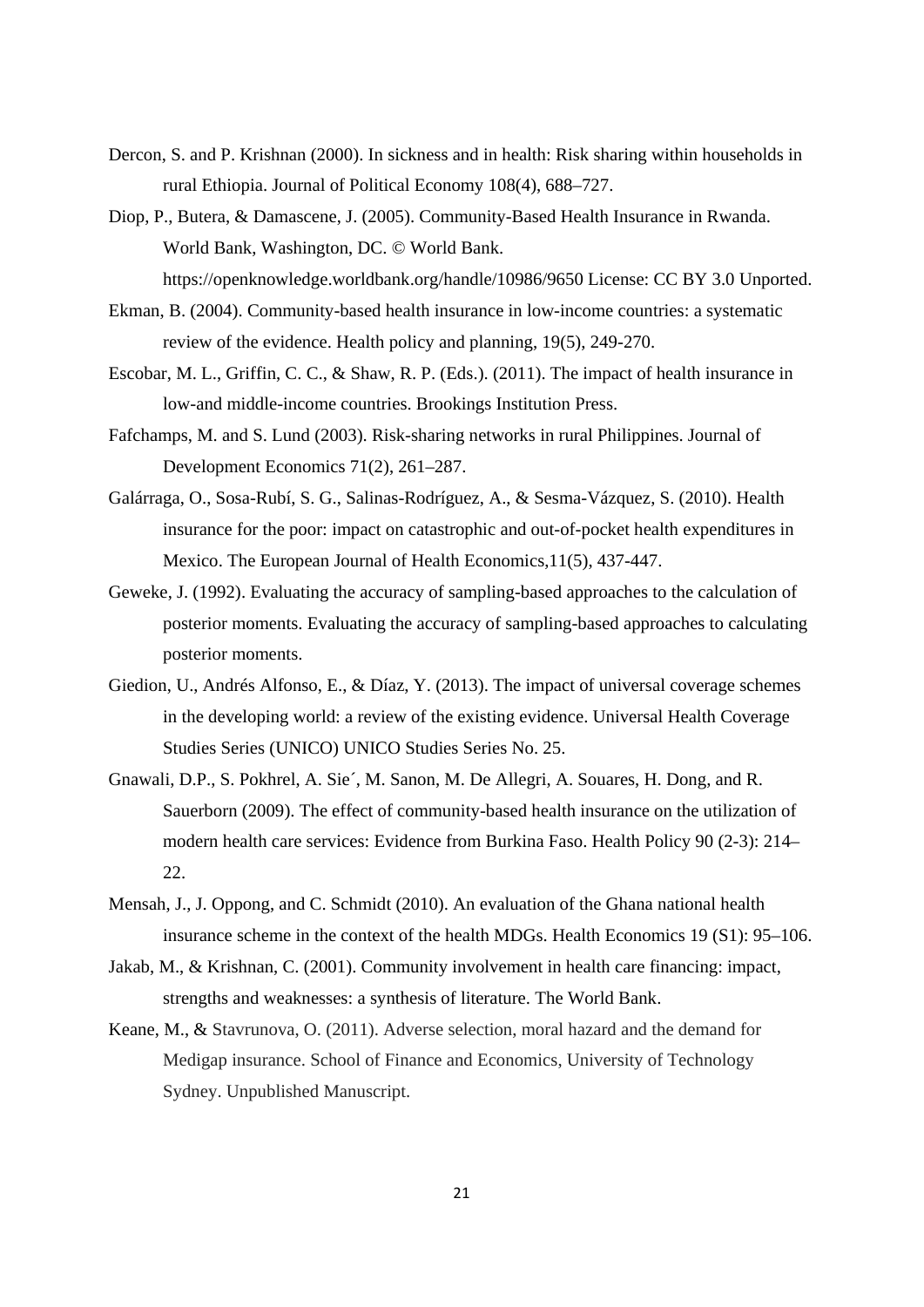- Keane, M., & Stavrunova, O. (2011). Adverse selection, moral hazard and the demand for Medigap insurance. School of Finance and Economics.
- Leive, A., & Xu, K. (2008). Coping with out-of-pocket health payments: empirical evidence from 15 African countries. Bulletin of the World Health Organization,86(11), 849-856C.
- Li Qian, and Trivedi Pravin K. (2014), Adverse and Advantageous Selection in The Medicare Supplemental Market: A Bayesian Analysis Of Prescription Drug Expenditure, Health Econ., doi: 10.1002/hec.3133.
- Li, M. and J. L. Tobias (2008). Bayesian analysis of treatment effects in an ordered potential outcomes model. Advances in econometrics 21, 57-91.
- Long, Q., Zhang, Y., Raven, J., Wu, Z., Bogg, L., Tang, S., & Hemminki, E. (2011). Giving birth at a health-care facility in rural China: is it affordable for the poor?. Bulletin of the World Health Organization, 89(2), 144-152.
- Lu C, Chin B, Lewandowski JL, Basinga P, Hirschhorn LR, et al. (2012) Towards Universal Health Coverage: An Evaluation of Rwanda Mutuelles in Its First Eight Years. PLoS ONE 7(6): e39282. doi:10.1371/journal.pone.0039282
- Manning, W. G., Duan, N., & Rogers, W. H. (1987). Monte Carlo evidence on the choice between sample selection and two-part models. Journal of econometrics, 35(1), 59-82.
- Manning, W. G., Morris, C. N., Newhouse, J. P., Orr, L. L., Duan, N., Keeler, E. B., & Phelps, C. E. (1981). A two-part model of the demand for medical care: preliminary results from the health insurance study. Health, economics, and health economics, 103-123.
- Mebratie, A., Sparrow, R., Yilma, Z., Abebaw, D., Alemu, G. and Bedi, A.S. (2013). Impact of Ethiopian Pilot Community Based Health Insurance Scheme on Health Care Utilization: A Household Panel Data Analysis. The Lancet. 381: S92
- MoH (2010). Rwanda National Health Insurance Policy. Republic of Rwanda, Ministry of Health, December 2010.
- MoH (2011). Ministry of Health Annual Report. Republic of Rwanda, Ministry of Health. Kigali.
- Munkin, M. K. and Trivedi, P. K. (2010), Disentangling incentives effects of insurance coverage from adverse selection in the case of drug expenditure: a finite mixture approach. Health Econ., 19: 1093–1108. doi: 10.1002/hec.1636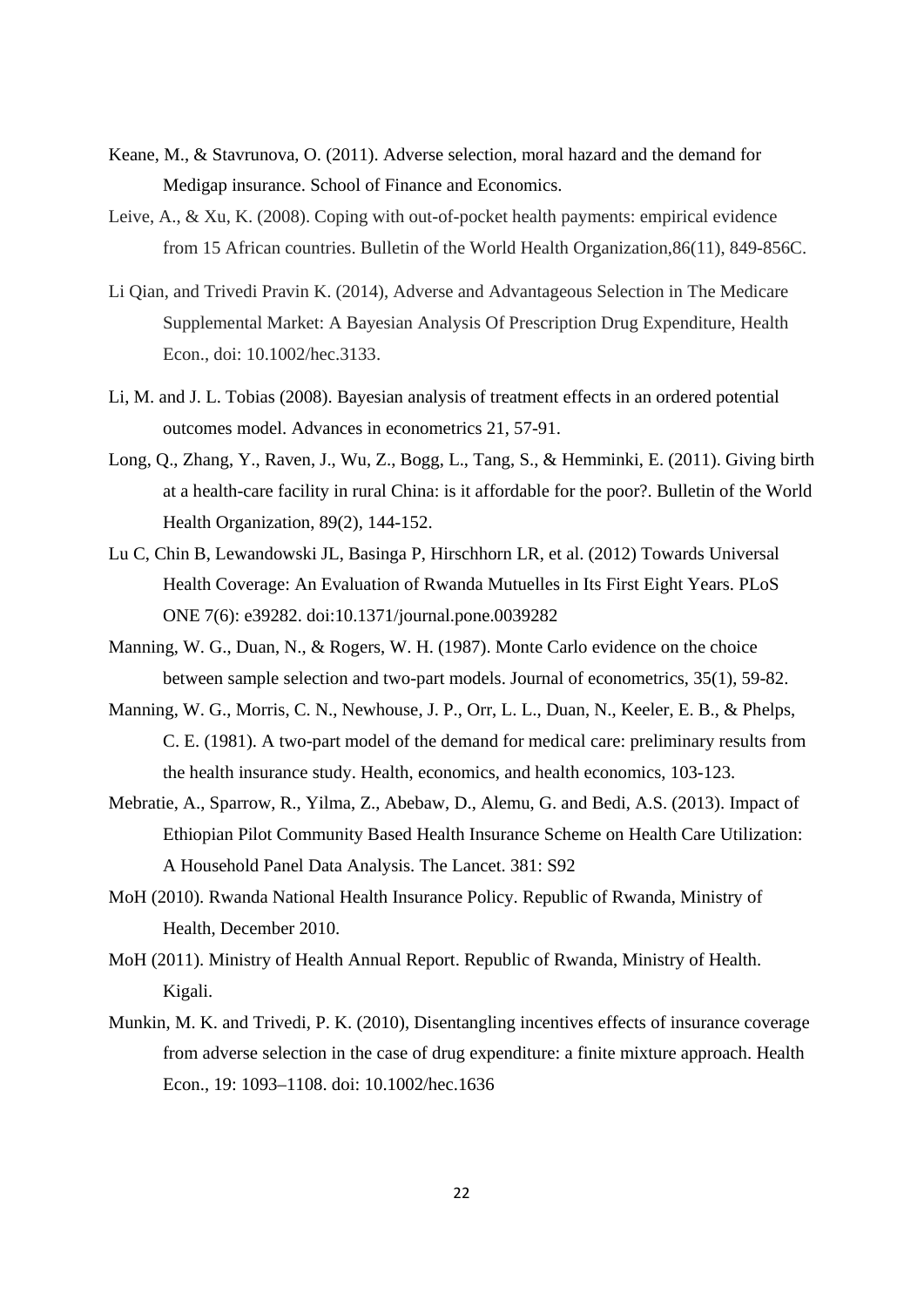- Nguyen, H. T., Rajkotia, Y., & Wang, H. (2011). The financial protection effect of Ghana National Health Insurance Scheme: evidence from a study in two rural districts. Int J Equity Health, 10(4), 9-10.
- O'Donnell, O. A., & Wagstaff, A. (2008). Analyzing health equity using household survey data: a guide to techniques and their implementation. World Bank Publications.
- Schneider, P., & Diop, F. (2001). Synopsis of results on the impact of community-based health insurance on financial accessibility to health care in Rwanda. World Bank, Washington, DC.
- Shimeles, A. (2010). Community based health insurance schemes in Africa: The case of Rwanda. Working Papers Series No. 120, African Development Bank, Tunis, Tunisia.
- Tanner, M. A. and W. H. Wong (1987). The calculation of posterior distributions by data augmentation. Journal of the American statistical Association 82 (398), 528-540.
- Trivedi, P. (2002). Patterns of health care utilization in Vietnam. World Bank Policy Research Working Paper, World Bank: Washington DC.
- Wagstaff, A., & Lindelow, M. (2008). Can insurance increase financial risk?: The curious case of health insurance in China. Journal of health economics,27(4), 990-1005.
- Wagstaff, A., & Yu, S. (2007). Do health sector reforms have their intended impacts?: The World Bank's Health VIII project in Gansu province, China. Journal of health economics, 26(3), 505-535.
- Wagstaff, A., Bilger, M., Sajaia, Z., & Lokshin, M. (2011). Health equity and financial protection: streamlined analysis with ADePT software. The World Bank, 1818 H Street NW, Washington, DC.
- Wagstaff, A., Lindelow, M., Jun, G., Ling, X., & Juncheng, Q. (2009). Extending health insurance to the rural population: An impact evaluation of China's new cooperative medical scheme. Journal of health economics, 28(1), 1-19.
- Woldemichael, A., & Shimeles, A. (2015). Measuring the Impact of Micro-Health Insurance on Healthcare Utilization: A Bayesian Potential Outcomes Approach. African Development Bank Group. Working Paper Series N° 225.
- Yilma, Z., Mebratie, A., Sparrow, R., Dekker, M., Alemu, G., & Bedi, A. S. (2015). Impact of Ethiopia's Community-Based Health Insurance on household economic welfare. The World Bank economic review.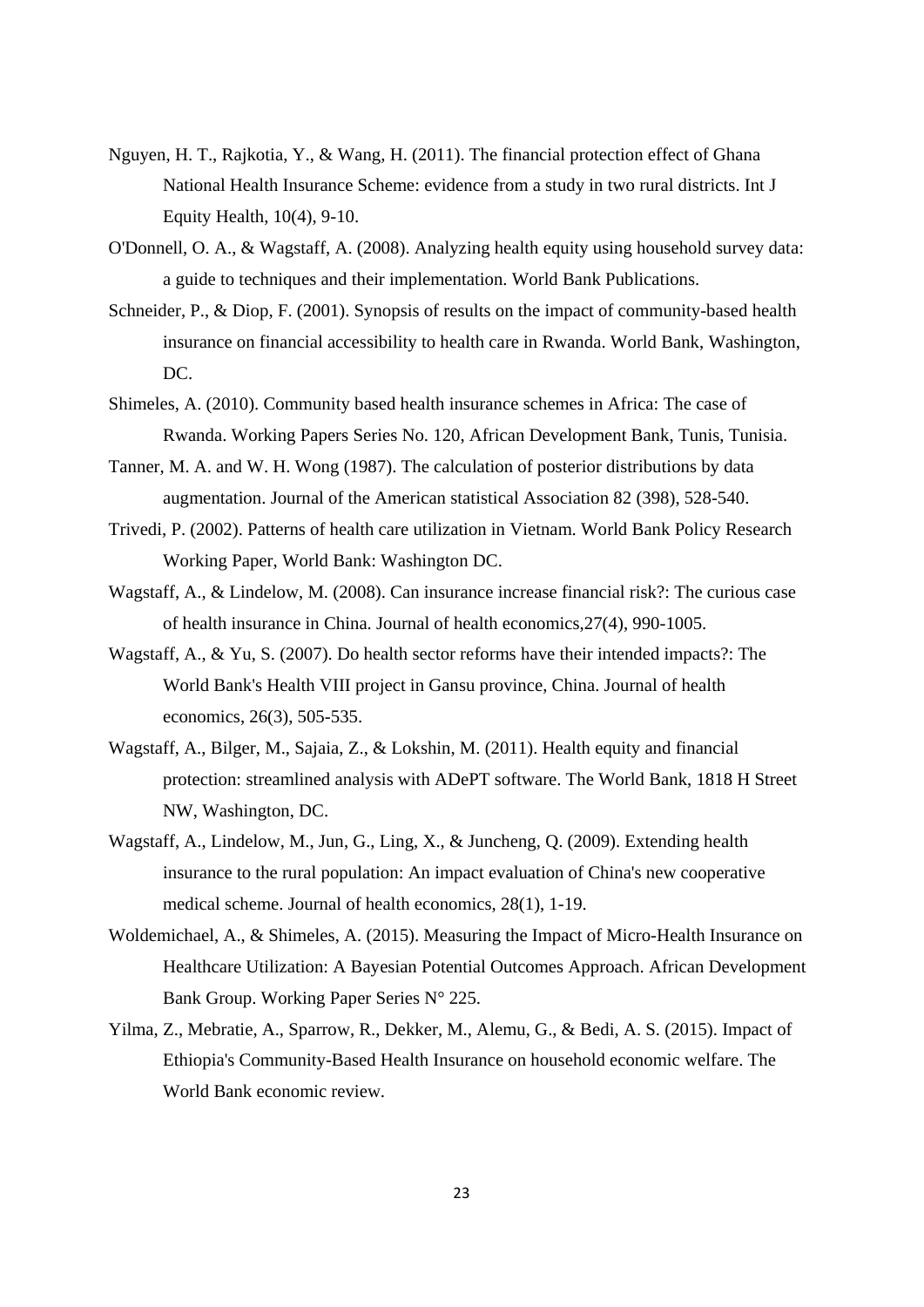- Yip, W., & Hsiao, W. C. (2009). Non-evidence-based policy: how effective is China's new cooperative medical scheme in reducing medical impoverishment?. Social science & medicine, 68(2), 201-209.
- Yip, W., & Berman, P. (2001). Targeted health insurance in a low income country and its impact on access and equity in access: Egypt's school health insurance. Health economics, 10(3), 207-220.

#### **Appendix A: Estimation algorithm of Two-Part Model with Binary Selection**

1. For  $i = 1, ..., N$ , draw the latent variable  $d_i^*$  from its conditional truncated normal distribution given by

$$
d_i^* \cdot \sim \begin{cases} TN_{(-\infty,0]}(\mu_d, V_d) & \text{if } d_i = 0\\ TN_{(0,\infty)}(\mu_d, V_d) & \text{if } d_i = 1 \end{cases}
$$
\n
$$
\text{where } \mu_d = \beta^d w_i + V_d \left[ \sigma_{dh}(h_i^* - \beta^h x_i - \gamma^h d_i) + \frac{\sigma_{dy}}{\sigma_y^2} (y_i^* - \beta^y x_i - \gamma^y d_i) \right], \text{ and } V_d = \left( 1 + \sigma_{dh}^2 + \frac{\sigma_{dy}^2}{\sigma_y^2} \right)^{-1}
$$

2. For  $i = 1, ..., N$ , draw the latent variable  $h_i^*$  from its conditional truncated normal distribution given by

$$
h_i^*| \cdot \sim \begin{cases} TN_{(-\infty,0]}(\mu_h, 1) & \text{if } h_i = 0\\ TN_{(0,\infty)}(\mu_h, 1) & \text{if } h_i = 1 \end{cases}
$$

where  $\mu_h = \beta^h x_i + \gamma^h d_i + \sigma_{dh} \varepsilon_i^d$ .

3. For  $i = 1, ..., n < N$  such that  $h_i = 0$ , draw the latent variable  $y_i^*$  from its conditional normal distribution given by

$$
y_i^* \mid \sim \begin{cases} N(\mu_y, \sigma_y^2) & \text{if } h_i = 0 \\ y & \text{if } h_i = 1 \end{cases}
$$

where  $\mu_y = \beta^y x_i + \gamma^y d_i + \sigma_{dy} \varepsilon_i^d$ .

4. Draw  $\beta^d$  from its conditional normal distribution given by  $\beta^d | \cdot \! \sim \! N\bigl( \mu_{\beta^d}, V_{\beta^d} \bigr)$ ,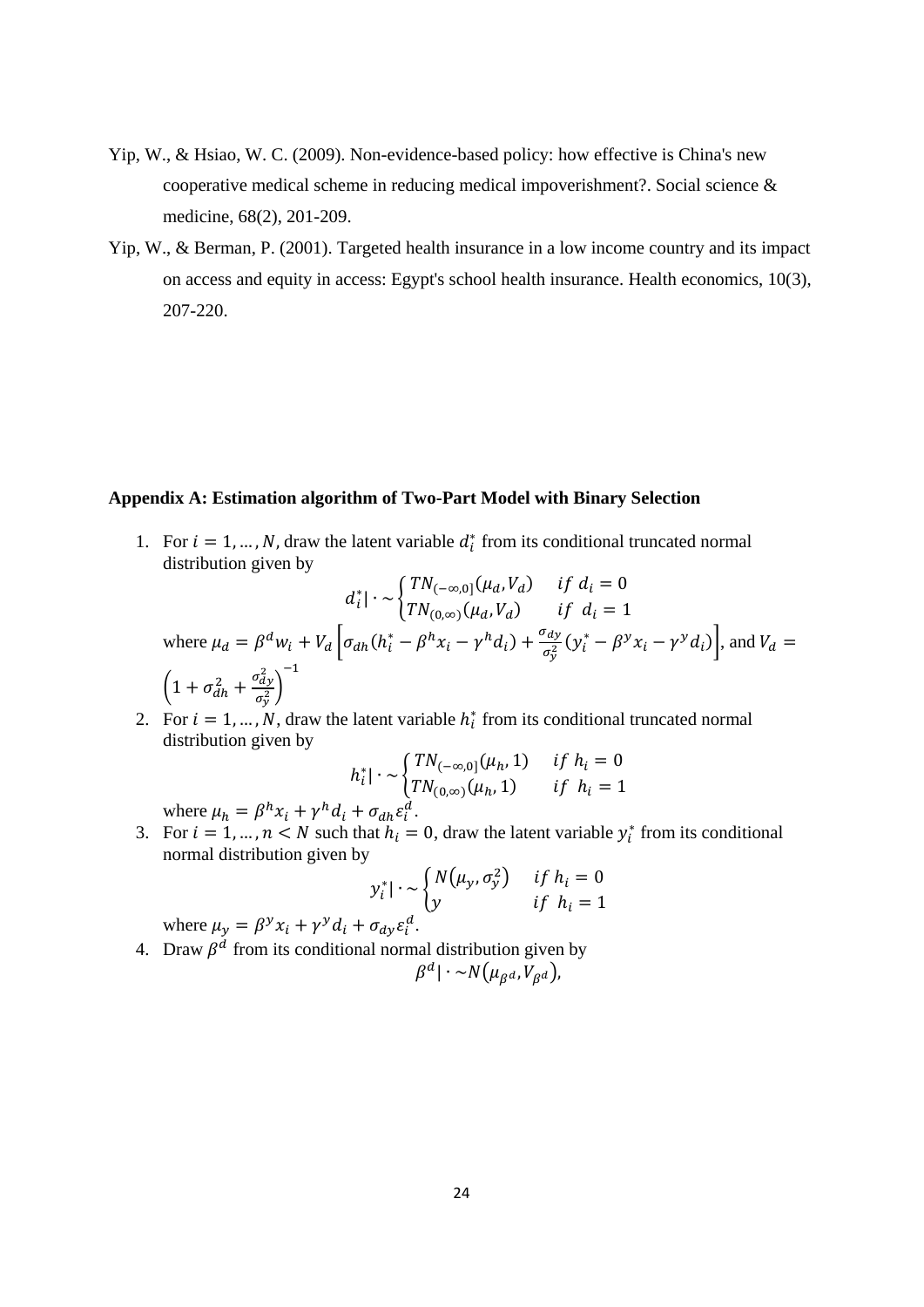where 
$$
\mu_{\beta}a = V_{\beta}a \left[ V_0 \mu_0 + \sum_{i=1}^N w_i' \left\{ \frac{a_i^*}{\left( 1 + \sigma_{dh}^2 + \frac{\sigma_{dy}^2}{\sigma_y^2} \right)} - \sigma_{dh} (h_i^* - \beta^h x_i - \gamma^h d_i) - \frac{\sigma_{dy}}{\sigma_y^2} (y_i^* - \beta^v x_i - \gamma^v d_i) \right\}
$$
, and  $V_{\beta}a = \left[ V_0 + \sum_{i=1}^N \frac{w_i w_i'}{\left( 1 + \sigma_{dh}^2 + \frac{\sigma_{dy}^2}{\sigma_y^2} \right)} \right]$ .

5. Draw  $\theta^h = [\beta^d, \gamma^h]$  from the joint conditional normal distribution given by  $\theta^h$ | ∙ ~  $N(\mu_{\rho h}, V_{\rho h})$ ,

where 
$$
\mu_{\theta^h} = V_{\theta^h} \left[ \begin{pmatrix} V_0 \mu_0 \\ V_{\gamma_0} \mu_{\gamma_0} \end{pmatrix} + \sum_{i=1}^N X_i' \left( h_i^* - \sigma_{dh} \varepsilon_i^d \right) \right]
$$
 and  $V_{\theta^h} = \begin{bmatrix} V_0 & 0 \\ 0 & V_{\gamma_0} \end{bmatrix} + \sum_{i=1}^N X_i' X_i$ .  
6. Draw  $\sigma_{dh}$  from the conditional truncated normal distribution

- $[\sigma_{dh}|. \sim TN_{[-0.9, 0.9]}(\mu_{\sigma_{dh}}, V_{\sigma_{dh}})]$ where  $\mu_{\sigma_{dh}} = V_{\sigma_{dh}} (V_{\sigma_0} \mu_{\sigma_0} + \sum_{i=1}^N \varepsilon_i^d (h_i^* - \beta^h x_i - \gamma^h d_i))$  and  $V_{\sigma_{dh}} = [V_{\sigma_0} + V_{\sigma_{dh}}]$  $\sum_{i=1}^{N} \varepsilon_i^{d'} \varepsilon_i^d$ .
- 7. Draw  $\theta^y = [\beta^y, \gamma^y]$  from the joint conditional normal distribution given by  $\theta^y$ | ∙ ~ $N(\mu_{\theta^y}, V_{\theta^y})$ ,

where 
$$
\mu_{\theta} y = V_{\theta} y \left[ \begin{pmatrix} V_0 \mu_0 \\ V_{\gamma_0} \mu_{\gamma_0} \end{pmatrix} + \sum_{i=1}^N X'_i \sigma_y^{-2} \left( y_i^* - \sigma_{dy} \varepsilon_i^d \right) \right]
$$
 and  $V_{\theta} y = \begin{bmatrix} V_0 & 0 \\ 0 & V_{\gamma_0} \end{bmatrix} + \sum_{i=1}^N X'_i \sigma_y^{-2} X_i$ .

8. Draw  $\sigma_{dy}$  from the conditional truncated normal distribution

$$
\sigma_{dy} |. \sim TN_{[-0.9, 0.9]} \left( \mu_{\sigma_{dy}}, V_{\sigma_{dy}} \right),
$$
  
where  $\mu_{\sigma_{dy}} = V_{\sigma_{dy}} \left( V_{\sigma_0} \mu_{\sigma_0} + \sum_{i=1}^N \varepsilon_i^d (y_i^* - \beta^y x_i - \gamma^y d_i) \right)$  and  $V_{\sigma_{dy}} = \left[ V_{\sigma_0} + \sum_{i=1}^N \frac{\varepsilon_i^d \varepsilon_i^d}{\sigma_y^2} \right].$   
Draw  $\sigma^{-2}$  from the conditional gamma distribution given by

9. Draw  $\sigma_y^{-2}$  from the conditional gamma distribution given by

$$
\sigma_y^{-2} \sim g\left(\frac{\nu+N}{2}, \left[\frac{c}{2} + \sum_{i=1}^N \frac{\left(y_i^* - \beta^y x_i - \gamma^y d_i - \sigma_{dy} \varepsilon_i^d\right)^2}{2}\right]^{-1}\right)
$$

Cycling through steps 1-9 until convergence provides the posteriors of parameters.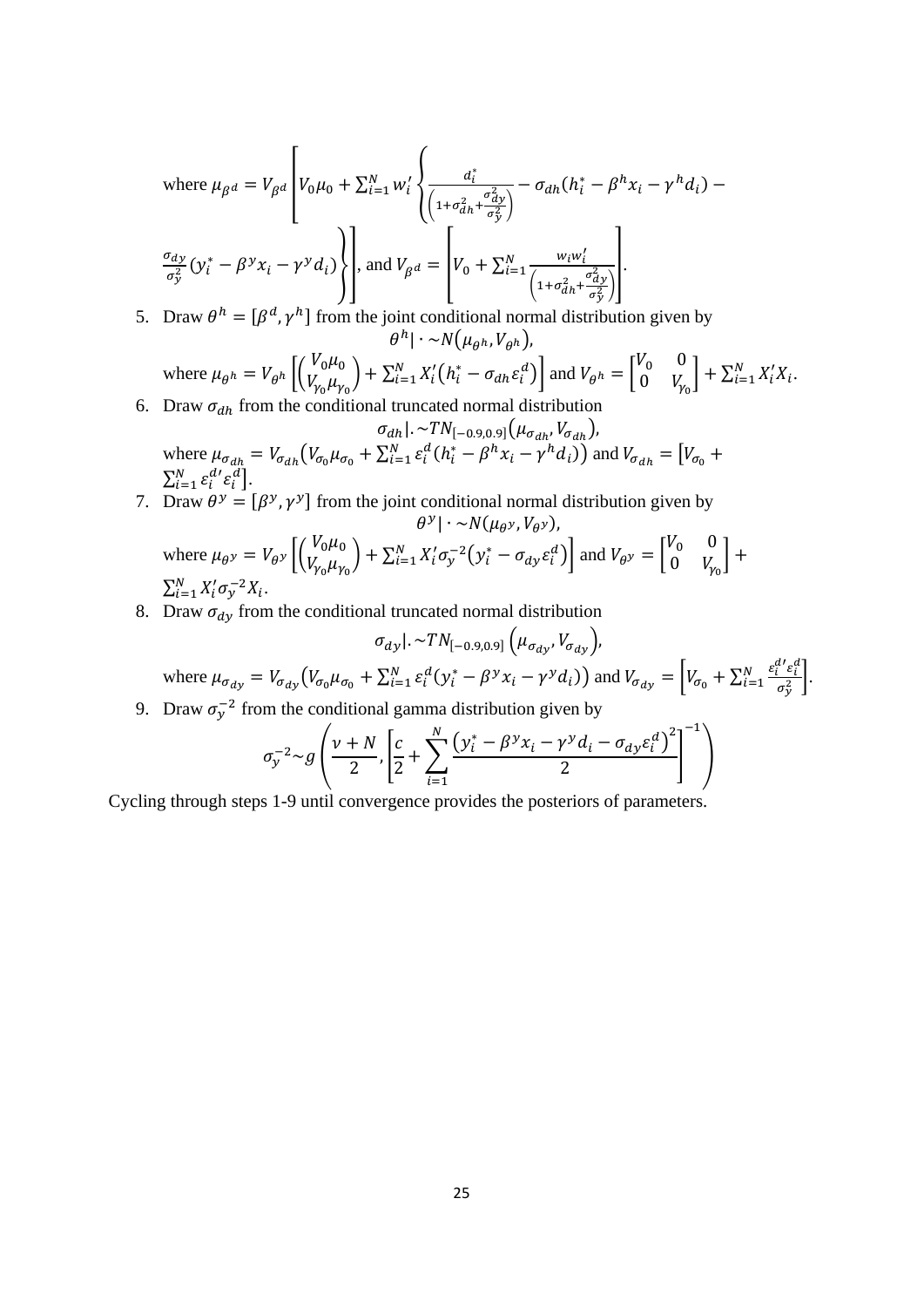# **Appendix B: Tables and Figures**

| Table (1): Health insurance status               |            |           |           |  |  |  |
|--------------------------------------------------|------------|-----------|-----------|--|--|--|
|                                                  | 2000/2001  |           |           |  |  |  |
|                                                  | (baseline) | 2005/2006 | 2010/2011 |  |  |  |
| <b>CBHI</b>                                      | 0%         | 41.9%     | 75.8%     |  |  |  |
| Other Formal Insurance (MMI, RAMA, private, etc) | n.a.       | 9.1%      | 5.3%      |  |  |  |
| Uninsured                                        | 100%       | 51.0%     | 22.2%     |  |  |  |
| No. of households                                | 6.390      | 6.900     | 14,308    |  |  |  |

| Table (2): Per Capita Out-of-Pocket Healthcare Spending (RwF) in 2000 Prices |           |           |           |             |           |             |  |  |
|------------------------------------------------------------------------------|-----------|-----------|-----------|-------------|-----------|-------------|--|--|
|                                                                              |           | 2000      |           | 2005/2006   |           | 2010/2011   |  |  |
|                                                                              | Pooled    |           |           |             |           |             |  |  |
|                                                                              | Sample    | Uninsured | Uninsured | <b>CBHI</b> | Uninsured | <b>CBHI</b> |  |  |
| Overall                                                                      | 2,612     | 4,352     | 2,665     | 1,852       | 928       | 2,233       |  |  |
|                                                                              | (14, 297) | (19, 448) | (6,882)   | (7, 576)    | (4, 143)  | (15, 596)   |  |  |
| <b>Overall less Premium</b>                                                  | 2,444     | 4,352     | 2,665     | 1,852       | 824       | 1,842       |  |  |
|                                                                              | (14, 294) | (19, 448) | (6,882)   | (7, 576)    | (4, 136)  | (15, 575)   |  |  |
| Outpatient                                                                   | 417       | 885       | 376       | 304         | 145       | 254         |  |  |
|                                                                              | (2,717)   | (4, 419)  | (1, 732)  | (1, 337)    | (787)     | (2, 171)    |  |  |
| Drug                                                                         | 1,228     | 2,860     | 1,914     | 1,113       | 321       | 295         |  |  |
|                                                                              | (7,016)   | (12, 321) | (5, 718)  | (6, 479)    | (1,681)   | (2, 140)    |  |  |
| Hospital                                                                     | 281       | 566       | 307       | 382         | 34        | 146         |  |  |
|                                                                              | (4,780)   | (8, 495)  | (1,608)   | (2,554)     | (319)     | (3,227)     |  |  |
| No. of obs.                                                                  | 26243     | 6420      | 3518      | 2751        | 3169      | 10385       |  |  |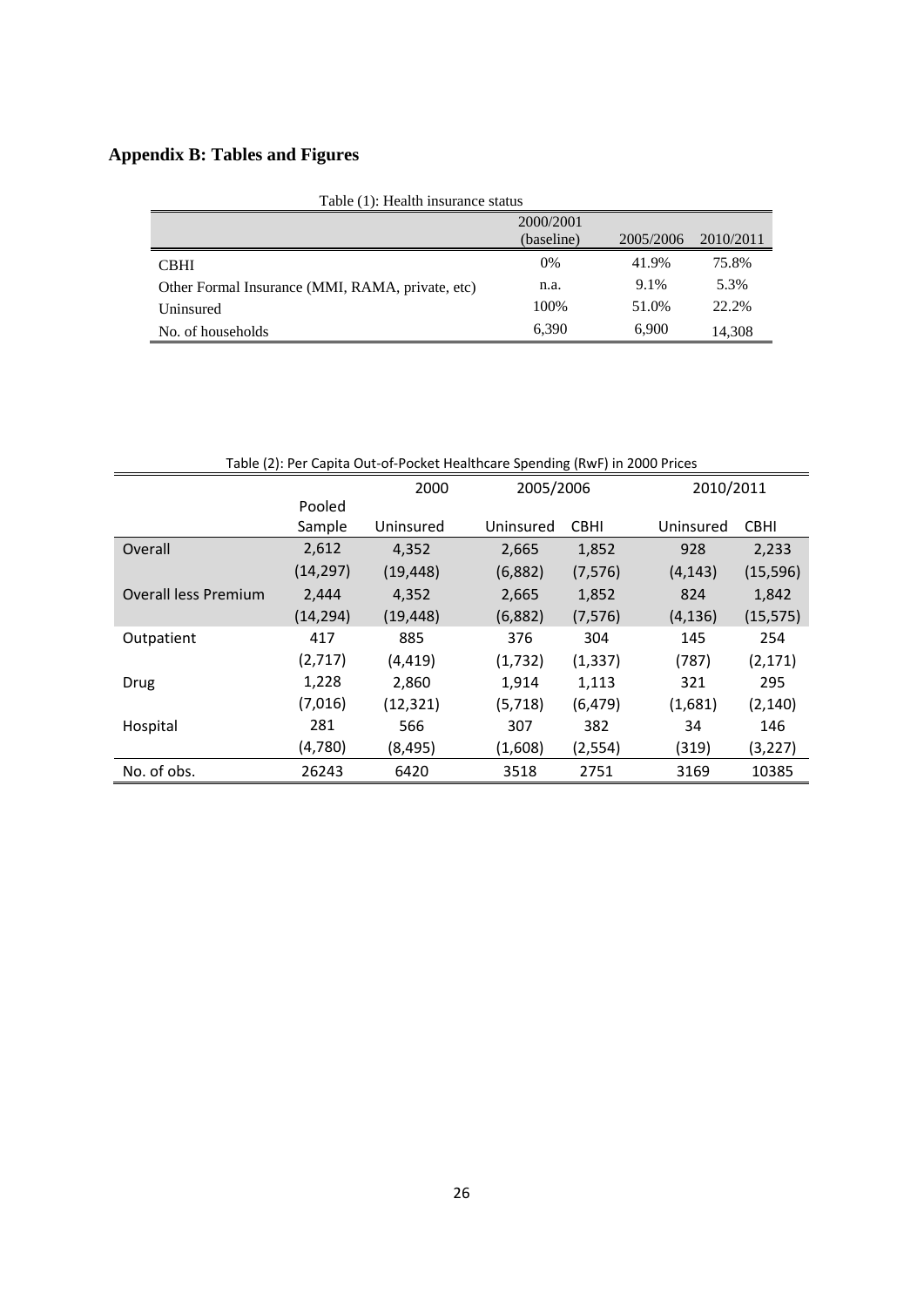|                                             | Tuble (9). Descriptive buildings of Control Valiables<br>2000/2001 | 2005/2006 |             | 2010/2011 |             |
|---------------------------------------------|--------------------------------------------------------------------|-----------|-------------|-----------|-------------|
|                                             | Uninsured                                                          | Uninsured | <b>CBHI</b> | Uninsured | <b>CBHI</b> |
| Head: Age                                   | 43.71                                                              | 43.30     | 45.14       | 44.23     | 45.63       |
|                                             | (15.02)                                                            | (15.63)   | (15.09)     | (16.04)   | (15.97)     |
| Household size                              | 5.02                                                               | 4.70      | 5.31        | 4.43      | 4.83        |
|                                             | (2.34)                                                             | (2.27)    | (2.30)      | (2.08)    | (2.17)      |
| Mean Age in the household                   | 22.72                                                              | 23.44     | 23.10       | 24.71     | 24.62       |
|                                             | (10.44)                                                            | (11.31)   | (10.26)     | (13.28)   | (11.48)     |
| Head: Male                                  | 68.5%                                                              | 69.4%     | 74.4%       | 69.1%     | 72.2%       |
| Head: Married                               | 17.6%                                                              | 45.7%     | 60.3%       | 45.9%     | 57.1%       |
| No. of individuals w/illnesses              | 1.25                                                               | 0.99      | 0.95        | 0.84      | 0.83        |
|                                             | (1.30)                                                             | (1.18)    | (1.12)      | (1.08)    | (1.04)      |
| Cons. expenditure: 1st Quartile             | 25.0%                                                              | 32.0%     | 19.1%       | 36.2%     | 23.2%       |
| Cons. expenditure: 2nd Quartile             | 25.0%                                                              | 25.8%     | 26.6%       | 29.3%     | 25.1%       |
| Cons. expenditure: 3rd Quartile             | 25.0%                                                              | 23.3%     | 29.4%       | 23.0%     | 26.6%       |
| Cons. expenditure: 4th Quartile             | 25.0%                                                              | 18.9%     | 24.9%       | 11.6%     | 25.1%       |
| Wealth index: 1st Quartile                  | 25.1%                                                              | 32.4%     | 19.1%       | 41.6%     | 21.5%       |
| Wealth index: 2nd Quartile                  | 25.1%                                                              | 27.4%     | 24.6%       | 29.3%     | 25.1%       |
| Wealth index: 3rd Quartile                  | 25.1%                                                              | 22.6%     | 30.0%       | 19.7%     | 27.7%       |
| Wealth index: 4th Quartile                  | 24.8%                                                              | 17.7%     | 26.4%       | 9.4%      | 25.7%       |
| Head's educ.: Primary                       | 25.2%                                                              | 57.0%     | 59.5%       | 63.0%     | 62.7%       |
| Head's educ.: Secondary/Vocational/Tertiary | 3.6%                                                               | 8.0%      | 10.0%       | 4.6%      | 8.5%        |
| Head's educ.: No education                  | 70.7%                                                              | 34.4%     | 29.9%       | 32.2%     | 28.3%       |
| No. of wage earner in the household         | 0.54                                                               | 0.93      | 0.84        | 1.76      | 1.43        |
|                                             | (0.88)                                                             | (1.02)    | (1.03)      | (1.45)    | (1.41)      |
| Urban                                       | 22.9%                                                              | 24.5%     | 14.7%       | 12.3%     | 13.6%       |
| No. of households                           | 6,390                                                              | 6,259     |             | 13,546    |             |

Table (3): Descriptive Statistics of Control Variables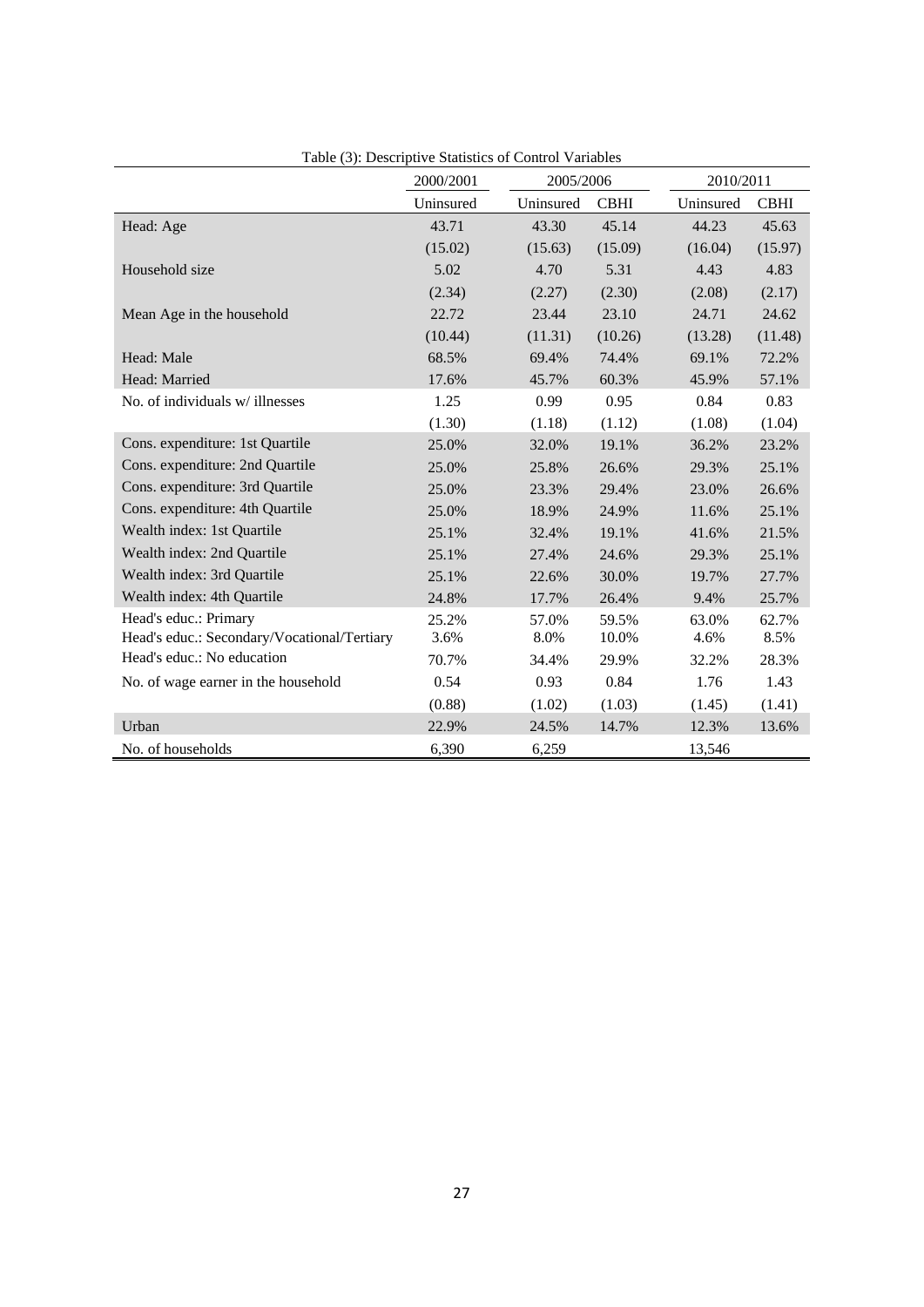|                                     | <b>CBHI</b> |          |          | Hurdle   |          | Expenditure |  |
|-------------------------------------|-------------|----------|----------|----------|----------|-------------|--|
|                                     | Mean        | Std.Dev. | Mean     | Std.Dev. | Mean     | Std.Dev.    |  |
| Intercept                           | $-1.633$    | (0.096)  | $-0.681$ | (0.080)  | 7.049    | (0.100)     |  |
| <b>CBHI</b>                         |             |          | 1.262    | (0.084)  | $-1.659$ | (0.035)     |  |
| Head: Age                           | 0.006       | (0.001)  | $-0.008$ | (0.001)  | 0.004    | (0.001)     |  |
| Head: Male                          | $-0.348$    | (0.036)  | 0.114    | (0.028)  | $-0.122$ | (0.037)     |  |
| Head: Married                       | 0.565       | (0.032)  | $-0.004$ | (0.029)  | 0.215    | (0.033)     |  |
| HH: Size                            | $-0.016$    | (0.007)  | 0.016    | (0.005)  | $-0.186$ | (0.006)     |  |
| HH: #of individuals w/illness       | $-0.056$    | (0.012)  | 0.359    | (0.012)  | 0.285    | (0.011)     |  |
| Head educ.: Primary                 | 0.312       | (0.027)  | 0.005    | (0.024)  | 0.195    | (0.028)     |  |
| Head edu.: Sec/Voc/Univ             | 0.510       | (0.054)  | 0.031    | (0.052)  | 0.417    | (0.051)     |  |
| # of wage earners                   | $-0.003$    | (0.008)  | 0.000    | (0.009)  |          |             |  |
| 2 <sup>nd</sup> Cons. Quartile      | 0.112       | (0.034)  | 0.260    | (0.028)  | 0.385    | (0.036)     |  |
| 3rd Cons. Quartile                  | 0.179       | (0.037)  | 0.469    | (0.030)  | 0.735    | (0.038)     |  |
| 4 <sup>th</sup> Cons Quartile       | 0.307       | (0.044)  | 0.759    | (0.036)  | 1.436    | (0.044)     |  |
| 2 <sup>nd</sup> Wealth Quartile     | 0.133       | (0.034)  | 0.029    | (0.028)  | 0.072    | (0.035)     |  |
| 3rd Wealth Quartile                 | 0.258       | (0.036)  | 0.027    | (0.030)  | 0.123    | (0.036)     |  |
| 4 <sup>th</sup> Wealth Quartile     | 0.336       | (0.039)  | $-0.014$ | (0.033)  | 0.271    | (0.039)     |  |
| Urban                               | $-0.090$    | (0.046)  | 0.197    | (0.037)  | 0.478    | (0.046)     |  |
| Microfinance                        | 0.313       | (0.023)  |          |          |          |             |  |
| Year 2005/06                        |             |          | 0.395    | (0.030)  | $-0.670$ | (0.039)     |  |
| Year 2010/11                        | 1.459       | (0.027)  | 0.674    | (0.045)  | 0.085    | (0.045)     |  |
| Covariance.CBHI                     |             |          | $-0.281$ | (0.044)  | 0.886    | (0.013)     |  |
| Variance                            |             |          |          |          | 1.706    | (0.024)     |  |
| <b>District Dummies</b>             | Yes         |          | Yes      |          | Yes      |             |  |
| Predicted Expenditure (2000 Prices) |             |          |          |          |          |             |  |
| Whole Sample                        | 2,312       | (41)     |          |          |          |             |  |
| Insured                             | 1,410       | (28)     |          |          |          |             |  |
| Uninsured                           | 5,019       | (226)    |          |          |          |             |  |
| No. of obs.                         | 26,243      |          | 26,243   |          | 26,243   |             |  |

Table (4): Overall healthcare expenditure: ETPM posterior means and standard deviations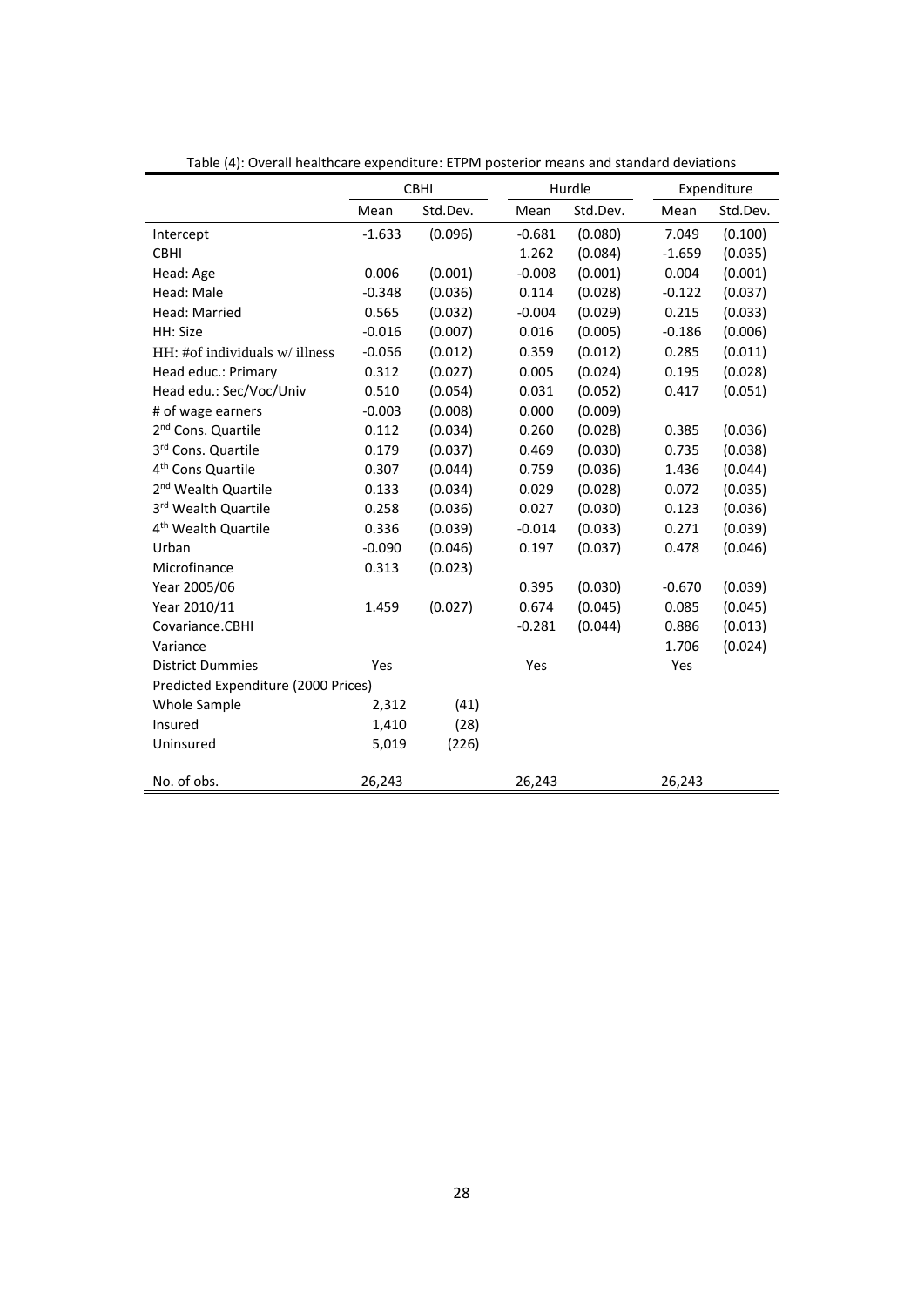| Table (5): Outpatient expenditure: ETPM posterior means and standard deviations |          |             |          |          |          |             |
|---------------------------------------------------------------------------------|----------|-------------|----------|----------|----------|-------------|
|                                                                                 |          | <b>CBHI</b> |          | Hurdle   |          | Expenditure |
|                                                                                 | Mean     | Std.Dev.    | Mean     | Std.Dev. | Mean     | Std.Dev.    |
| Intercept                                                                       | $-1.636$ | (0.078)     | $-1.651$ | (0.081)  | 8.067    | (0.095)     |
| <b>CBHI</b>                                                                     |          |             | 1.072    | (0.162)  | $-0.188$ | (0.114)     |
| Head: Age                                                                       | 0.005    | (0.001)     | $-0.005$ | (0.001)  | 0.002    | (0.001)     |
| Head: Male                                                                      | $-0.335$ | (0.027)     | 0.067    | (0.030)  | 0.052    | (0.035)     |
| Head: Married                                                                   | 0.570    | (0.024)     | $-0.076$ | (0.035)  | $-0.066$ | (0.035)     |
| HH: Size                                                                        | $-0.015$ | (0.005)     | 0.013    | (0.005)  | $-0.191$ | (0.006)     |
| $HH:$ #of individuals w/ illness                                                | $-0.070$ | (0.009)     | 0.238    | (0.011)  | 0.105    | (0.010)     |
| Head educ.: Primary                                                             | 0.295    | (0.021)     | 0.032    | (0.023)  | $-0.043$ | (0.027)     |
| Head edu.: Sec/Voc/Univ                                                         | 0.493    | (0.042)     | 0.086    | (0.044)  | 0.232    | (0.046)     |
| # of wage earner                                                                | $-0.009$ | (0.008)     | 0.024    | (0.008)  |          |             |
| 2 <sup>nd</sup> Cons. Quartile                                                  | 0.103    | (0.027)     | 0.151    | (0.027)  | 0.163    | (0.032)     |
| 3rd Cons. Quartile                                                              | 0.154    | (0.029)     | 0.298    | (0.029)  | 0.300    | (0.035)     |
| 4 <sup>th</sup> Cons Quartile                                                   | 0.281    | (0.035)     | 0.467    | (0.033)  | 0.778    | (0.040)     |
| 2 <sup>nd</sup> Wealth Quartile                                                 | 0.147    | (0.026)     | 0.029    | (0.027)  | 0.040    | (0.032)     |
| 3rd Wealth Quartile                                                             | 0.268    | (0.027)     | 0.018    | (0.030)  | 0.013    | (0.034)     |
| 4 <sup>th</sup> Wealth Quartile                                                 | 0.357    | (0.031)     | 0.039    | (0.032)  | 0.167    | (0.038)     |
| Urban                                                                           | $-0.070$ | (0.037)     | 0.149    | (0.035)  | 0.441    | (0.041)     |
| Microfinance                                                                    | 0.386    | (0.023)     |          |          |          |             |
| Year 2005/06                                                                    |          |             | 1.001    | (0.037)  | $-2.147$ | (0.049)     |
| Year 2010/11                                                                    | 1.501    | (0.022)     | 0.679    | (0.064)  | $-2.573$ | (0.064)     |
| Covaraince.CBHI                                                                 |          |             | $-0.404$ | (0.092)  | $-0.058$ | (0.063)     |
| Variance                                                                        |          |             |          |          | 1.423    | (0.019)     |
| <b>District Dummies</b>                                                         | Yes      |             | Yes      |          | Yes      |             |
| Predicted Expenditure (2000 Prices)                                             |          |             |          |          |          |             |
| Whole Sample                                                                    | 385      | (12)        |          |          |          |             |
| Insured                                                                         | 689      | (85)        |          |          |          |             |
| Uninsured                                                                       | 343      | (14)        |          |          |          |             |
| NO. of Obs.                                                                     | 26,243   |             | 26,243   |          | 26,243   |             |

Table (5): Outpatient expenditure: ETPM posterior means and standard deviations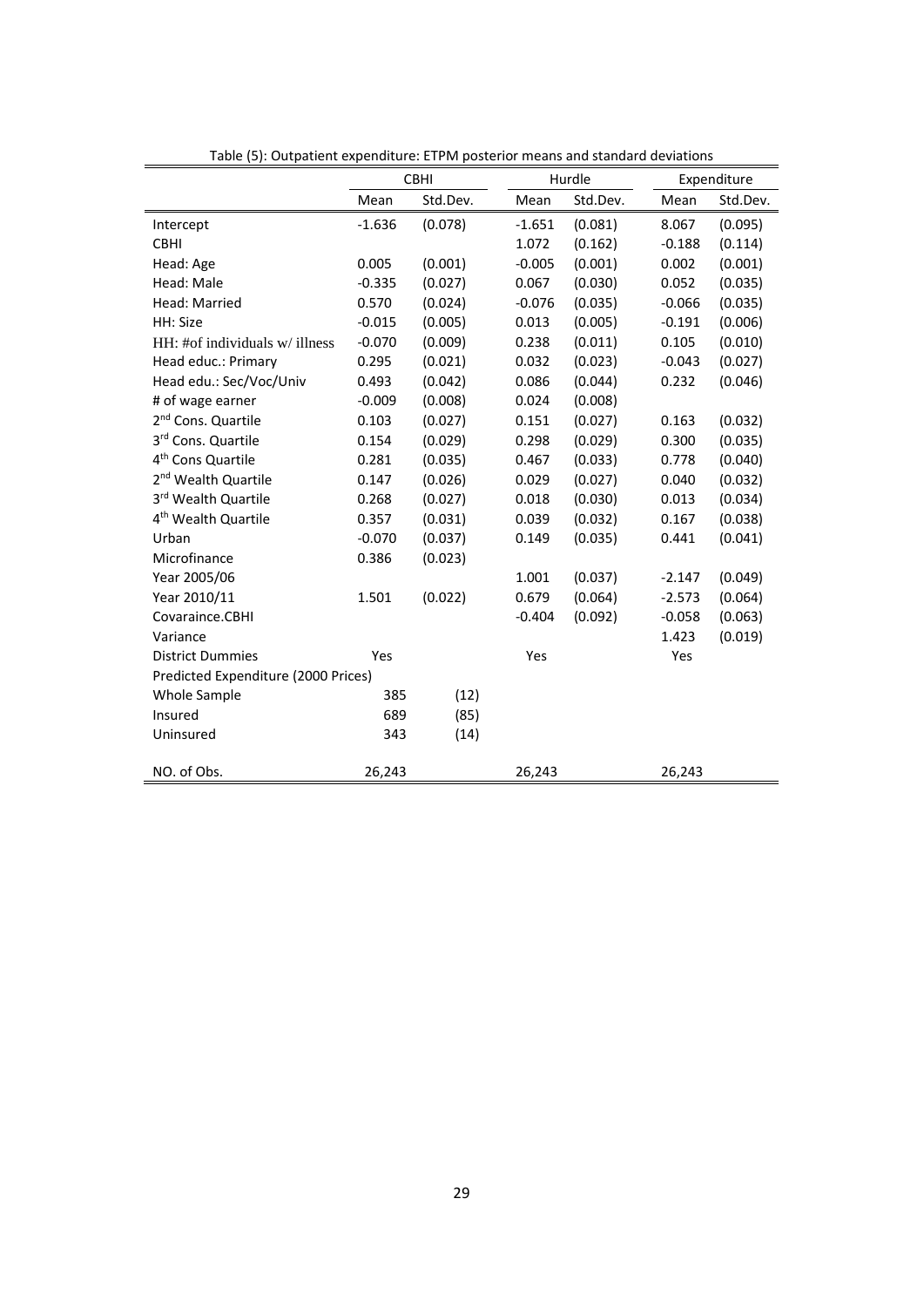|                                     |          | <b>CBHI</b> |          | Hurdle   |          | Expenditure |
|-------------------------------------|----------|-------------|----------|----------|----------|-------------|
|                                     | Mean     | Std.Dev.    | Mean     | Std.Dev. | Mean     | Std.Dev.    |
| Intercept                           | $-1.637$ | (0.071)     | $-2.488$ | (0.098)  | 9.080    | (0.263)     |
| <b>CBHI</b>                         |          |             | 0.334    | (0.146)  | $-0.269$ | (0.297)     |
| Head: Age                           | 0.005    | (0.001)     | $-0.005$ | (0.001)  | 0.008    | (0.002)     |
| Head: Male                          | $-0.338$ | (0.027)     | 0.030    | (0.039)  | 0.108    | (0.102)     |
| Head: Married                       | 0.573    | (0.023)     | 0.027    | (0.040)  | $-0.162$ | (0.095)     |
| HH: Size                            | $-0.015$ | (0.005)     | 0.013    | (0.006)  | $-0.163$ | (0.015)     |
| HH: #of individuals w/ illness      | $-0.065$ | (0.008)     | 0.102    | (0.010)  | $-0.020$ | (0.026)     |
| Head educ.: Primary                 | 0.295    | (0.020)     | 0.022    | (0.031)  | 0.003    | (0.082)     |
| Head edu.: Sec/Voc/Univ             | 0.492    | (0.040)     | $-0.012$ | (0.052)  | 0.004    | (0.134)     |
| # of wage earner                    | $-0.010$ | (0.008)     | 0.023    | (0.010)  |          |             |
| 2 <sup>nd</sup> Cons. Quartile      | 0.110    | (0.025)     | 0.170    | (0.037)  | 0.188    | (0.100)     |
| 3rd Cons. Quartile                  | 0.162    | (0.028)     | 0.293    | (0.039)  | 0.353    | (0.106)     |
| 4 <sup>th</sup> Cons Quartile       | 0.293    | (0.032)     | 0.470    | (0.044)  | 0.892    | (0.117)     |
| 2 <sup>nd</sup> Wealth Quartile     | 0.138    | (0.026)     | $-0.027$ | (0.035)  | $-0.116$ | (0.087)     |
| 3rd Wealth Quartile                 | 0.260    | (0.027)     | $-0.037$ | (0.039)  | $-0.196$ | (0.093)     |
| 4 <sup>th</sup> Wealth Quartile     | 0.340    | (0.030)     | $-0.100$ | (0.044)  | $-0.004$ | (0.116)     |
| Urban                               | $-0.067$ | (0.034)     | 0.085    | (0.045)  | 0.471    | (0.112)     |
| Microfinance                        | 0.379    | (0.023)     |          |          |          |             |
| Year 2005/06                        |          |             | 1.092    | (0.047)  | $-2.298$ | (0.141)     |
| Year 2010/11                        | 1.503    | (0.021)     | 0.424    | (0.087)  | $-3.050$ | (0.187)     |
| Covariance.CBHI                     |          |             | $-0.064$ | (0.084)  | $-0.010$ | (0.164)     |
| Variance                            |          |             |          |          | 2.158    | (0.066)     |
| <b>District Dummies</b>             | Yes      |             | Yes      |          | Yes      |             |
| Predicted Expenditure (2000 Prices) |          |             |          |          |          |             |
| Whole Sample                        | 304      | (27)        |          |          |          |             |
| Insured                             | 432      | (139)       |          |          |          |             |
| Uninsured                           | 291      | (40)        |          |          |          |             |
| NO. of obs.                         | 26,243   |             | 26,243   |          | 26,243   |             |

Table (6): Inpatient expenditure: ETPM posterior means and standard deviations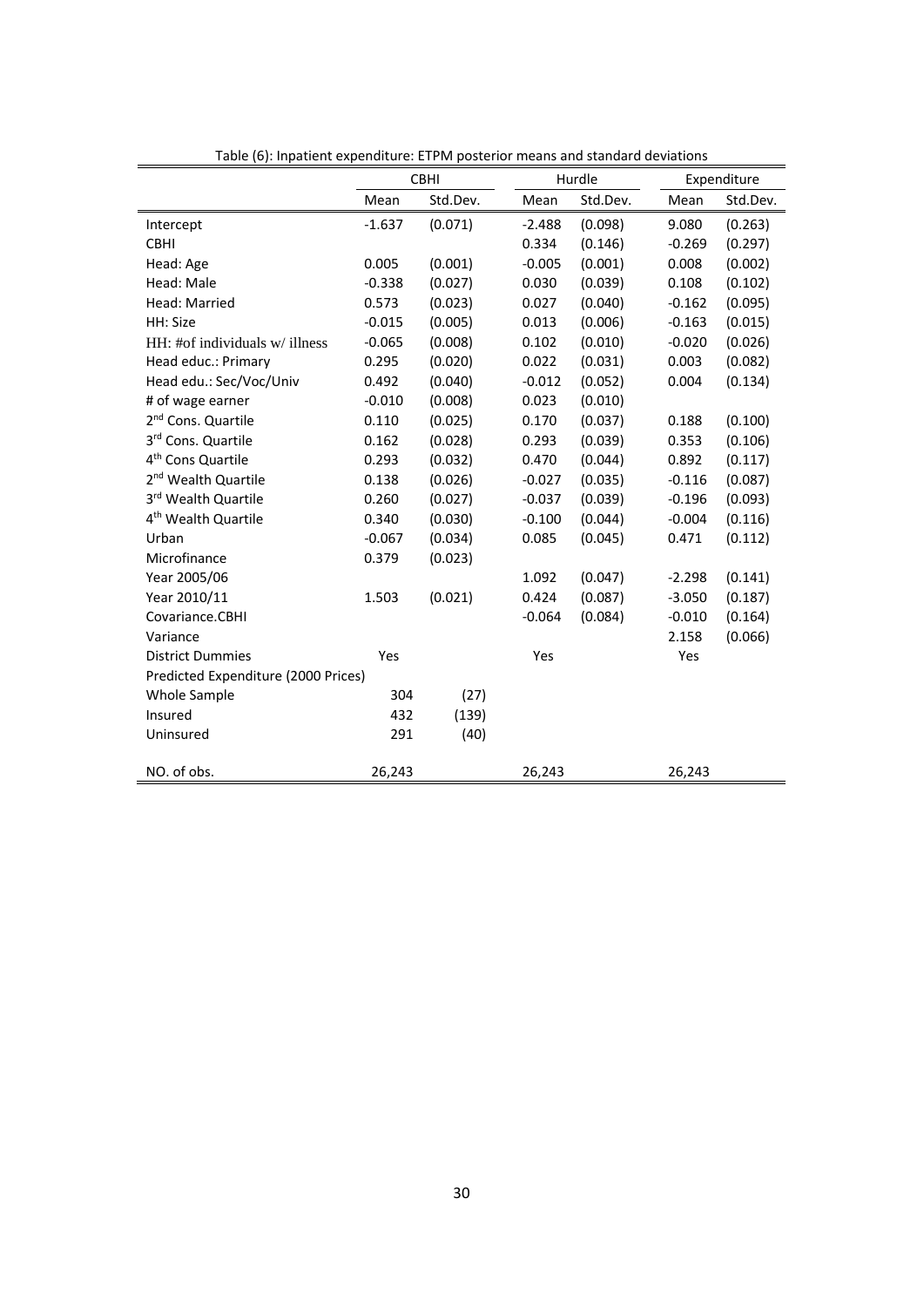|                                     | <b>CBHI</b> |          |          | Hurdle   | Expenditure |          |
|-------------------------------------|-------------|----------|----------|----------|-------------|----------|
|                                     | Mean        | Std.Dev. | Mean     | Std.Dev. | Mean        | Std.Dev. |
| Intercept                           | $-1.620$    | (0.080)  | $-0.470$ | (0.067)  | 6.761       | (0.145)  |
| <b>CBHI</b>                         |             |          | 0.031    | (0.153)  | $-1.941$    | (0.057)  |
| Head: Age                           | 0.005       | (0.001)  | $-0.007$ | (0.001)  | 0.014       | (0.001)  |
| Head: Male                          | $-0.343$    | (0.028)  | 0.080    | (0.029)  | $-0.224$    | (0.052)  |
| Head: Married                       | 0.570       | (0.026)  | $-0.045$ | (0.035)  | 0.070       | (0.049)  |
| HH: Size                            | $-0.015$    | (0.006)  | 0.016    | (0.005)  | $-0.272$    | (0.010)  |
| HH: #of individuals w/ illness      | $-0.058$    | (0.010)  | 0.344    | (0.010)  | 0.391       | (0.018)  |
| Head educ.: Primary                 | 0.302       | (0.023)  | $-0.023$ | (0.026)  | 0.231       | (0.047)  |
| Head edu.: Sec/Voc/Univ             | 0.497       | (0.045)  | 0.031    | (0.045)  | 0.479       | (0.077)  |
| # of wage earner                    | $-0.012$    | (0.008)  | $-0.007$ | (0.008)  |             |          |
| 2 <sup>nd</sup> Cons. Quartile      | 0.115       | (0.028)  | 0.255    | (0.028)  | 0.440       | (0.069)  |
| 3rd Cons. Quartile                  | 0.177       | (0.030)  | 0.425    | (0.029)  | 0.842       | (0.069)  |
| 4 <sup>th</sup> Cons Quartile       | 0.303       | (0.038)  | 0.654    | (0.034)  | 1.560       | (0.076)  |
| 2 <sup>nd</sup> Wealth Quartile     | 0.132       | (0.028)  | $-0.055$ | (0.027)  | $-0.135$    | (0.057)  |
| 3rd Wealth Quartile                 | 0.253       | (0.030)  | $-0.143$ | (0.030)  | $-0.151$    | (0.060)  |
| 4 <sup>th</sup> Wealth Quartile     | 0.333       | (0.033)  | $-0.135$ | (0.033)  | $-0.014$    | (0.057)  |
| Urban                               | $-0.073$    | (0.039)  | 0.276    | (0.033)  | 0.347       | (0.071)  |
| Microfinance                        | 0.336       | (0.025)  |          |          |             |          |
| Year 2005/06                        |             |          | $-0.056$ | (0.028)  | $-0.050$    | (0.055)  |
| Year 2010/11                        | 1.495       | (0.023)  | $-0.700$ | (0.083)  | 0.460       | (0.066)  |
| Covariance.CBHI                     |             |          | $-0.126$ | 0.090    | 0.886       | (0.014)  |
| Variance                            |             |          |          |          | 2.366       | (0.049)  |
| <b>District Dummies</b>             | Yes         |          | Yes      |          | Yes         |          |
| Predicted Expenditure (2000 Prices) |             |          |          |          |             |          |
| Whole Sample                        | 1,855       | (64)     |          |          |             |          |
| Insured                             | 612         | (35)     |          |          |             |          |
| Uninsured                           | 4,166       | (469)    |          |          |             |          |
| NO. of obs.                         | 26,243      |          | 26,243   |          | 26,243      |          |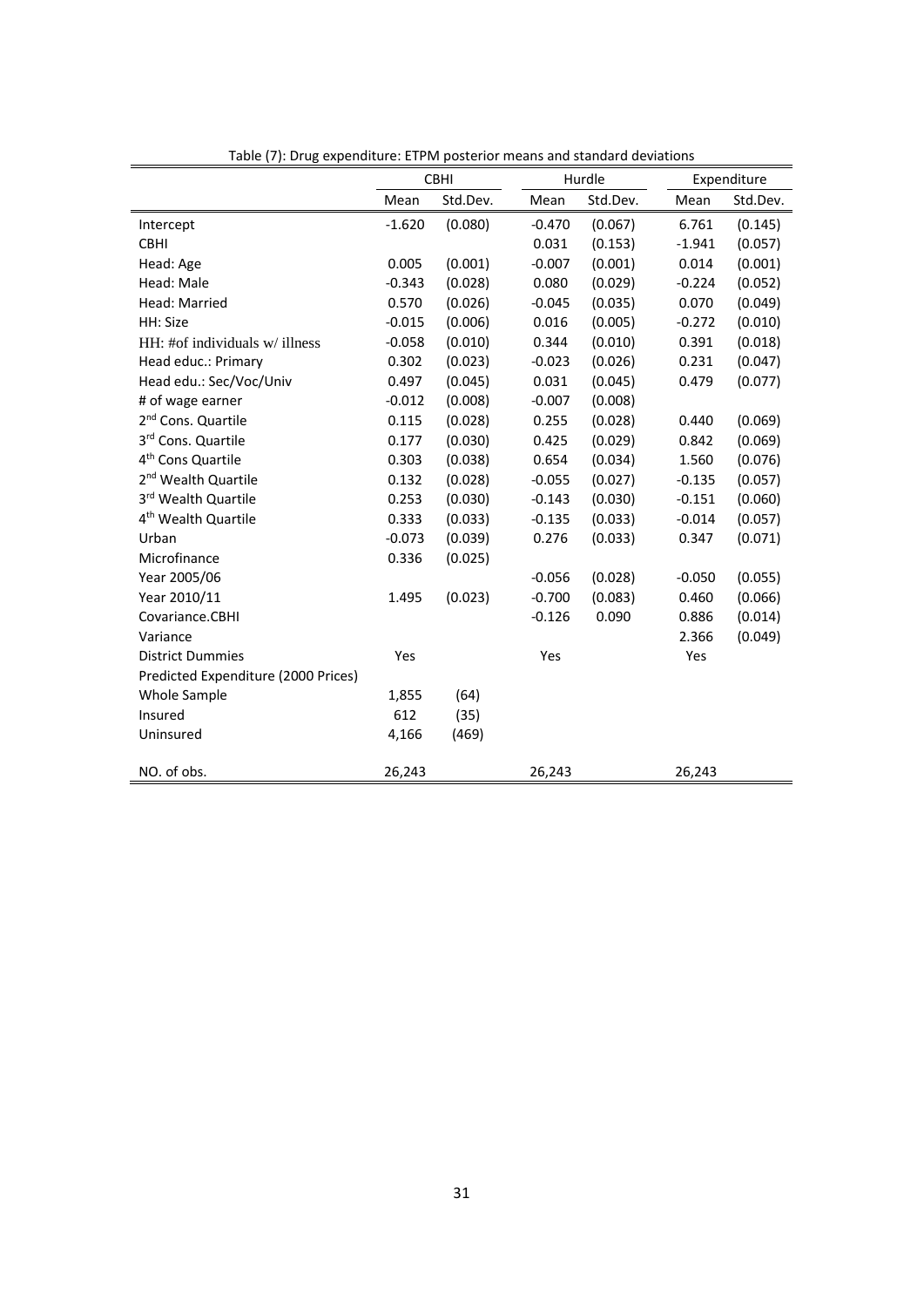|                                     |          | <b>CBHI</b> |          | Hurdle   |          | Expenditure |  |
|-------------------------------------|----------|-------------|----------|----------|----------|-------------|--|
|                                     | Mean     | Std.Dev.    | Mean     | Std.Dev. | Mean     | Std.Dev.    |  |
| Intercept                           | $-1.650$ | (0.089)     | $-0.713$ | (0.073)  | 7.189    | (0.116)     |  |
| <b>CBHI</b>                         |          |             | 0.948    | (0.115)  | $-1.959$ | (0.034)     |  |
| Head: Age                           | 0.006    | (0.001)     | $-0.008$ | (0.001)  | 0.006    | (0.001)     |  |
| Head: Male                          | $-0.345$ | (0.032)     | 0.106    | (0.028)  | $-0.116$ | (0.041)     |  |
| Head: Married                       | 0.567    | (0.030)     | $-0.043$ | (0.029)  | 0.120    | (0.038)     |  |
| HH: Size                            | $-0.017$ | (0.006)     | 0.026    | (0.005)  | $-0.239$ | (0.007)     |  |
| HH: #of individuals w/ illness      | $-0.059$ | (0.011)     | 0.372    | (0.012)  | 0.344    | (0.013)     |  |
| Head educ.: Primary                 | 0.306    | (0.025)     | 0.006    | (0.022)  | 0.188    | (0.034)     |  |
| Head edu.: Sec/Voc/Univ             | 0.508    | (0.051)     | 0.006    | (0.045)  | 0.460    | (0.061)     |  |
| # of wage earner                    | $-0.011$ | (0.008)     | 0.020    | (0.008)  |          |             |  |
| 2 <sup>nd</sup> Cons. Quartile      | 0.112    | (0.031)     | 0.211    | (0.026)  | 0.411    | (0.044)     |  |
| 3rd Cons. Quartile                  | 0.177    | (0.034)     | 0.379    | (0.028)  | 0.826    | (0.047)     |  |
| 4 <sup>th</sup> Cons Quartile       | 0.319    | (0.041)     | 0.593    | (0.033)  | 1.672    | (0.053)     |  |
| 2 <sup>nd</sup> Wealth Quartile     | 0.140    | (0.032)     | $-0.022$ | (0.026)  | 0.042    | (0.043)     |  |
| 3rd Wealth Quartile                 | 0.265    | (0.033)     | $-0.063$ | (0.029)  | 0.041    | (0.043)     |  |
| 4 <sup>th</sup> Wealth Quartile     | 0.349    | (0.037)     | $-0.093$ | (0.032)  | 0.238    | (0.047)     |  |
| Urban                               | $-0.081$ | (0.044)     | 0.231    | (0.036)  | 0.512    | (0.054)     |  |
| Microfinance                        | 0.324    | (0.024)     |          |          |          |             |  |
| Year 2005/06                        |          |             | 0.558    | (0.029)  | $-0.432$ | (0.048)     |  |
| Year 2010/11                        | 1.494    | (0.026)     | 0.118    | (0.059)  | $-0.379$ | (0.052)     |  |
| Covariance.CBHI                     |          |             | $-0.361$ | (0.064)  | 0.894    | (0.006)     |  |
| Variance                            |          |             |          |          | 2.463    | (0.033)     |  |
| <b>District Dummies</b>             | Yes      |             | Yes      |          | Yes      |             |  |
| Predicted Expenditure (2000 Prices) |          |             |          |          |          |             |  |
| Whole Sample                        | 2,737    | (75)        |          |          |          |             |  |
| Insured                             | 1,140    | (36)        |          |          |          |             |  |
| Uninsured                           | 5,246    | (314)       |          |          |          |             |  |
| NO. of Obs.                         | 26,243   |             | 26,243   |          | 26,243   |             |  |

Table (8): Overall healthcare expenditure net of premium: ETPM posterior means and standard deviations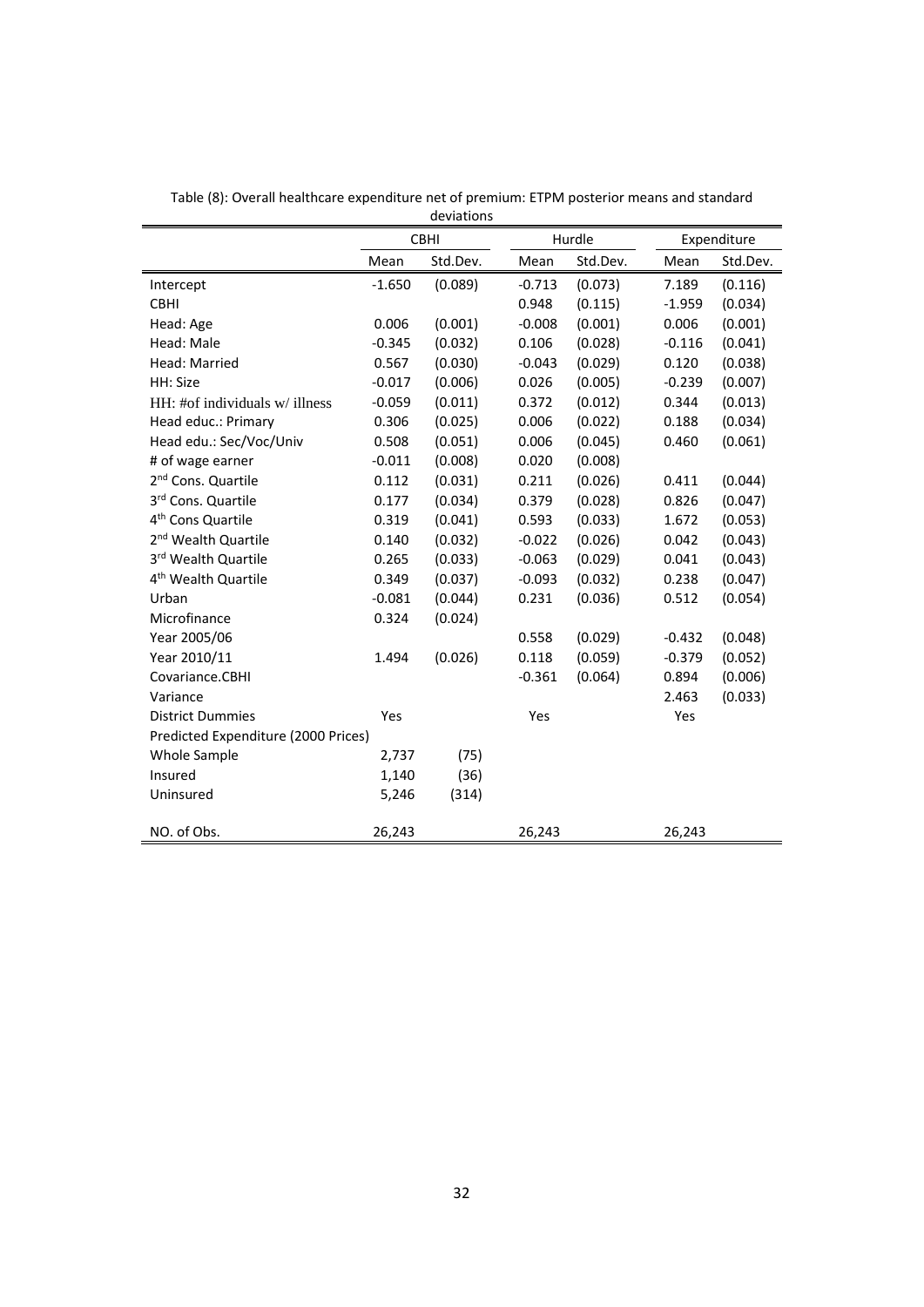|                         |           | <b>ETPM</b> |           | TPM     |
|-------------------------|-----------|-------------|-----------|---------|
|                         | Prob.     | Amount      | Prob.     | Amount  |
| Overall                 | $0.3179*$ | $-3,609*$   | $0.1963*$ | $210*$  |
|                         | (0.019)   | (230)       | (0.007)   | (71)    |
|                         |           |             |           |         |
| Spending net of premium | $0.2862*$ | $-4,106*$   | $0.1028*$ | $-816*$ |
|                         | (0.028)   | (320)       | (0.007)   | (96)    |
|                         |           |             |           |         |
| Outpatient              | $0.345*$  | $346*$      | $0.1249*$ | $29*$   |
|                         | (0.041)   | (91)        | (0.007)   | (14)    |
|                         |           |             |           |         |
| Inpatient               | 0.0483    | 140         | $0.0325*$ | 49      |
|                         | (0.021)   | (159)       | (0.004)   | (30)    |
|                         |           |             |           |         |
| Drug                    | 0.0078    | $-3,553*$   | $-0.051$  | $-976*$ |
|                         | (0.043)   | (484)       | (0.007)   | (99)    |

Table (9): Average Treatment Effects on the probability and the amount of healthcare spending (RwF: In 2000 Prices)

Table (10): Sensitivity Analysis I: Sensitivity to different prior selections (2000 Prices)

|                                     | <b>Prior Selection</b> |             |             |             |  |  |
|-------------------------------------|------------------------|-------------|-------------|-------------|--|--|
|                                     | 2                      | 1           | 1/5         | 1/8         |  |  |
| ATE on the probability of spending  | 0.317                  | 0.317       | 0.315       | 0.317       |  |  |
|                                     | (0.016)                | (0.017)     | (0.017)     | (0.018)     |  |  |
| ATE on the amount of spending (RwF) | $-3,624$               | $-3,625$    | $-3,639$    | $-3,605$    |  |  |
|                                     | (215)                  | (221)       | (222)       | (231)       |  |  |
|                                     |                        |             |             |             |  |  |
| Cov.Hurdle                          | $-0.2783$              | $-0.280$    | $-0.2734$   | $-0.2794$   |  |  |
|                                     | (0.038)                | (0.041)     | (0.040)     | (0.044)     |  |  |
| Cov.Exp.                            | 0.8863                 | 0.8866      | 0.8855      | 0.8841      |  |  |
|                                     | (0.014)                | (0.013)     | (0.014)     | (0.015)     |  |  |
| Variance                            | 1.707                  | 1.7073      | 1.7079      | 1.7091      |  |  |
|                                     | (0.024)                | (0.024)     | (0.026)     | (0.026)     |  |  |
| <b>Bayes Factor</b>                 | $0.0E + 00$            | $0.0E + 00$ | $0.0E + 00$ | $0.0E + 00$ |  |  |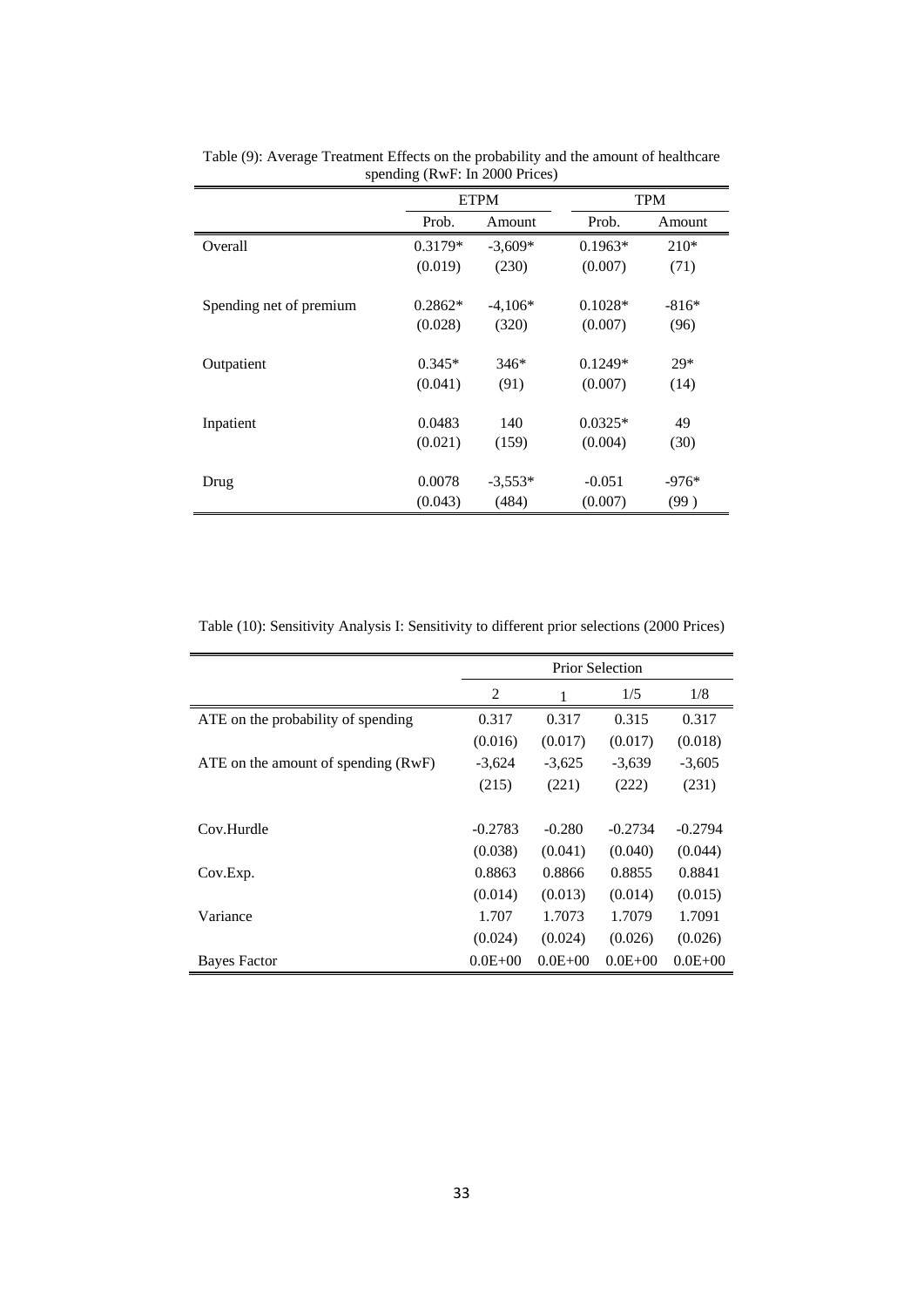

Figure (1): Histogram of log of out-of-pocket healthcare spending on overall, outpatient, inpatient, and drug expenditures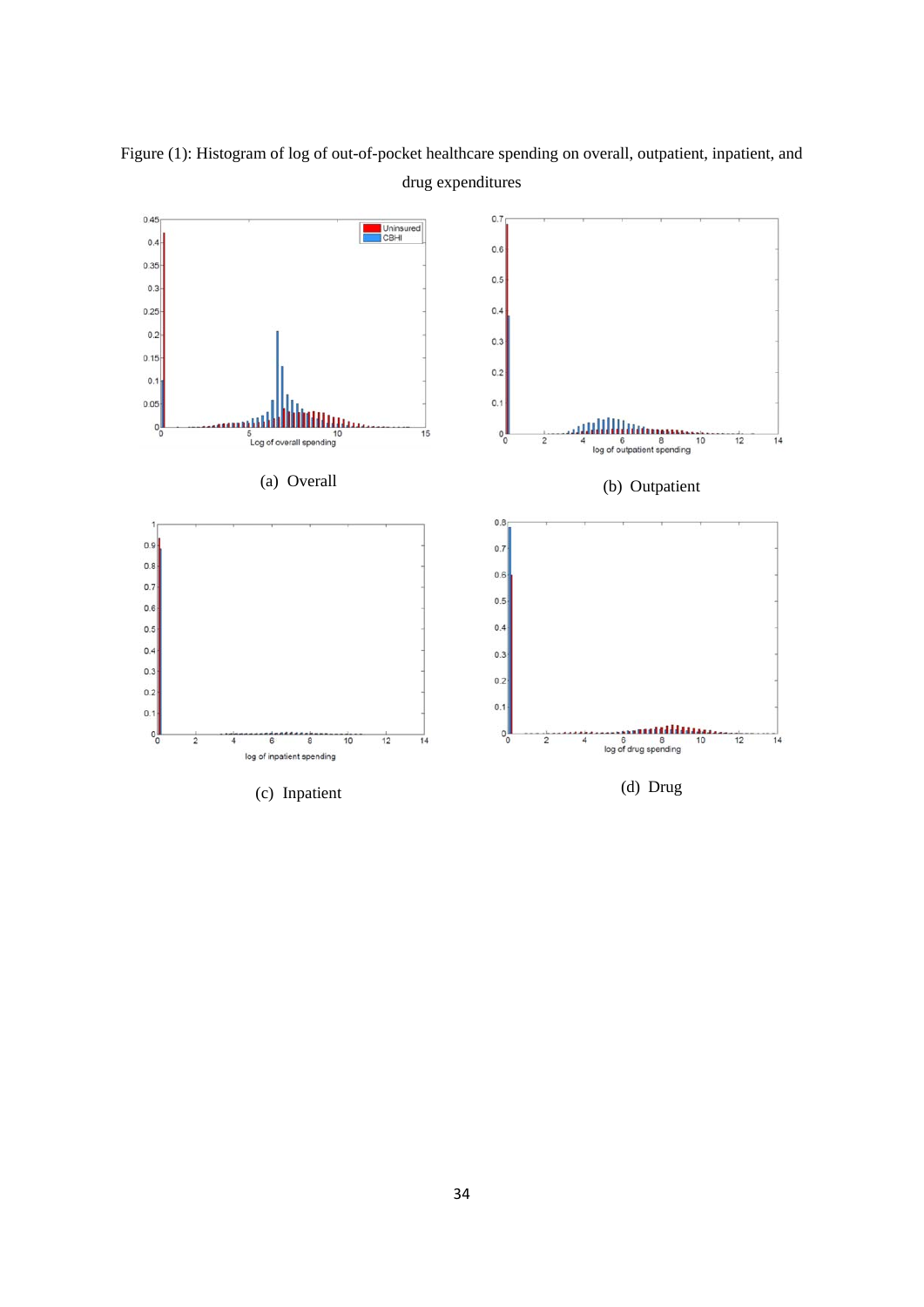

Figure (2): Kernel density of treatment effects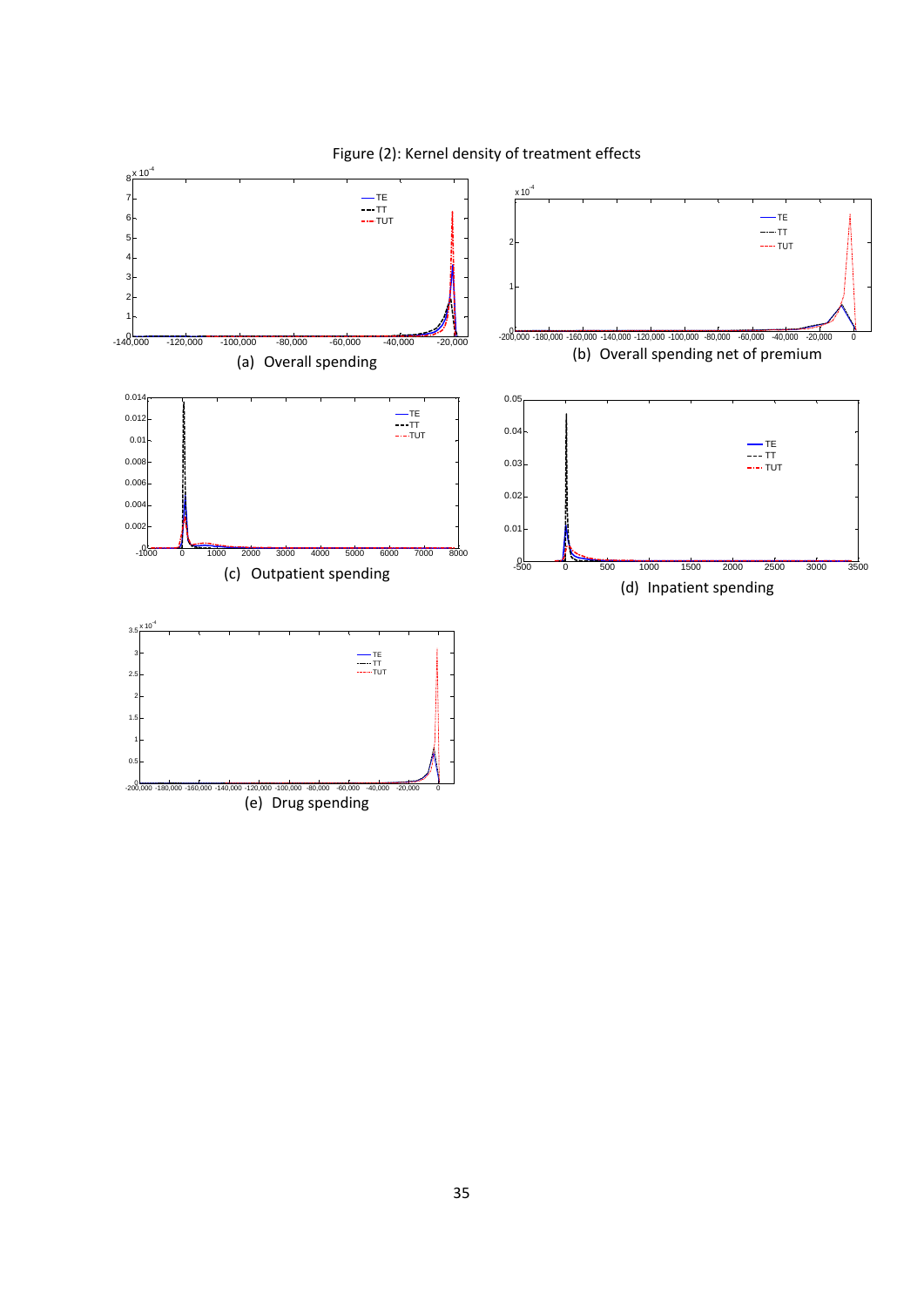Figure (3): ATE on overall out-of-pocket expenditure by age, income, and wealth percentiles



Figure (4): ATE on outpatient expenditure by age, income and wealth percentiles